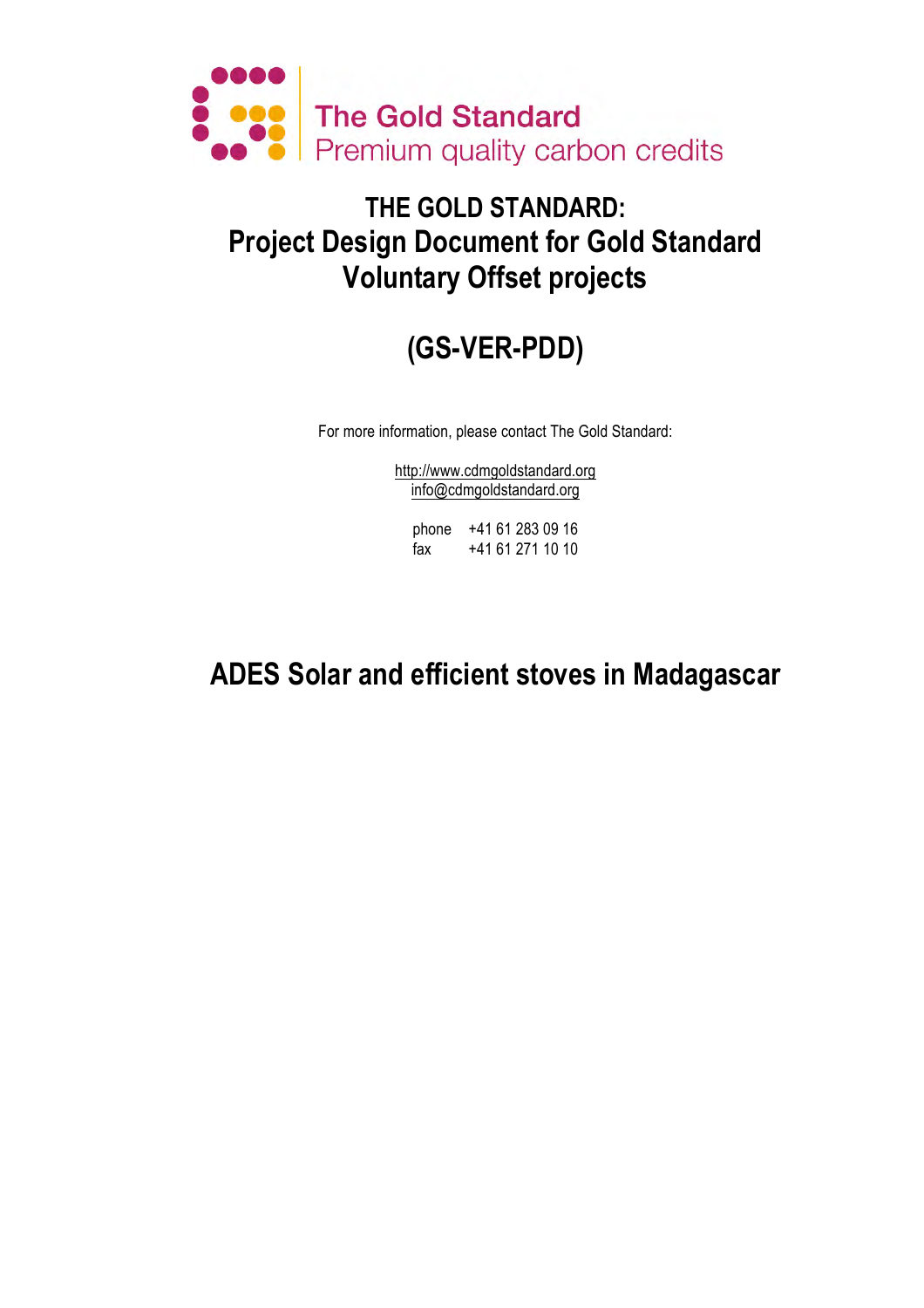

# **VOLUNTARY OFFSET PROJECTS**

# **PROJECT DESIGN DOCUMENT FORM (GS-VER-PDD) Version 01 - in effect as of: January 2006)**

# **CONTENTS**

- A. General description of project activity
- B. Application of a baseline methodology
- C. Duration of the project activity / Crediting period
- D. Application of a monitoring methodology and plan
- E. Estimation of GHG emissions by sources
- F. Environmental impacts
- G. Stakeholders' comments

## **Annexes**

- Annex 1: Contact information on participants in the project activity
- Annex 2: Baseline information
- Annex 3: Monitoring plan
- Annex 4: Environmental Assessment
- Annex 5: Analysis of the fraction of non-renweable woody biomass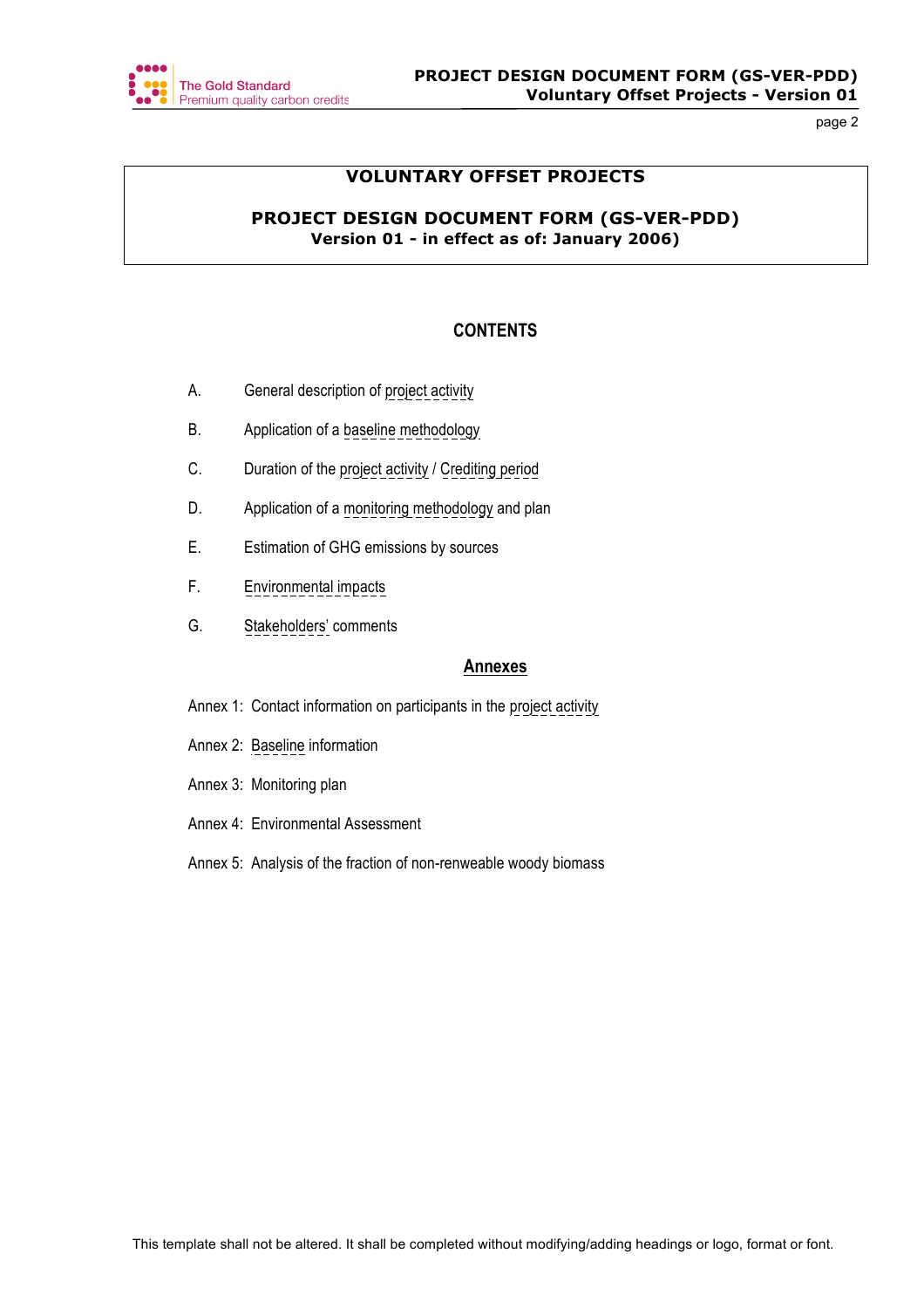

# **SECTION A. General description of project activity**

## **A.1 Title of the project activity**

Title: ADES Solar and efficient stoves in Madagascar (GS 464) Version: 7.0 (2nd crediting period) Date: 27.06.2014

## **A.2. Description of the project activity**

## **Purpose of the project activity**

The project is the construction and dissemination of solar and efficient cook stoves to households and commercial and institutional users in Madagascar. Improved cooking technologies can substantially reduce wood fuel and charcoal consumption thereby reducing GHG emissions from unsustainably harvest wood. In order to convince people in Madagascar of this new way of cooking, training programs, cooking demonstrations, and awareness creation activities (e.g. in schools) are conducted. The project is implemented by the Swiss-Madagascan NGO "ADES – Association pour le Développement de l'Energie Solaire" (http://www.adesolaire.org).

For centuries the population of Madagascar traditionally has been cooking their food on open fires consuming vast quantities of wood and charcoal contributing to deforestation in Madagascar, causing health problems from smoke emissions and consuming a considerable proportion of a household's time and financial budget. However Madagascar has ideal conditions for the use of solar energy, especially in the South and Southwest with around 330 sunny days per year, Thus, local production and dissemination of solar cook stoves is a solution to reduce fuel consumption and associated environmental and socio-economic impact in Madagascar. Solar stoves do not need any other source of energy than solar radiation and therefore are smoke-free and emission-free. Since solar stoves cannot be used at certain times, for example at night, ADES has also developed efficient cook stove models that can perfectly complement the use of solar stoves. Efficient stoves still burn firewood or charcoal, but have a cleaner and more efficient combustion thereby reducing fuel consumption by 45%-60%1. The combined application of solar and efficient stoves is the ideal solution for cooking in Madagascar.

The interest in solar cooking is huge, but it contrast to efficient cook stoves, the user of a solar stove has to accustom to a new way of cooking. It requires a lot of work to convince people to change their cooking habits and apply this new way of cooking like a daily routine. Therefore, awareness creation activities are essential to guarantee longterm adoption of the project stoves.

The application of solar and efficient cook stoves not only reduces fuel consumption, it also shows positive impact at the socio-economic and environmental levels: it reduces smoke emissions during cooking and thus improves health especially of women and children; it reduces the burden of collecting firewood and reduces financial expenditures for fuelwood and charcoal; and it contributes to reduce deforestation in Madagascar, which has again a positive impact on water cycle, soil condition and biodiversity.

The project stoves are locally produced and need to be subsidized to make them affordable to the population in Madagascar. Revenues from carbon credits are essential to cover these subsidies and enable expansion of the project activity.

## *Achievements in the first crediting period (2008-2014):*

 $\overline{a}$ 

Since the start of the first crediting period in 2008 ADES has continuously increased its capacities and today operates 7 cook-stove production and distribution centres, produces 10 different models of efficient or solar cook

 $1$  See KT Reports and Customer Database from the first crediting period.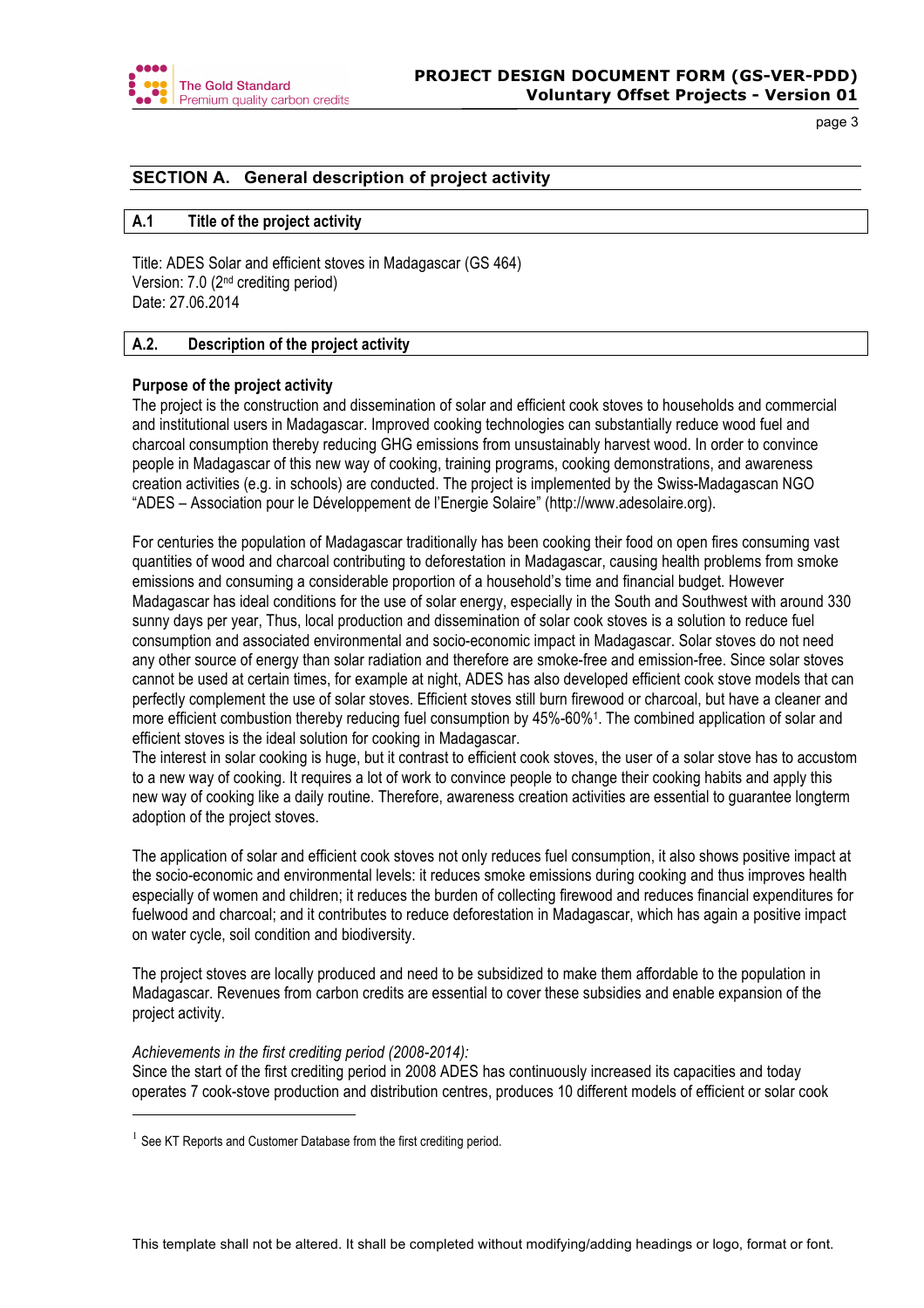

stoves for domestic, institutional and commercial clients, directly employs over 130 persons and has produced and sold over 40,000 improved cook stoves. By the end of the first crediting period the project will have reduced over  $370,000$  tCO<sub>2e</sub> emissions. Further, over the course of the years ADES has visited several hundred schools thereby providing awareness creation for solar and efficient cooking to over 40,000 pupils and teachers.

## *Plans for the second crediting period:*

The project aims at further expanding its activities in the second crediting period. It is planned to produce and sell around 200'000 solar and efficient stoves in the years 2015 – 2021.

## **Sustainable development matrix**

 $\overline{a}$ 

The impact of the project is assessed using the Gold Standard's sustainable development matrix. It shows that the project has no negative impact. The measurable positive impact is attributed to the indicators air quality, livelihood of the poor, access to affordable and clean energy, human and institutional capacity, and qualitative employment and quantitative employment and income generation.

| Indicator                                                           | <b>Mitigation measure</b>                                                                                                                          | <b>Relevance to</b><br>achieving MDG                                                                                                                                                                                                                                                                                                                                                                                                                 | Chosen parameter and<br>explanation                                                                                                                                                                          | <b>Preliminary score</b>                                                                                                                                                                                                        |
|---------------------------------------------------------------------|----------------------------------------------------------------------------------------------------------------------------------------------------|------------------------------------------------------------------------------------------------------------------------------------------------------------------------------------------------------------------------------------------------------------------------------------------------------------------------------------------------------------------------------------------------------------------------------------------------------|--------------------------------------------------------------------------------------------------------------------------------------------------------------------------------------------------------------|---------------------------------------------------------------------------------------------------------------------------------------------------------------------------------------------------------------------------------|
| <b>Gold Standard</b><br>indicators of<br>sustainable<br>development | If relevant, copy<br>mitigation measure from<br>'Do No Harm'<br>assessment, and include<br>mitigation measure used<br>to neutralise a score of '-' | Check<br>www.undp.org/mdg and<br>www.mdgmonitor.org<br>Describe how your<br>indicator is related to<br>local MDG goals                                                                                                                                                                                                                                                                                                                               | Defined by project<br>developer                                                                                                                                                                              | Negative impact:<br>score '-' in case<br>negative impact is<br>not fully mitigated,<br>score '0' in case<br>impact is planned<br>to be fully<br>mitigated<br>No change in<br>impact: score '0'<br>Positive impact:<br>score $4$ |
| Air quality                                                         | n.a.                                                                                                                                               | MDG 5: Improve<br>maternal health:<br>MDG 4: Reduce child<br>mortality:<br>Application of solar and<br>efficient stoves results<br>in reduction of fuel<br>consumption and leads<br>to cleaner burning of<br>fuels, which improves<br>air quality during<br>cooking. Emissions of<br>airborne particles for<br>combustion are a major<br>cause for many<br>deseases. WHO<br>attributes 4.3 million<br>deaths to household air<br>pollution in 2012.2 | Improvement of air quality:<br>Number of positive<br>comments from stove<br>users on air quality<br>improvement with project<br>stove.<br>This indicator will be<br>monitored through<br>monitoring surveys. | $\ddot{}$                                                                                                                                                                                                                       |

<sup>2</sup> http://www.who.int/phe/health\_topics/outdoorair/databases/HAP\_BoD\_results\_March2014.pdf?ua=1, Accessed 11 April 2014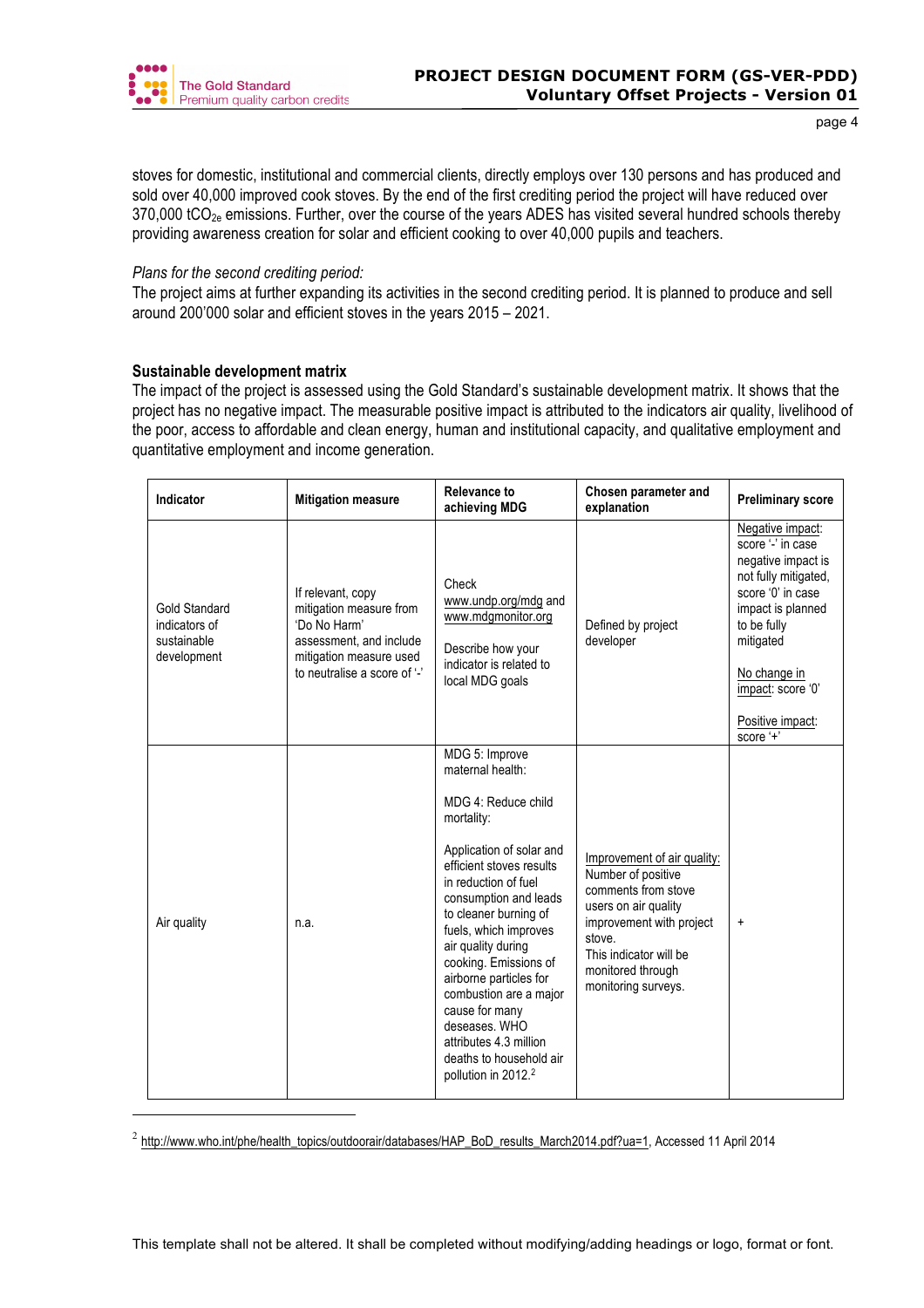

| Water quality and<br>quantity | n.a. | MDG 7: Ensure<br>environmental<br>sustainability:<br>Reducing the demand<br>for wood fuel and<br>charcoal decreases<br>deforestation. This has<br>positive effects on the<br>water cycle (availability<br>and quality): An intact<br>vegetation cover<br>preserves water<br>resources in the ground<br>and prevents soil<br>erosion, which would<br>lead to silting of water<br>courses and bodies. <sup>3</sup> | Direct positive impact of<br>the project activity on this<br>indicator is difficult to<br>attribute and measure.<br>Therefor, this indicator is<br>scored neutral.                                                  | 0         |
|-------------------------------|------|------------------------------------------------------------------------------------------------------------------------------------------------------------------------------------------------------------------------------------------------------------------------------------------------------------------------------------------------------------------------------------------------------------------|---------------------------------------------------------------------------------------------------------------------------------------------------------------------------------------------------------------------|-----------|
| Soil condition                | n.a. | MDG 7: Ensure<br>environmental<br>sustainability:<br>By the reduction of<br>deforestation soil<br>erosion and leaching is<br>prevented. <sup>4</sup>                                                                                                                                                                                                                                                             | Direct positive impact of<br>the project activity on this<br>indicator is difficult to<br>attribute and measure.<br>Therefor, this indicator is<br>scored neutral.                                                  | 0         |
| Other pollutants              | n.a. | No other relevant<br>pollutants are emitted<br>by the project activity.                                                                                                                                                                                                                                                                                                                                          | The project does not<br>involve other pollutants                                                                                                                                                                    | 0         |
| <b>Biodiversity</b>           | n.a. | MDG 7: Ensure<br>environmental<br>sustainability:<br>Lowering the demand of<br>wood and charcoal for<br>cooking reduces<br>deforestation and helps<br>to protect the highly<br>valuable and biodiverse<br>forests and vegetation<br>in Madagascar.                                                                                                                                                               | Direct positive impact of<br>the project activity on this<br>indicator is difficult to<br>attribute and measure.<br>Therefor, this indicator is<br>scored neutral.                                                  | 0         |
| Quality of employment         | n.a. | MDG 1: Eradicate<br>extreme poverty and<br>hunger:<br>ADES offers different<br>positions to local<br>employees at very good<br>conditions: non-limited<br>(permanent) contracts;<br>cover of school fees for<br>all children; and cover of<br>health insurance for<br>entire family.                                                                                                                             | Number of jobs offered to<br>local employes at<br>exceptional conditions:<br>Non-limited (permanent)<br>contracts; cover of school<br>fees for all children; and<br>cover of health insurance<br>for entire family. | $\ddot{}$ |

<sup>3</sup> http://rainforests.mongabay.com/0902.htm

l

<sup>&</sup>lt;sup>4</sup> Thorkil Casse, Anders Milhøj , Socrate Ranaivoson , Jean Romuald Randriamanarivo. 2004. Causes of deforestation in southwestern Madagascar: what do we know? Forest Policy and Economics 6, 33–48. doi:10.1016/S1389-9341(02)00084-9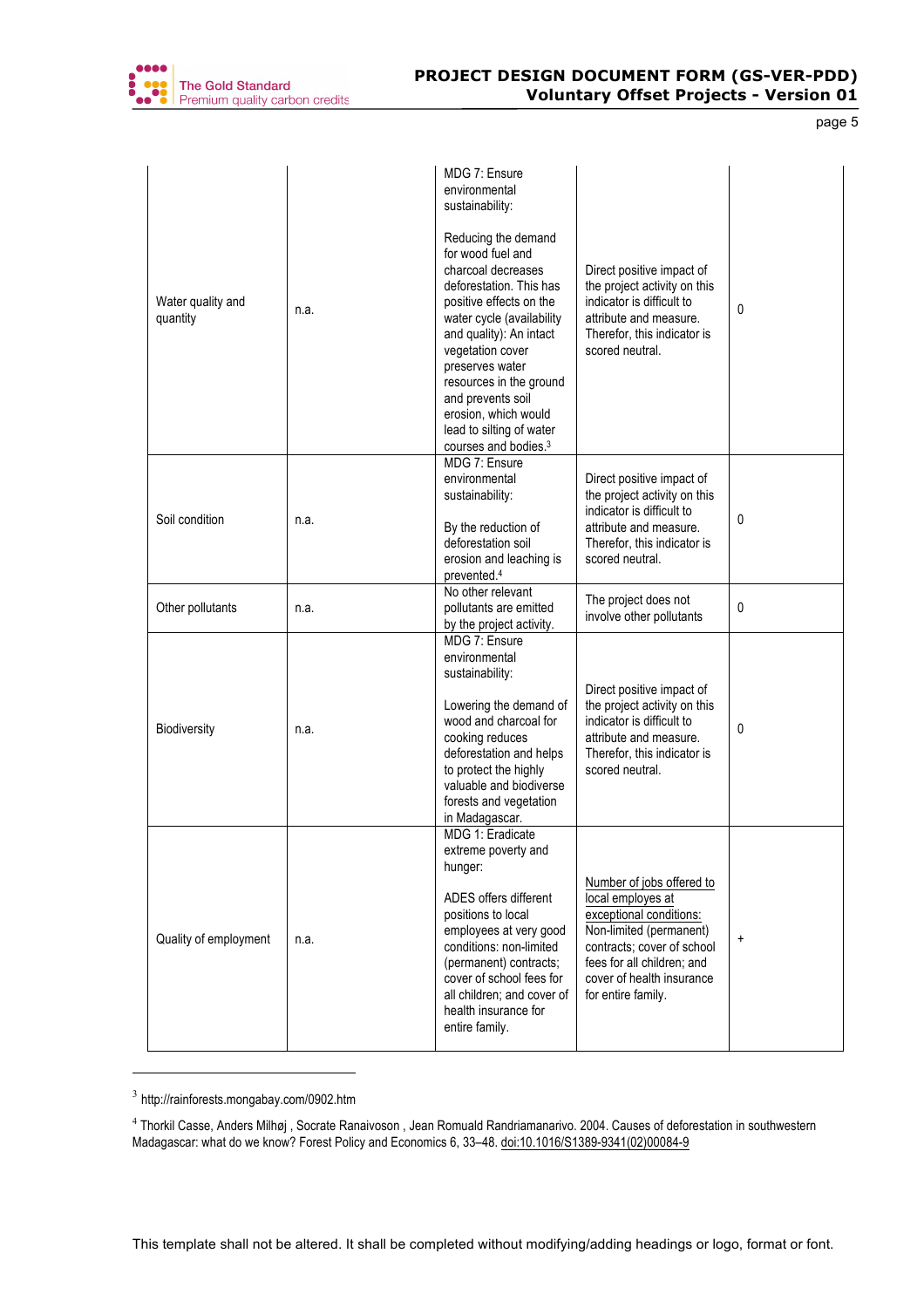

| Livelihood of the poor                               | n.a. | MDG 1: Eradicate<br>extreme poverty and<br>hunger:<br>Expenses for fuel<br>purchase<br>(charcoal/wood) and<br>time needed for<br>collecting firewood are<br>both reduced by the<br>project. This relieves<br>households in terms of<br>time and money<br>available. Especially<br>children and women<br>benefit from reduced<br>fuel acquisition. <sup>5</sup>                                                                                                                                                      | Time and monetary<br>savings due to reduced<br>fuel consumption:<br>Time (hours) and money<br>(Ariary) saved per<br>household per year due to<br>fuel savings achieved by<br>project stoves.                                                           | $\ddot{}$                        |
|------------------------------------------------------|------|---------------------------------------------------------------------------------------------------------------------------------------------------------------------------------------------------------------------------------------------------------------------------------------------------------------------------------------------------------------------------------------------------------------------------------------------------------------------------------------------------------------------|--------------------------------------------------------------------------------------------------------------------------------------------------------------------------------------------------------------------------------------------------------|----------------------------------|
| Access to affordable<br>and clean energy<br>services | n.a. | MDG 7: Ensure<br>environmental<br>sustainability:<br>The project provides<br>access to solar and<br>efficient cook stoves at<br>affordable prices to<br>users in Madagascar.                                                                                                                                                                                                                                                                                                                                        | Number of persons that<br>benefit from efficient and<br>clean cooking<br>technologies:<br>This figure is calculated by<br>multiplying the number of<br>total project stoves (under<br>consideration of usage<br>rates) with average<br>household size. | $\begin{array}{c} + \end{array}$ |
| Human and institutional<br>capacity                  | n.a. | MDG 3: Promote<br>gender equality and<br>empower women:<br>The project includes<br>awareness creation and<br>eduction for solar and<br>efficient cooking<br>solutions through<br>cooking demonstrations<br>and school visits mostly<br>focusing on women and<br>children.<br>The school visits<br>contribute to awareness<br>creation for solar energy<br>and efficient cooking<br>technologies targeting<br>the next generation and<br>thus contributing to the<br>further social<br>development in<br>Madagascar. | Number of school visits<br>conducted and number of<br>people reached by<br>awareness creation:<br>Number of school visits<br>and number of<br>participants are recorded<br>by ADES.                                                                    | $\ddot{}$                        |
| Quantitative<br>employment and<br>income generation  | n.a. | MDG 1: Eradicate<br>extreme poverty and<br>hunger<br>ADES has continuously<br>increased the number of<br>employees during the                                                                                                                                                                                                                                                                                                                                                                                       | Number of jobs offered by<br>ADES to local employees:<br>According to ADES<br>employment records.                                                                                                                                                      | $\ddot{}$                        |

<sup>5</sup> http://www.cleancookstoves.org/resources/fact-sheets/igniting-change.pdf, page 12, accessed 05/05/2014

 $\overline{a}$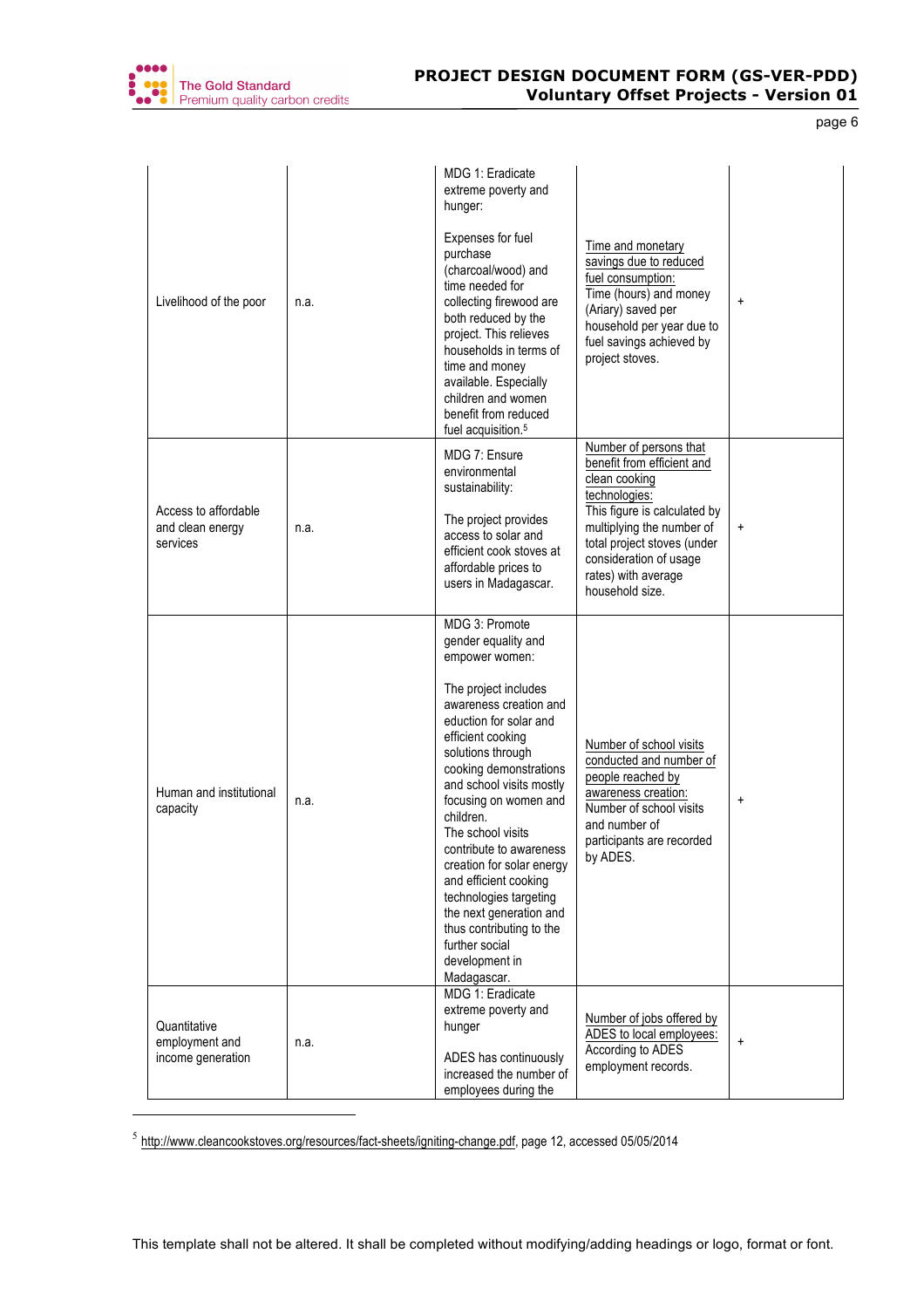

| Balance of payments                                        |      | last years and provides<br>a range of different<br>permanent job positions<br>to local employees.<br>The project does not                                                                                                                                                            |                                                                                                                                                                                                                                                                         |   |
|------------------------------------------------------------|------|--------------------------------------------------------------------------------------------------------------------------------------------------------------------------------------------------------------------------------------------------------------------------------------|-------------------------------------------------------------------------------------------------------------------------------------------------------------------------------------------------------------------------------------------------------------------------|---|
| and investment                                             | n.a. | involve this indicator.                                                                                                                                                                                                                                                              | n.a.                                                                                                                                                                                                                                                                    | 0 |
| Technology transfer<br>and technological self-<br>reliance | n.a. | MDG 3: Promote<br>gender equality and<br>empower women:<br>The project stoves can<br>be locally produced,<br>assembled, repaired<br>and distributed by<br>trained local ADES staff.<br>This builds up<br>knowledge and capacity<br>for new cooking<br>technologies in<br>Madagascar. | Promotion of knowhow<br>about solar and efficient<br>cooking technologies is<br>already covered with the<br>indicator "Human and<br>instituioinal capacity" and<br>"Quantitative employment<br>and income generation".<br>Therefore, this indicator is<br>kept neutral. | 0 |

# **A.3. Project participants:**

| Name of Party involved (*)<br>((host) indicates a host Party) | Private and/or public entity(ies) project participants<br>(as applicable) | Kindly indicate if the<br>Party involved wishes<br>to be considered as<br>project participant<br>(Yes/No) |
|---------------------------------------------------------------|---------------------------------------------------------------------------|-----------------------------------------------------------------------------------------------------------|
| Madagascar                                                    | <b>Private Entity</b>                                                     | No.                                                                                                       |
| (Host)                                                        | - ADES - Association pour le Développement de                             |                                                                                                           |
|                                                               | l'Energie Solaire                                                         |                                                                                                           |
| Switzerland                                                   | <b>Private Entity</b>                                                     | No                                                                                                        |
| (Annex 1)                                                     | - Foundation myclimate - the Climate Protection                           |                                                                                                           |
|                                                               | Partnership                                                               |                                                                                                           |

# **A.4. Technical description of the project activity:**

## **Baseline stoves**

**Baseline stoves in households:**

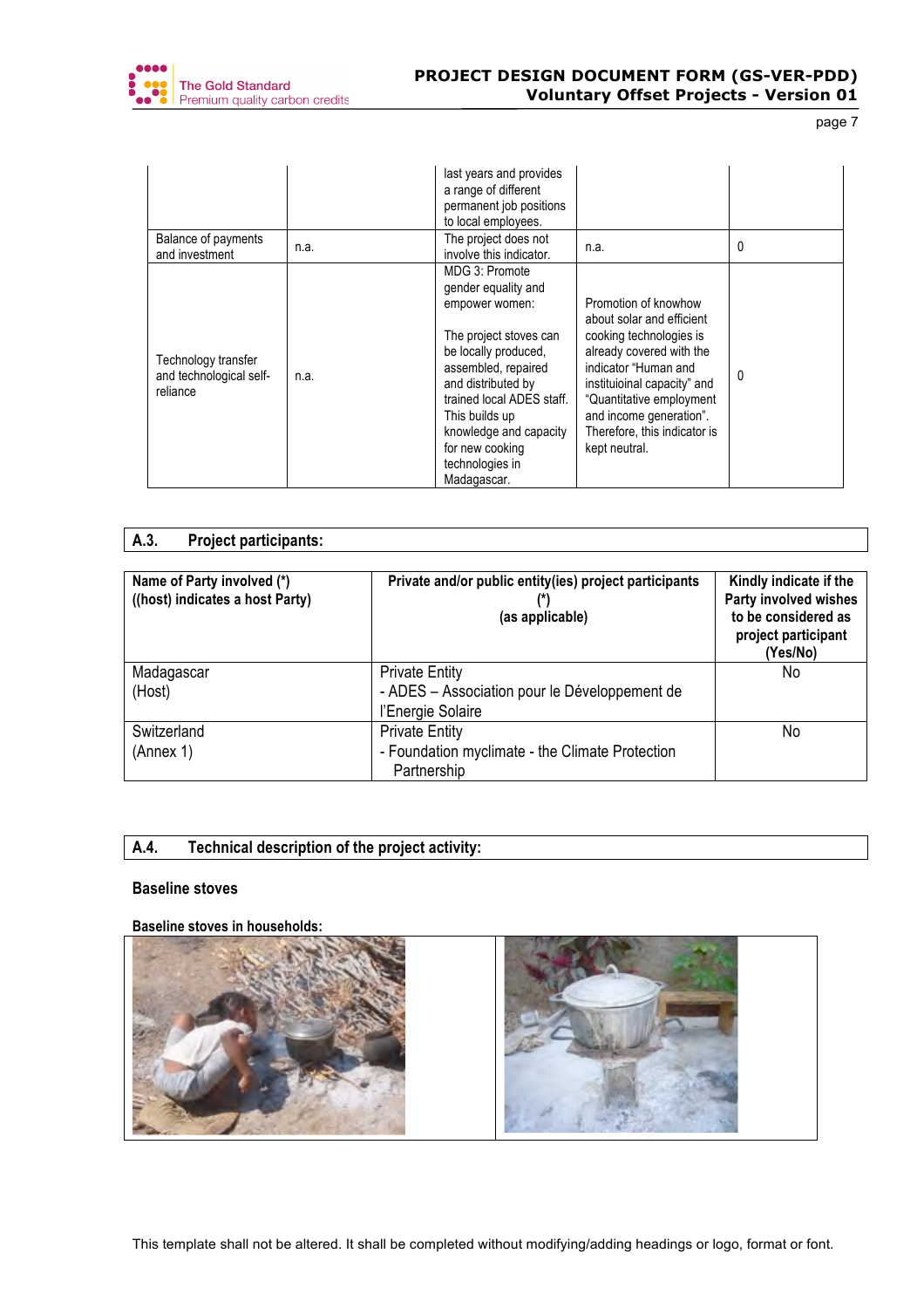

| <b>Baseline Wood stove</b>                              | <b>Baseline Charcoal stove</b>     |
|---------------------------------------------------------|------------------------------------|
| $^{\prime}$ Energy efficiency 10% $^{6}$ <sup>7-8</sup> | Energy efficiency 10% <sup>8</sup> |

Households in rural areas commonly cook on open 3-stone fires, whereas in urban areas households cook on a simple charcoal stove.

#### **Baseline stove models of commercial and institutional users:**



Commercial and institutional users such as street kitchens or schools, when using firewood commonly cook on a "Toko" stove which is a type of a "3-stone fire", but with an iron frame instead of stones. When using charcoal they cook on conventional charcoal stove comparable to the one used in households.

## **Project stoves**

l

**Solar stove models:**

| KURF                  |                           |                                     |
|-----------------------|---------------------------|-------------------------------------|
| Solar box stove       | Solar parabol stove       | Large solar box stove               |
| Energy output: 0.2 kW | Energy output: 0.6 kW9 10 | Energy output: 0.6 kW <sup>11</sup> |

<sup>6</sup> Carbones nouveaux de la région Sud-Ouest de Madagascar. Dr. Daniel Kotonirina RAMAMPIHERIKA

<sup>7</sup> UNDP, Kingdom of Morocco, GEF: "Clean Energy for Development and Economic Growth: Biomass and Other Renewable Energy Options to Meet Energy and Development Needs in Poor Nations Growth",

http://www.undp.org/content/undp/en/home/librarypage/environment-

energy/sustainable\_energy/clean\_energy\_fordevelopmentandeconomicgrowth.html [accessed 05/05/2014]

<sup>8</sup> Baseline Guidelines, Global Alliance for clean cookstoves, Accessed 13/05/2014,

http://carbonfinanceforcookstoves.org/implementation/certification-process/baseline-guidelines/

<sup>9</sup> FAO: "Wood Fuel Surveys", Annex III - (a) Measuring cooking fuel economy, 1. Introduction

http://www.fao.org/docrep/q1085e/q1085e0b.htm#1.%20introduction

<sup>10</sup> GTZ: Moving Ahead with Solar Cookers - Acceptance and Introduction to the Market". Eschborn (1999): http://www2.gtz.de/dokumente/bib/00-0160.pdf, Accessed 05/05/2014

 $11$  Estimated based on size/volume compared to solar box for households.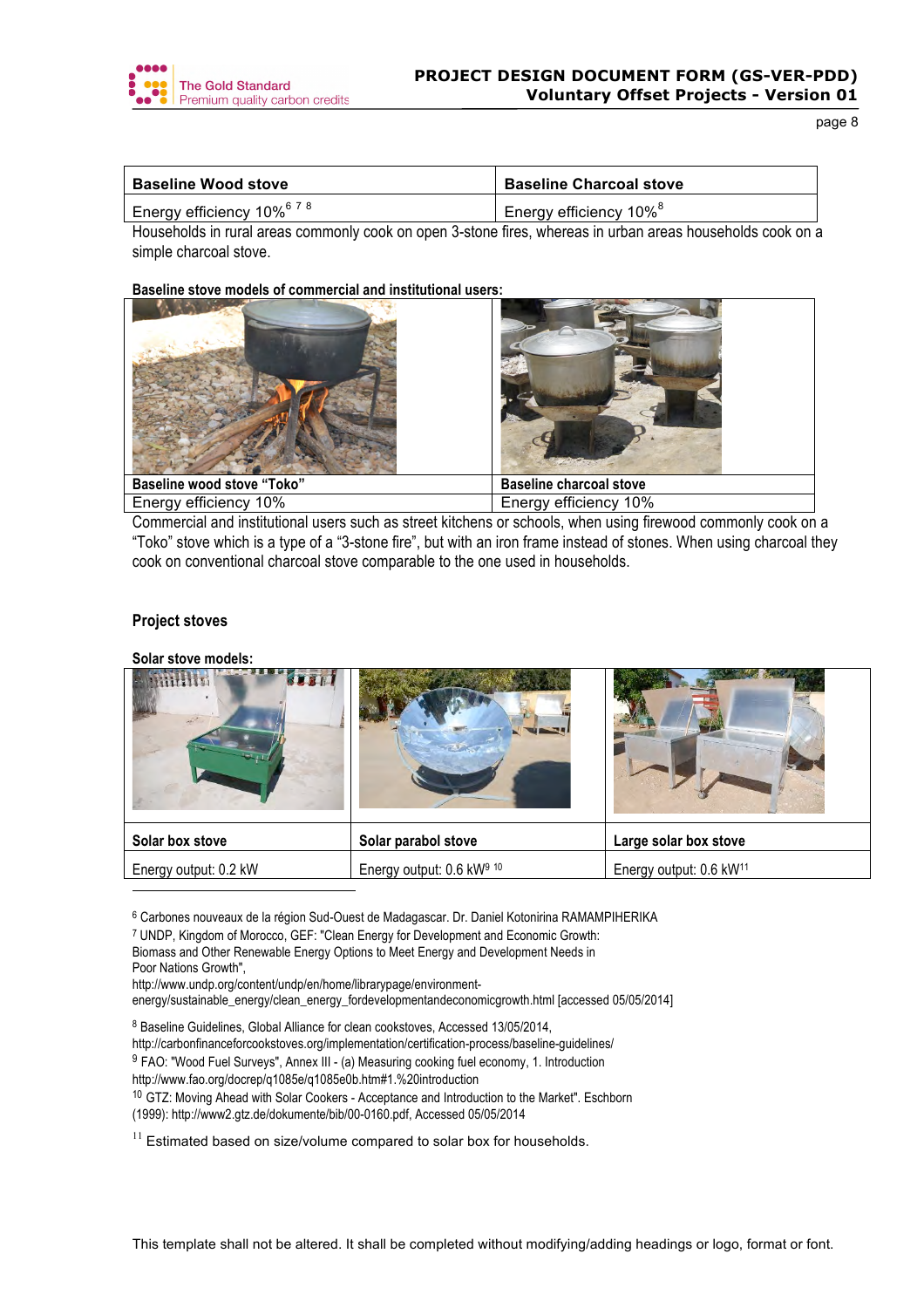

# Solar box stove:

The box type solar stove is an easily built, insulated box. Due to incident solar radiation temperatures up to 150° C can be generated in the box which is sufficient to cook almost all meals: rice, manioc, mais, potatoes, vegetables, meat and fish. Also, bread and cakes can be baked and medical tools or water can be sterilised. The box solar stove is produced in the ADES workshops in Madagascar. The solar box stove has a lifetime of around 7 years. ADES gives warranty for 5 years and provides free repair service during the warranty period.

In addition to the solar box stove for domestic application ADES developed a larger solar box to be used in school kitchens. The design principles are the same, but the stove is larger in size so that also the large pots No. 60 used in school kitchens can be used.

# Parabolic solar stove:

The parabolic solar stove is using a parabolic mirror. In the focus point of the mirror there is a device where the cooking pot can be put. The parabolic mirror gathers the sun rays and this process leads to high temperatures at the focal point. These temperatures are high enough to cook, bake, grill and even fry. The cooker can also be used to sterilize medical tools. The parabolic mirror is made of weatherproof shining aluminium and the base frame is made of zinc coated steel (galvanised). The material for the mirror of parabolic solar cooker comes from Europe. The mirror parts and the frame of the stove are fabricated in Madagascar. ADES then assembles the parabolic solar stove in its workshops. The temperatures in the focus point of a parabolic-solar cooker are higher than the temperatures in the interior of the solar cooking box, which leads to a faster cooking process. The parabolic-solar cooker and the solar cooker box can be used in a complimentary manner. The parabolic solar stove has a lifetime of around 7 years. ADES gives warranty for 5 years and provides free repair service during the warranty period.

|                                     | ADE5                                | <b>ADES</b>                          |
|-------------------------------------|-------------------------------------|--------------------------------------|
| OLI-b                               | OLI-45b                             | OLI-60b                              |
| Energy output: 1.5 kW <sup>12</sup> | Energy output: 3.7 kW <sup>13</sup> | Energy output: 12.1 kW <sup>13</sup> |
| Weight: 10 kg                       | Weight: 16 kg                       | Weight: 35 kg                        |
| Height: 27.5 cm                     | Height: 28 cm                       | Height: 45 cm                        |
| External diameter: 25 cm            | External diameter: 33.5 cm          | External diameter: 38.5 cm           |
| Circumference: 80 cm                | Circumference: 94 cm                | Circumference: 123 cm                |

#### **Efficient wood stove models:**

 $\overline{a}$ 

http://www.betuco.be/stoves/Rocket%20Lorena%20stoves%20uganda.pdf, Accessed 05/05/2014

 $12$  GTZ Mass dissemination of Rocket Lorena stoves in Uganda

<sup>&</sup>lt;sup>13</sup> Maximum energy output was estimated based on results from water boiling tests conducted with OLI-45b and OLI-60b stoves.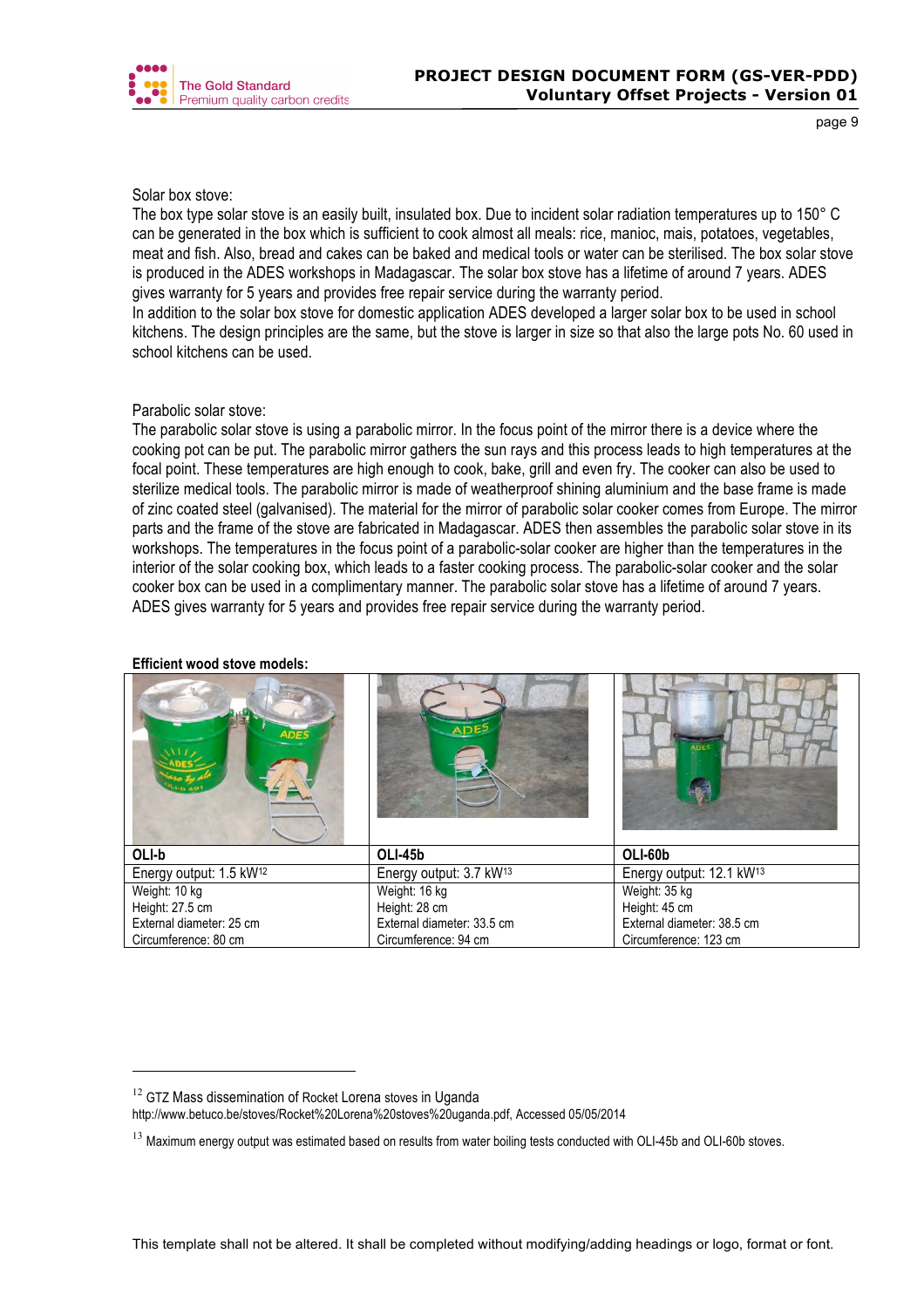

#### **Efficient charcoal stove models:**

| OLI-c                               | <b>OLI-45c</b>                      | OLI-60c                              |
|-------------------------------------|-------------------------------------|--------------------------------------|
| Energy output: 1.5 kW <sup>13</sup> | Energy output: 3.7 kW <sup>13</sup> | Energy output: 12.1 kW <sup>13</sup> |
| Weight: 10 kg                       | Weight: 14.82kg                     | Weight: ca. 35 kg                    |
| Height: 27.5 cm                     | Height: 28 cm                       | Height: 45 cm                        |
| External diameter: 25 cm            | External diameter: 33.5 cm          | External diameter: 38.5 cm           |
| Circumference: 80 cm                | Circumference: 94 cm                | Circumference: 123 cm                |

Efficient wood-fired / charcoal-fired stove:

The efficient wood or charcoal fired rocket stove is a simple steel construction with a clay core inside as combustion chamber and for insulation This improves the energy efficiency of the cooking process and results in fuel savings of by 46-68% compared to the traditional cooking on the open fire or on the baseline stove. The stoves are locally produced by ADES. In 2007 ADES first introduced the efficient rocket stove called "Yoyo" of which only a small number was produced and sold until 2008. In 2010 ADES introduced new improved models for the efficient wood and charcoal stove called "OLI-b" for wood users and "OLI-c" for charcoal users. ADES produces the stoves locally at a private workshop and sells them preferably to be used in combination with the solar stoves. The efficient stoves have a lifetime of around 5 years. ADES gives warranty for 3 years and provides free repair service during the warranty period.

In order to motivate stove users of the efficient stove to surrender the old baseline stove, the project offers a price reduction of 20% for the efficient stove if the households hand in the old baseline stove in exchange for it. The collected baseline stoves will be destroyed and the materials recycled if ever possible.

Upon request from its customers ADES developed also larger models of the efficient wood and charcoal stove for domestic application in larger households and for commercial/institutional application in street kitchens and schools. These new models are identical to the existing efficient stove models OLI-b and OLI-c but larger in size (see picture below). The OLI-45b and OLI-45c stoves were especially designed to satisfy the requirements of the customers using the big cooking pots No. 45, such as larger households (with 8 or more persons) or street kitchens in rural and urban areas. Street kitchens are present in every quarter and are usually run families or households. The OLI-60b stove is specifically designed for the large cooking pot No. 60 (or larger) used e.g. in school kitchens. ADES also developed the pendant for charcoal users, the so-called OLI-60c.

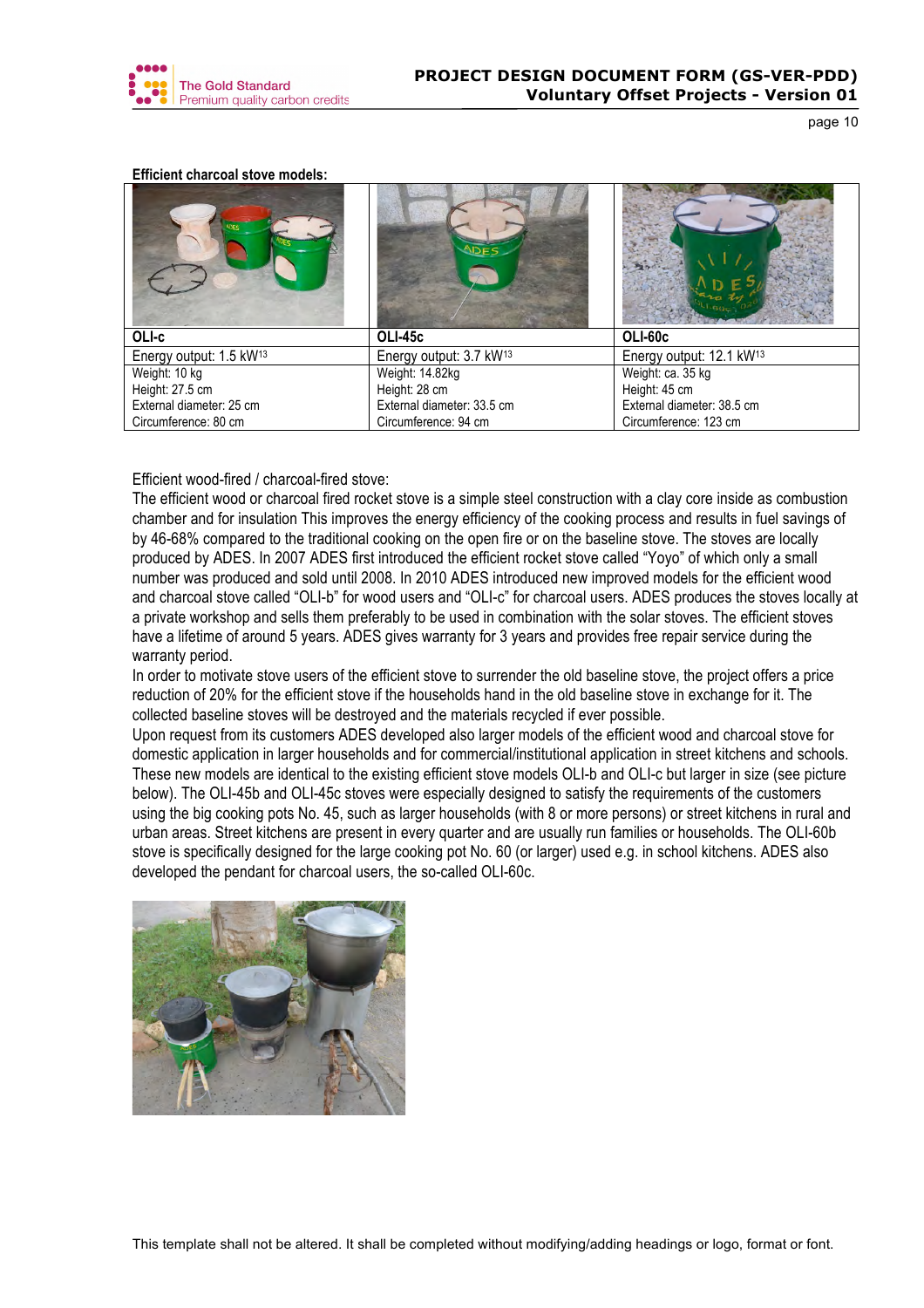

For comparison of stove sizes: all three models of efficient wood stoves (starting from left): OLI-b, OLI-45b, OLI-60b. The same sizes apply to the different efficient charcoal stoves.

# **A.4.1. Location of the project activity:**

# **A.4.1.1. Host Party(ies):**

Republic of Madagascar

# **A.4.1.2. Region/State/Province etc.:**

Entire country of Madagascar



The project area is the entire country of Madagascar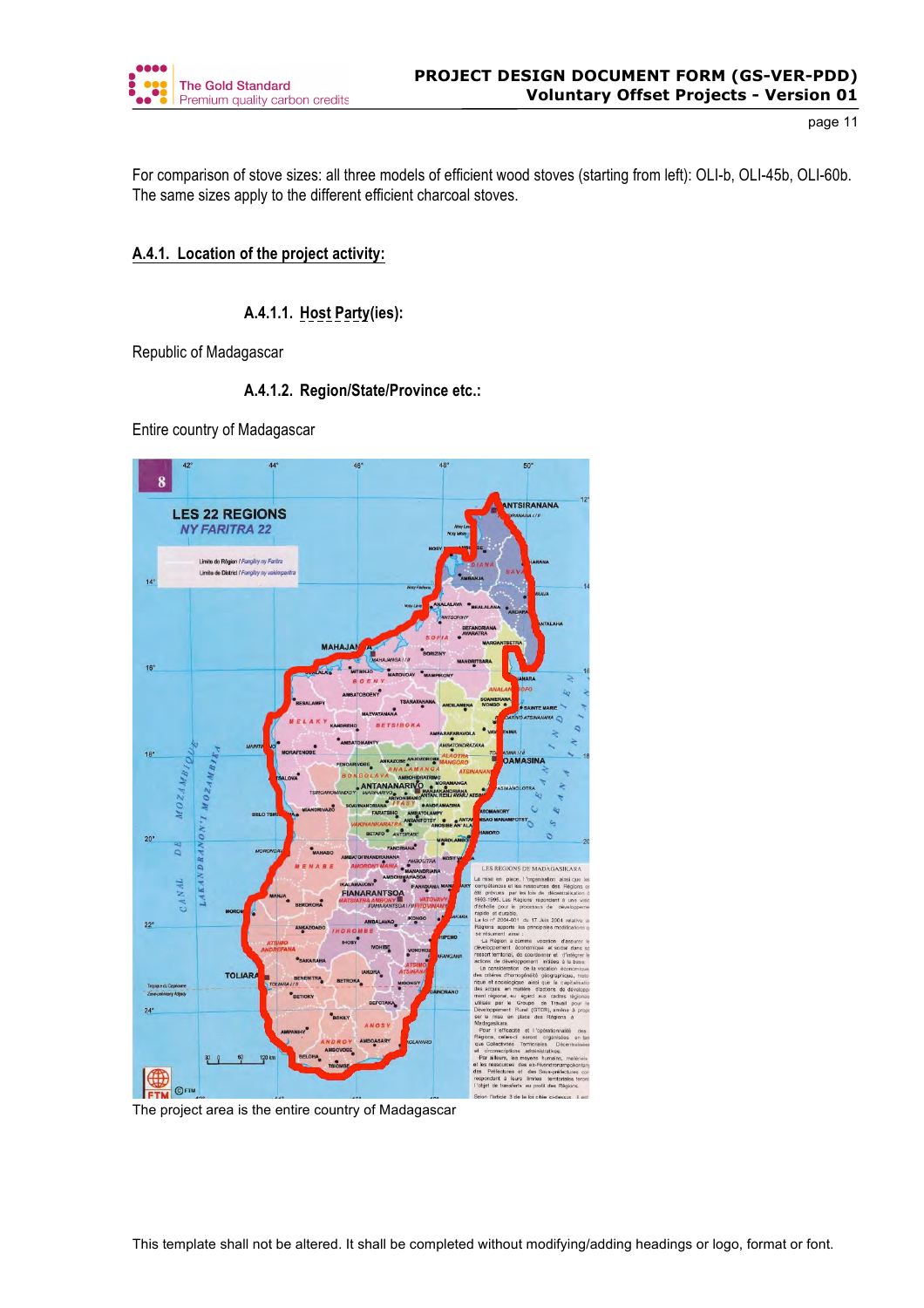

# **A.4.1.3. City/Town/Community etc:**

The project covers the entire country of Madagascar. The current stove production and distribution centers are located in:

- Tuléar
- Ejeda
- Morondava
- Morombe
- Majunga
- Fianarantsoa
- Antananarivo

Additional production and distribution centers will be opened in other parts of Madagascar.

# **A.4.1.4. Detail of physical location, including information allowing the unique identification of this project activity (maximum one page):**

The geographical locations of the production and distribution centres are:

- Toliara: 23°21'S 43°40'E
- Ejeda: 24°21'S 44°31'E
- Morondava: 20°17'5''S, 44°19'3''E
- Morombe: 21°44'55.57''S, 43°21'47.12''E
- Majunga: 15°42'55.09"S, 46°19'8.42"E
- Fianarantsoa: 21°27'12.07''S, 47°05'08.42''E
- Antananarivo: 18°55'18.01''S, 47°31'05.58''E

# **A.4.2. Size of the project:**

In accordance with the latest Gold Standard rules, this project is classified as a large-scale project. The project surpasses the threshold of energy savings of 180GWh<sub>th</sub> per year and thus classifies as a large-scale project. By the end of the year 2015 (the first year of the second crediting period) it is expected that 10,790 wood users, 45,350 charcoal users, 1732 solar+efficient wood stove users and 5,843 solar+efficient charcoal users have project stoves in operation that together lead to approximate total energy savings of 352 GWh<sub>th</sub>. This clearly shows that the project has surpassed the threshold. Please note that stoves sold in the first crediting period may also be in operation in the second crediting period. For reference see excel file with ER forecast calculations.

The following stove sales are expected:

## **Stove Sales per Stove Type for 2015-2021**

| Year  | Solar stoves | Efficient wood<br>stoves | Efficient charcoal<br>stoves | Total  |
|-------|--------------|--------------------------|------------------------------|--------|
| 2015  | 1900         | 3300                     | 14800                        | 20000  |
| 2016  | 2100         | 3300                     | 14800                        | 20200  |
| 2017  | 2100         | 3300                     | 14800                        | 20200  |
| 2018  | 2100         | 5400                     | 27400                        | 34900  |
| 2019  | 2100         | 5400                     | 27400                        | 34900  |
| 2020  | 2100         | 5400                     | 27400                        | 34900  |
| 2021  | 2100         | 5400                     | 27400                        | 34900  |
| TOTAL | 14500        | 31500                    | 154000                       | 200000 |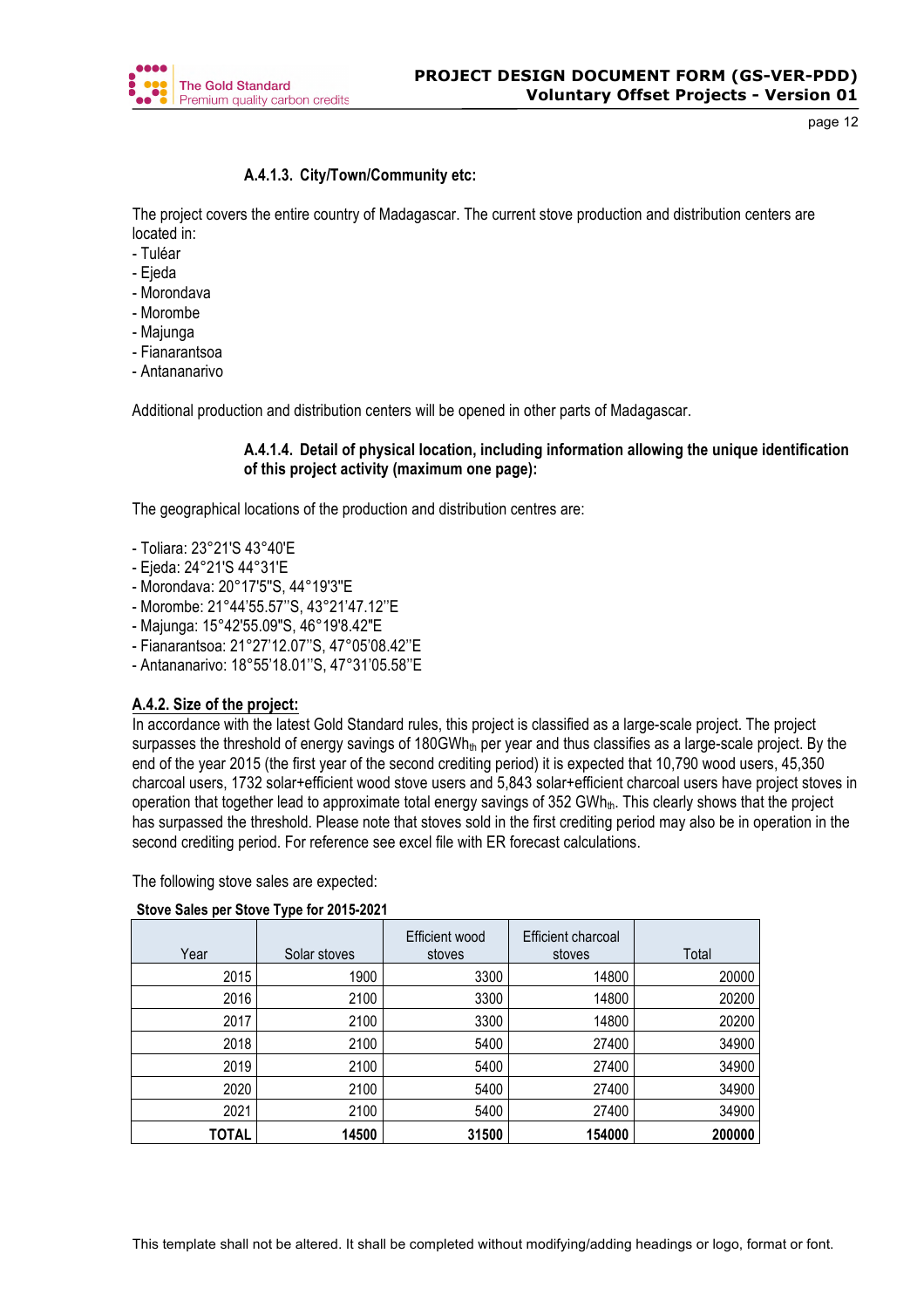

Comment: Solar stoves include box and parabolic; efficient wood stoves include Oli-b, Olli-45b, and Oli-60b; efficient charcoal stoves include Oli-c, Oli-45c, and Oli-60c.

| Year         | <b>WOOD</b> | <b>CHARCOAL</b> | Solar+Efficient<br>Wood | Solar+Efficient<br>Charcoal | Total  |
|--------------|-------------|-----------------|-------------------------|-----------------------------|--------|
|              |             |                 |                         |                             |        |
| 2015         | 3400        | 14200           | 600                     | 1800                        | 20000  |
| 2016         | 3434        | 14342           | 606                     | 1818                        | 20200  |
| 2017         | 3434        | 14342           | 606                     | 1818                        | 20200  |
| 2018         | 5933        | 24779           | 1047                    | 3141                        | 34900  |
| 2019         | 5933        | 24779           | 1047                    | 3141                        | 34900  |
| 2020         | 5933        | 24779           | 1047                    | 3141                        | 34900  |
| 2021         | 5933        | 24779           | 1047                    | 3141                        | 34900  |
| <b>TOTAL</b> | 34000       | 142000          | 6000                    | 18000                       | 200000 |

#### **Stove Sales per Scenarios for 2015-2021**

Comment: Stove sales forecast is estimated based on share of stoves pertaining to the different scenarios in the total sales record from the year 2013.

# **A.4.3. Category(ies) of project activity:**

This project belongs to the category "End-use Energy Efficiency Improvement". In accordance with the thresholds and the project is specified as large-scale project (see Section A.4.2).

# **A.4.4. Brief explanation of how the anthropogenic emissions of anthropogenic greenhouse gas (GHGs) by sources are to be reduced by the proposed project activity, including why the emission reductions would not occur in the absence of the proposed project activity, taking into account national and/or sectoral policies and circumstances:**

Without this project activity the thermal energy need for cooking applications in Madagascar would be filled by the use of wood-fuel or charcoal, most of which is non-renewable biomass from primary forests.

To calculate emission reduction of the whole project different customer groups have to be built, depending on the fuel they currently use and on the type of new stove they purchase. Since solar cookers do not emit any GHGs, the reduction for these buyers is equal to the emissions generated by the combustion of unsustainable biomass in absence of the project. For the group using efficient stoves the emission reductions are calculated from the reduced amount of unsustainable biomass needed through the new technology.

The project meets all basic requirements for Voluntary Gold Standard projects to be judged as additional;

- The emission reductions of the project are measurable by appliance of the "Gold Standard Methodology for Improved Cook-stoves and Kitchen Regimes V.01", approved by the GS TAC
- The project entails an introduction of technological innovation in the host country by the dissemination of solar and efficient stoves not used before. The technology is transferred from its original center in Tuléar to new regions of Madagascar
- The project as described here has not been previously publicly announced to be implemented without carbon credit funding.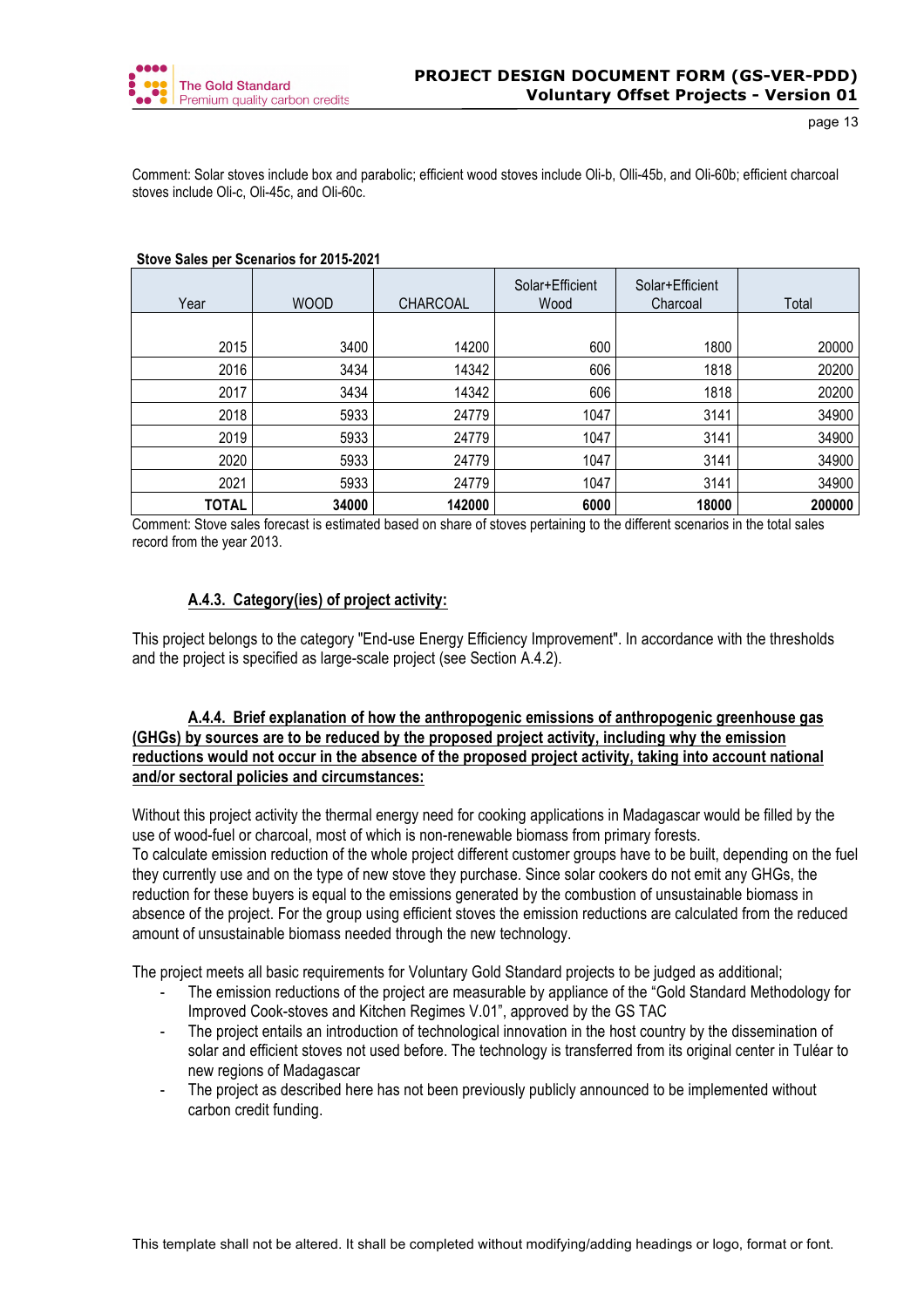

- The additionality can be clearly proved by the UNFCCC's "Tool for the demonstration and assessment of additionality", version 5 as is used in B.3.
- No ODA funds are used for purchasing VER credits. All VERs are bought by myclimate, a private actor funded by mainly private and small public (but non-ODA) funds. Myclimate's annual report shows that no ODA governmental agency is a client of myclimate..

# **A.4.4.1. Estimated amount of emission reductions over the crediting period:**

The estimation of emission reductions for the years 2015 – 2021 is done based on latest measured fuel consumption and savings from the KPT 2014. ER per stove is multiplied with the planned number of stoves to be sold in a given year. This figure considers the savings of the different stove types as well as the continuous sale of stoves throughout a year. Further, an annual drop-off rate of 10% is considered in the ER forecast. For reference see excel file with ER forecast calculation. See table below.

| Years                                                                                             | Annual estimation of emission<br>reductions<br>in tonnes of $CO2$ e |
|---------------------------------------------------------------------------------------------------|---------------------------------------------------------------------|
| 2015                                                                                              | 150'473                                                             |
| 2016                                                                                              | 182'550                                                             |
| 2017                                                                                              | 211'632                                                             |
| 2018                                                                                              | 256'576                                                             |
| 2019                                                                                              | 312'704                                                             |
| 2020                                                                                              | 363'220                                                             |
| 2021                                                                                              | 408'683                                                             |
| Total emission reductions (tonnes of $CO2$ e)                                                     | 1'885'839                                                           |
| Total number of crediting years                                                                   |                                                                     |
| Annual average over the crediting period of<br>estimated reductions (tonnes of CO <sub>2</sub> e) | 269'406                                                             |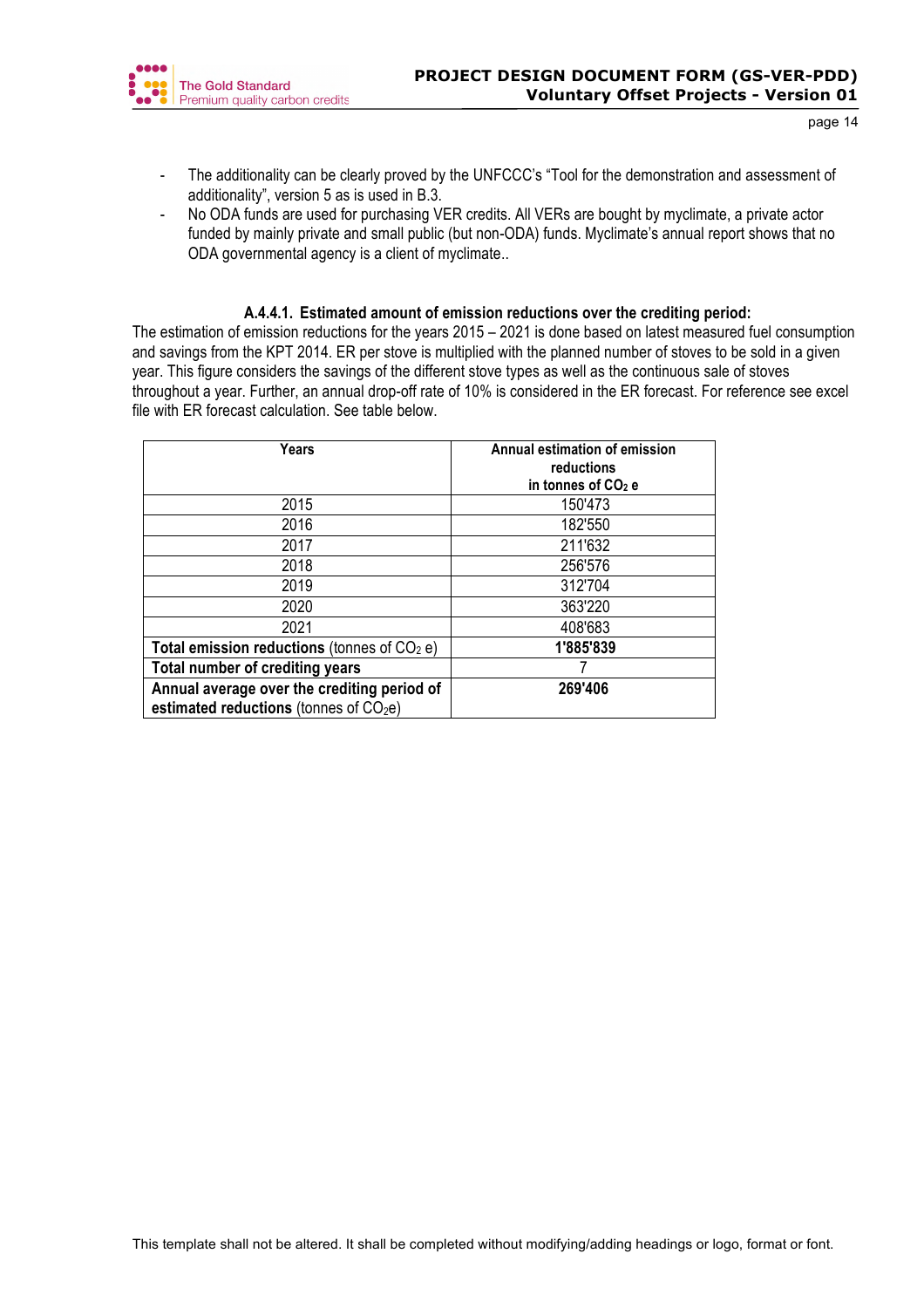

# **SECTION B. Application of a baseline methodology**

## **B.1. Title and reference of the approved baseline methodology applied to the project activity:**

Gold Standard Methodology "Technologies and Practices to Displace Decentralized Thermal Energy Consumption - 11/04/2011".

http://www.cdmgoldstandard.org/wp-content/uploads/2011/10/GS\_110411\_TPDDTEC\_Methodology.pdf

## **B.1.1. Justification of the choice of the methodology and why it is applicable to the project activity:**

The project is the production and dissemination of solar and energy efficient stoves to displace inefficient traditional cooking devices. By reducing the consumption of unsustainably harvested fuel wood and charcoal in households we are displacing decentralized thermal energy consumption and GHG emissions are reduced. Therefore the project qualifies as an End-use, non-industrial Energy Efficiency Improvement project that displaces decentralized thermal energy consumption and satisfy the requirement of the methodology "Technologies and Practices to Displace Decentralized Thermal Energy Consumption - 11/04/2011".

More specific, the following conditions apply:

- *1. The project boundary can be clearly identified, and the technologies counted in the project are not included in another voluntary market or CDM project activity (i.e. no double counting takes place).* The project boundary includes the place of the kitchens where the project stoves are applied and the place of fuel collection, production, and transport in Madagascar. Households with project stoves are not part of another carbon reduction project. The project shall list other improved stove projects in the project area to establish if any of the stoves are also included in another project, and if so excluded from the project counting (see in section D.2.1. monitoring parameter "Similar new cook stove project activity in the project area").
- *2. The technologies each have continuous useful energy outputs of less than 150kW per unit (defined as total energy delivered usefully from start to end of operation of a unit divided by time of operation).* The useful energy output of the solar and efficient stoves is between 0.2 kW to 12.1 kW: The solar box stove has an energy output of 0.2 kW, the parabolic solar stove of 0.6 kW and the efficient rocket stove OLI-b and OLI-c of 1.5 kW. The larger models of efficient rocket stoves have a maximum energy output of 3.7 kW (OLI-45b and OLI-45c) and of 12.1 kW (OLI-60b and OLI-60c). This is far away less than 150KW thermal power output threshold for technologies under this methodology.
- *3. The use of the baseline technology as a backup or auxiliary technology in parallel with the improved technology introduced by the project activity is permitted as long as a mechanism is put into place to encourage the removal of the old technology (e.g discounted price for the improved technology) and the definitive discontinuity of its use.* Since solar stoves cannot be used at certain times, it is clear that household still have the traditional cook stove in place for occasional use. For households using an efficient stove continuous use of the traditional stove will be monitored through Monitoring Surveys. ADES has defined an incentive mechanism for efficient charcoal stove users: they receive a 20% discount in case they hand it their traditional charcoal stove. The discount mechanism is not applicable to firewood users using 3 stone fires in the baseline. Therefor, for firewood users ADES will compile a leaflet with instructions and information to encourage the use of efficient stoves and discourage the use of the 3-stone fires. It should be noted that as stated in the methodology page 4, footnote 5, "The removal and continued non-use of three stone fires and other easily constructed traditional devices is in many cases unlikely and impractical to monitor."
- *4. The project proponent must clearly communicate to all project participants the entity that is claiming ownership rights of and selling the emission reductions resulting from the project activity. This must be*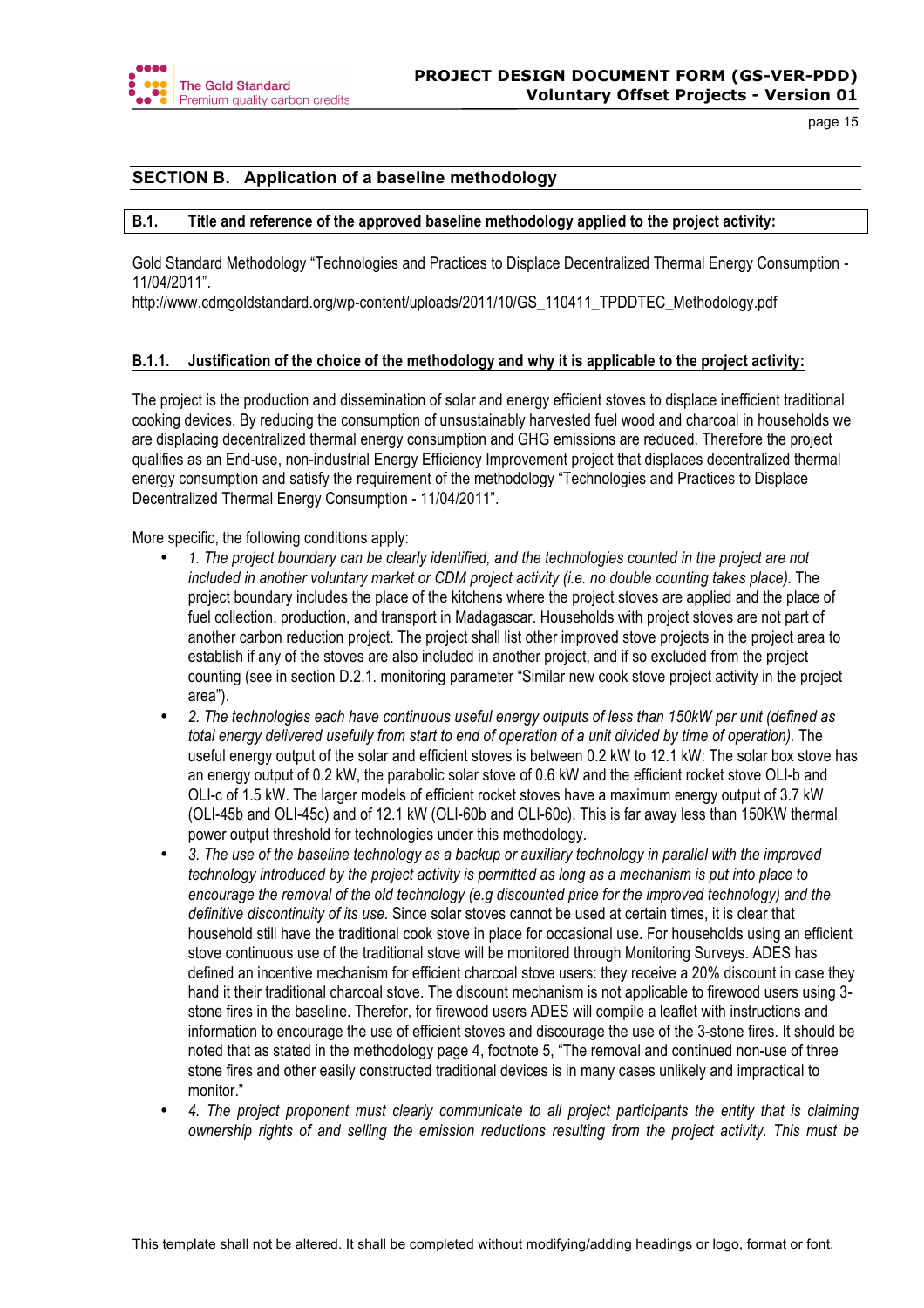

*communicated to the technology producers and the retailers of the improved technology or the renewable fuel in use in the project situation by contract or clear written assertions in the transaction paperwork.* ADES has communicated to all project participants and has the written assertion from all project participants that guarantee the transfer of ownership of emission reduction from the end user to ADES.

• *5. Project activities making use of a new biomass feedstock in the project situation (e.g. shift from nonrenewable to green charcoal, plant oil or renewable biomass briquettes) must comply with relevant Gold Standard specific requirements for biomass related project activities, as defined in the latest version of the Gold Standard rule.* This project is not introducing any new biomass feedstock. The fuel type in the baseline is the same as the fuel type in the project scenario for efficient stoves. For solar stoves the baseline fuel is replaced by solar heat.

## **B.2. Description of how the methodology is applied in the context of the project activity:**

Section II of the applied methodology, Technologies and Practices to Displace Decentralized Thermal Energy Consumption - 11/04/2011, outlines the Baseline Methodology including the following steps:

## **1. Project Boundary**

See section B.4 of the PDD.

## **2. Selection of baseline scenarios and project scenarios**

## Baseline Scenarios:

A baseline scenario is defined by the typical baseline fuel consumption patterns in a population that is targeted for adaoption of the project technology. The PP may identify multiple baseline scenarios that are applicable in relation to the different project technologies in the project activity.

In project activities targeting non-industrial applications, the baseline is considered by default **fixed** in time during the considered crediting period. Since it is assumed that the conditions are unchanging during the crediting period, a fixed baseline is established as recommended in the methodology (page 6), for project activities targeting nonindustrial applications.

## Project Scenarios:

A project scenario is defined by the fuel consumption of end users within a target population that adopt a project technology. Emission reductions are credited by comparing fuel consumption in a project scenario to the applicable baseline scenario. The project proponent may identify multiple project scenarios given the different types of project technologies included in a project activity.

## Additional Baseline and Project Scenarios

Additional baseline and project scenarios can still be added to a project activity at any time during the project crediting period upon approval of a request for design changes, as per Gold Standard rules.

## **3. Additionality**

See section B.3 of the PDD.

## **4. and 5. Baseline Studies and Project Studies**

As per applied methodology, the project proponent is required to carry out the following studies: For the baseline:

- Baseline non-renewability of biomass assessment
- Baseline survey (BS) of target population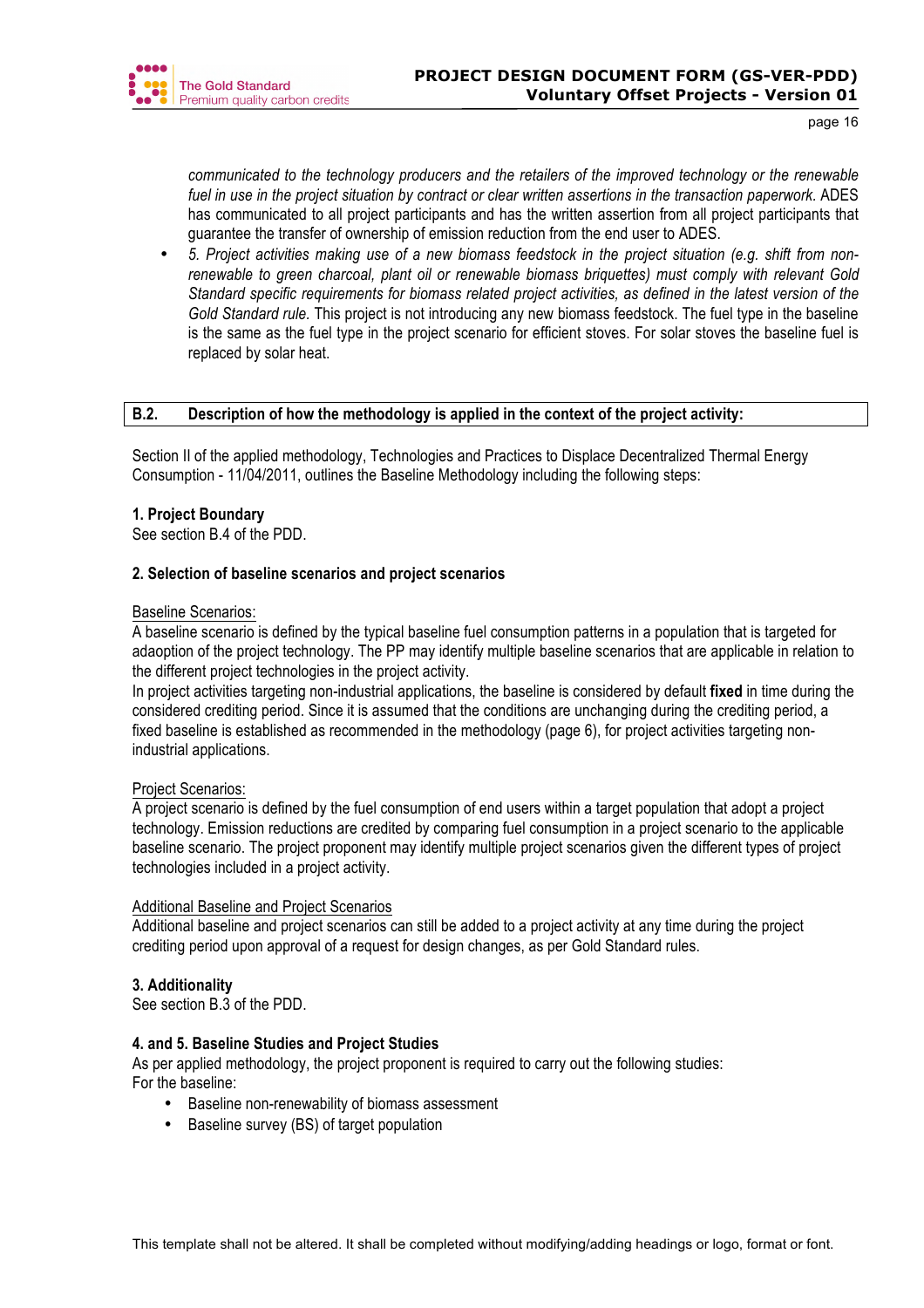

• Baseline performance field tests (BFT) of fuel consumption

For the project:

- Project non-renewability of biomass assessment
- Project survey (PS) of target population
- Project performance field tests (PFT) of fuel consumption

Since the methodology is applied to a project applying for the  $2^{nd}$  crediting period, there is a longterm track record of kitchen surveys and kitchen test results, which provide a broad database for the definitions of scenarios.

## **A. Baseline and Project non-renewable biomass (NRB) assessment**

The CDM default value for NRB fraction for Madagascar is applied: **fNRB = 72%**

Source: http://cdm.unfccc.int/DNA/fNRB/index.html

This value was accepted by the DNA on 23 July 2012 and it is the latest available official value for fNRB.

## **B. Baseline and Project Surveys (BS and PS)**

The baseline survey provides critical information on target population characteristics, baseline technology use, fuel consumption, leakage, and sustainable development indicators.

#### Survey Representativeness

The baseline survey requires in person interviews with a robust sample of end users without project technologies that are representative of end users targeted in the project activity.

## Survey Sample Sizing

The baseline survey should be carried out for each baseline scenario using representative and random sampling, following these guidelines for minimum sample size:

- Group size <300: Minimum sample size 30 or population size, whichever is smaller
- Group size 300 to 1000: Minimum sample size 10% of group size
- Group size > 1000 Minimum sample size 100

## Data Collected

The data collected was specific to the characteristics of the baseline scenario, and gathered information about each of the following:

- 1. User follow up
	- a. Address or location
- 2. End user characteristics
	- a. Number of people served by baseline and project technology
	- b. Typical baseline technology usage patterns and tasks (commercial, institutional, domestic, etc.)
- 3. Baseline technology and fuels
	- a. Types of baseline technologies used and estimated frequency
	- b. Types of fuels used and estimated quantities
	- c. Seasonal variations in technology and fuel use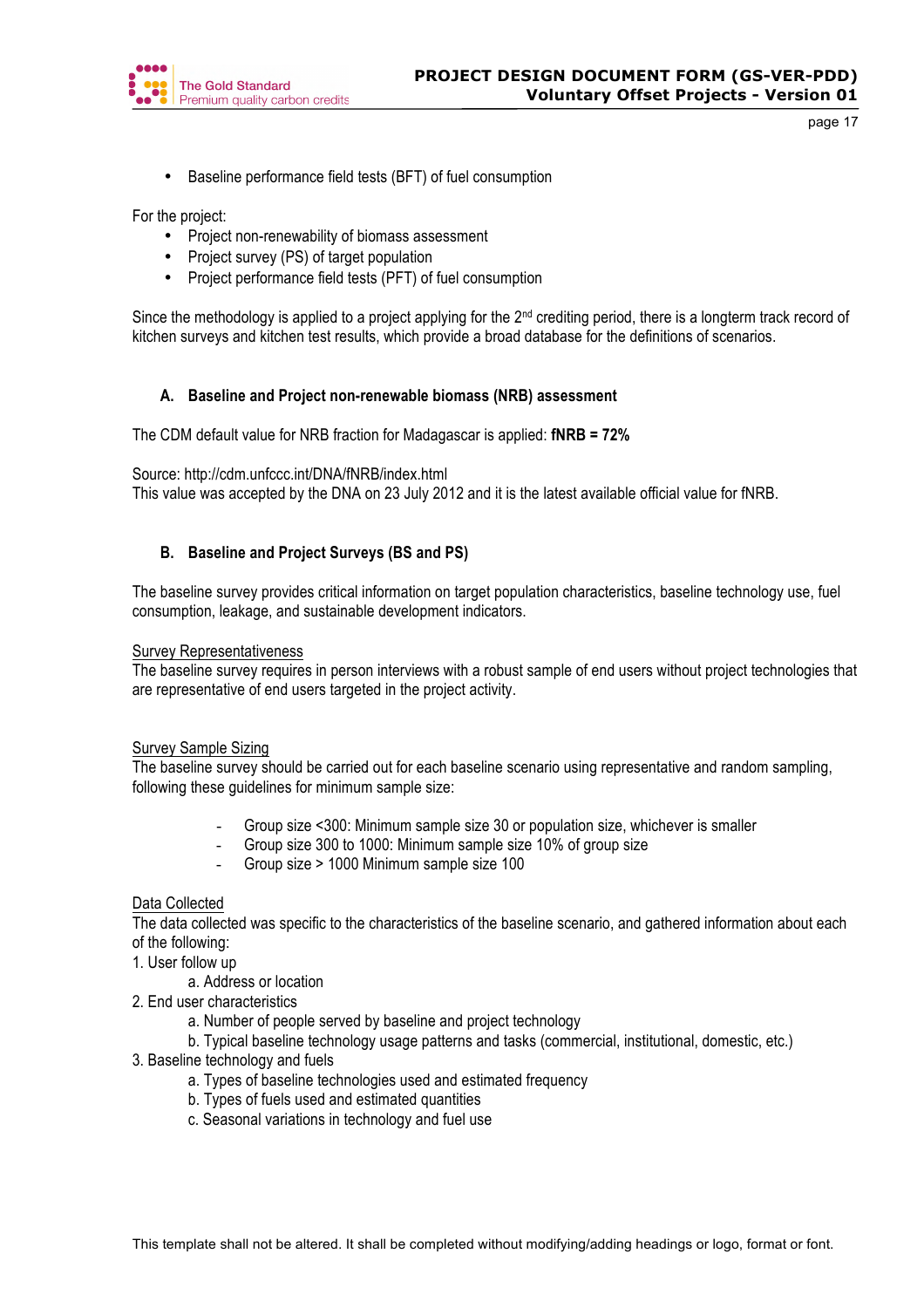

d. Sources of fuels; (purchased or hand-collected, etc) and prices paid or effort made (e.g. walking distances, persons collecting, opportunity cost)

BS/PS conducted in 2014 as well as kitchen surveys and kitchen tests conducted during the first crediting period have revealed and confirmed the following baseline and project scenarios:

## **Baseline scenarios:**

Four baseline scenarios have been defined for households using traditional cook stoves in Madagascar.

## 1. Baseline scenario: Wood

This scenario includes households using fuel wood on a traditional wood burning stove (3-stone fire or Toko stove, see A.4).

## 2. Baseline scenario: Charcoal

This scenario includes households using charcoal on a traditional charcoal stove (see A.4).

## 3. Baseline scenario: Solar+efficient wood stove

This scenario includes households using fuel wood on a traditional wood burning stove (3-stone fire or Toko stove, see A.4).

## 4. Baseline scenario: Solar+efficient charcoal stove

This scenario includes households using charcoal on a traditional charcoal stove (see A.4).

Further baseline scenarios for commercial or institutional users have not yet been defined. This will be done once a sufficient number of appliances have been sold to do representative surveys and tests.

# **Project scenarios:**

Four project scenarios have been defined for households using solar and/or efficient cook stoves in Madagascar.

## 1. Project scenario: Wood

This scenario includes households that use fuel wood for cooking and apply any type of solar stove or any type of efficient wood stove.

## 2. Project scenario: Charcoal

This scenario includes households that use charcoal for cooking and apply any type of solar stove or any type of efficient charcoal stove.

## 3. Project scenario: Solar+efficient wood stove

This scenario includes households that use fuel wood for cooking and apply a combination of solar stove and efficient wood stove. This includes any type of solar and any type of efficient wood stoves.

## 4. Project scenario: Solar+efficient charcoal stove

This scenario includes households that use charcoal for cooking and apply a combination of solar stove and efficient charcoal stove. This includes any type of solar and any type of efficient charcoal stoves.

Further project scenarios for commercial or institutional users have not yet been defined. This will be done once a sufficient number of applicances have been sold to do representative surveys and tests.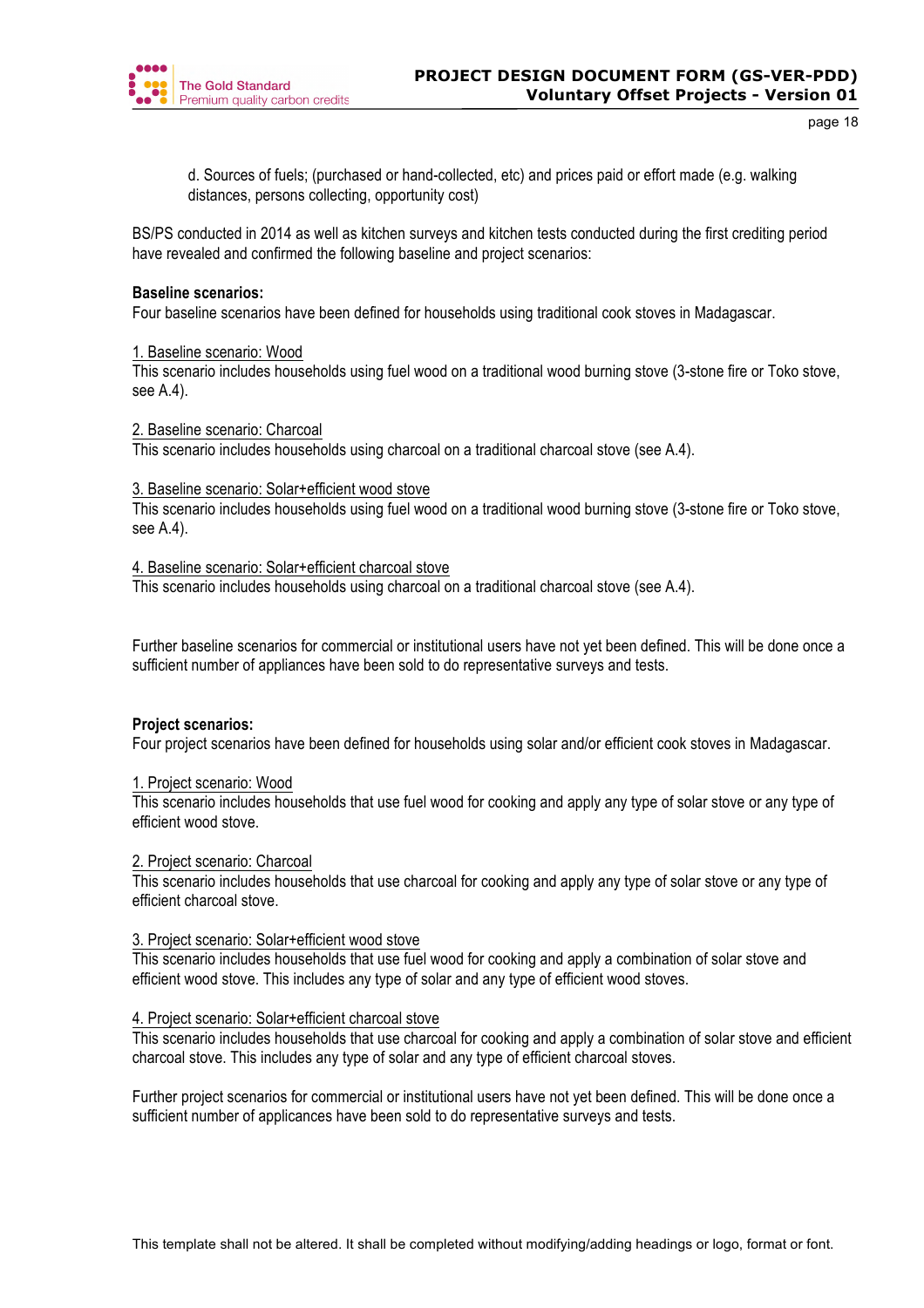

In 2014 combined baseline and project surveys for all scenario have been conducted (see BS/PS Report 2014). The following conclusions and recommendations were formulated:

- The existing two baseline scenarios and four project scenarios could be confirmed by the survey results. However, there might be a slight difference between scenario with one stove type and the corresponding scenario with combined application. Therefore it is recommended to conduct paired KPT for all four scenarios and decided based on the KPT results if additional baseline scenarios have to be defined.
- The survey results clearly show fuel savings in all four scenarios (between 42%-56%). Fuel savings are also visible through time and money savings households report due to project stove application.
- The estimations of project fuel consumption as reported in the survey are in line with previous results from the kitchen surveys conducted in the first crediting period.
- Seasonal and weekly variation in fuel consumption is occasionally reported, but insignificantly small. It is recommended to conduct KPT during weekdays and in the dry period, so that potential higher fuel consumption in the rainy season and on weekends can conservatively be left out. Where necessary an adjustment factor should be applied to account for lower fuel consumption in the rainy period.
- No leakage effect was identified.
- The coefficient of variation (COV) for baseline and project fuel consumption as well as for fuel savings in all scenarios is low (between 0.2-0.5). For low COV values the methodology recommends minimum sample size of 30 for KPT.

# **C. Baseline and Project Performance Field Test (BFT and PFT)**

See "7. Performance Field Tests and Calculation of Emission Reductions" further below.

# **6. Leakage**

The potential leakages as set out in the methodology (p. 11) are assessed in the table below;

| Leakage form                                                                                                                                                                                                                        | Estimate of risk | <b>Justification</b>                                                                                                                                                                                                                                                                                                                                                                                                                                            |
|-------------------------------------------------------------------------------------------------------------------------------------------------------------------------------------------------------------------------------------|------------------|-----------------------------------------------------------------------------------------------------------------------------------------------------------------------------------------------------------------------------------------------------------------------------------------------------------------------------------------------------------------------------------------------------------------------------------------------------------------|
| a) The displaced baseline<br>technologies are reused outside<br>the project boundary in place of<br>lower emitting technology or in a<br>manner suggesting more usage<br>than would have occurred in the<br>absence of the project. | No risk          | The displaced baseline technology is the least<br>efficient and most common cooking method in the<br>project area. It is highly unlikely that users outside<br>the project boundary who cook on a more efficient,<br>more convenient and less emitting technology<br>(such as LPG, electricity,) would switch back to<br>open fires and traditional charcoal stove.                                                                                             |
| b) The non-renewable biomass or<br>fossil fuels saved under the project<br>activity are used by non-project<br>users who previously used lower<br>emitting energy sources.                                                          | No risk          | The Kitchen Surveys conducted in the first crediting<br>period show that 0% of stove users used the saved<br>fuel for other purposes, which would include selling<br>the fuel to non-project users. As already stated<br>above, it is highly unlikely that non-project users<br>who cook on a more efficient, more convenient and<br>less emitting technology (such as LPG,<br>electricity,) would switch back to open fires and<br>traditional charcoal stove. |
| c) The project significantly impacts<br>the NRB fraction within an area<br>where other CDM or VER project<br>activities account for NRB fraction<br>in their baseline scenario                                                      | No risk          | There is no other CDM or VER project in<br>Madagascar that accounts for NRB fraction in the<br>baseline scenario. The NRB fraction is a default<br>factor published by the CDM and approved by the<br>DNA in Madagascar. In case a project would<br>significantly impact the NRB fraction, a new default                                                                                                                                                        |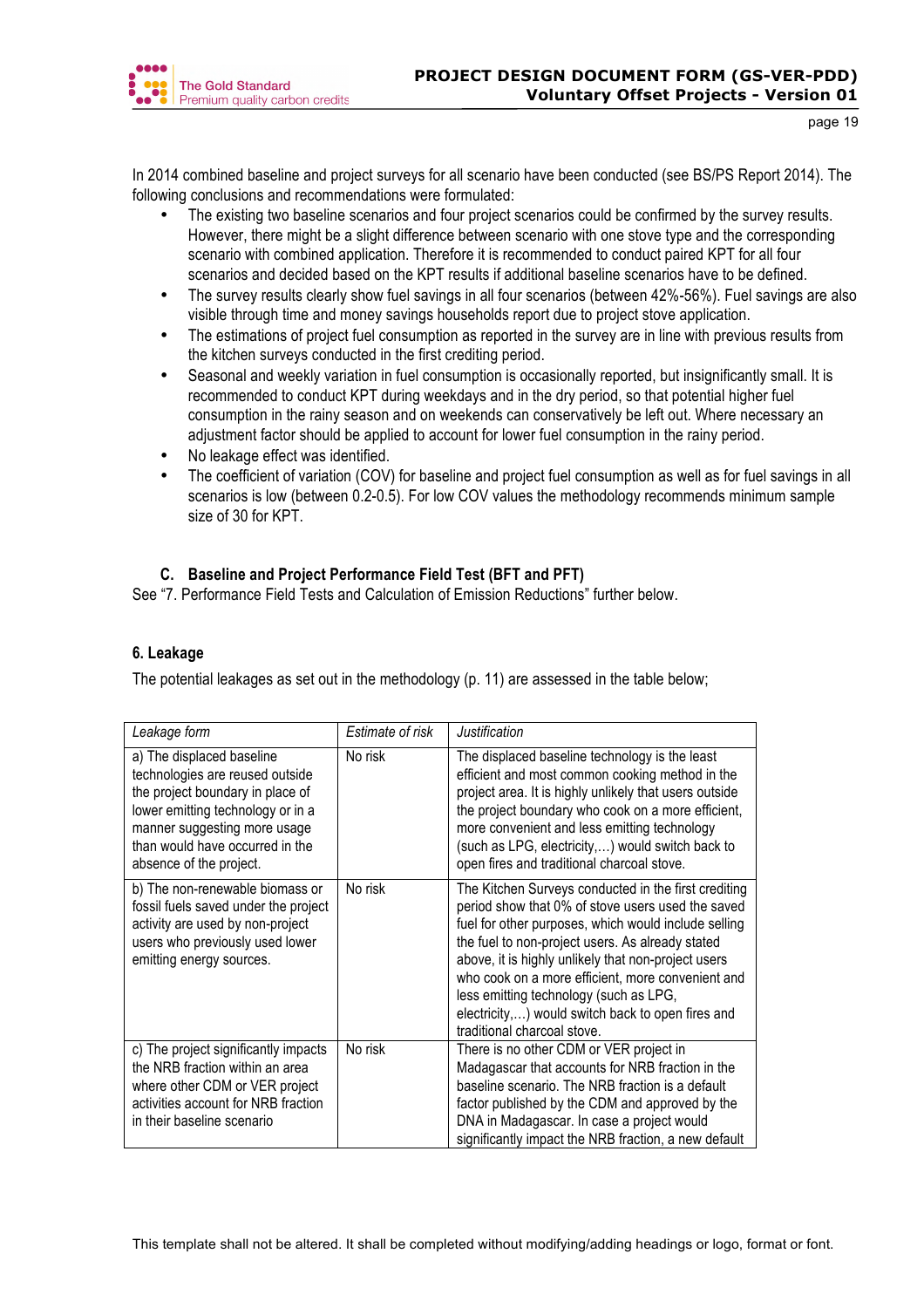

|                                                                                                                                                                                                                  |         | value would be published<br>(http://cdm.unfccc.int/DNA/fNRB/index.html).                                                                                                                                                                                                     |
|------------------------------------------------------------------------------------------------------------------------------------------------------------------------------------------------------------------|---------|------------------------------------------------------------------------------------------------------------------------------------------------------------------------------------------------------------------------------------------------------------------------------|
| d) The project population<br>compensates for loss of the space<br>heating effect of inefficient<br>technology by adopting some<br>other form of heating or by<br>retaining some use of inefficient<br>technology | No risk | Baseline and project performance field tests<br>subsume this potential for leakage in case of paired<br>PFT (see methodology page 11, footnote 17). The<br>project applies paired PFT and thus there is no risk<br>for this form of leakage.                                 |
| e) The project stipulates<br>substitution within households who<br>commonly used a technology with<br>relatively lower emissions.                                                                                | No risk | The project targets users that apply traditional open<br>fires and inefficient charcoal stoves, which<br>constitute the least efficient cooking technologies,<br>which have higher emissions than the project<br>stoves. Thus, there is no risk for this form of<br>leakage. |

Leakage risks are deemed very low thus negligible as the case above presents.  $\Sigma$ LE<sub>i.v</sub> = 0

# **7. Performance Field Tests and Calculation of Emission Reductions**

Paired KPTs were conducted for all four baseline and project scenarios by visiting randomly selected stove users and carrying out quantitative fuel measurements at households level for a period of 3 days in May/June 2014 (see KPT report 2014: 140627\_ADES\_BFT\_PFT\_report\_2014\_V01.pdf). The KPTs followed the requirements of the methodology "Technologies and Practices to Displace Decentralized Thermal Energy Consumption - 11/04/2011" Annex 4 page 44-48:

- 1) A sample of at least 40 households was randomly selected for a paired baseline and project performance field test applying a geographical cluster sampling approach. The project area is divided into different monitoring regions. Each monitoring region is further divided into monitoring sectors. For an identified monitoring sector the starting point for the test was randomly defined and stove users were visited starting from that point.
- 2) Choosing of an appropriate test period and an appropriate time of year for the KPT. Seasonal and weekly variation in fuel consumption is occasionally reported, but insignificantly small. It is recommended to conduct KPT during weekdays and in the dry period, so that potential higher fuel consumption in the rainy season and on weekends can conservatively be left out. For this the KPT were conducted in May/June 2014.
- 3) Making sure that all households involved in the KPT understand they were expected to cook normally during the test so as to capture the normal cooking behaviour. Households were instructed to cook normally during the test period and fuel consumption was measured at kitchen level, which subsumes the potential use of additional stoves.
- 4) Stressing and emphasizing that families cook only on the fuel provide for the purpose of monitoring how much was used. A measured quantity of fuel was provided at the beginning of the test period and all household members were instructed to use only fuel from defined stockpile.
- 5) During the test period, the number of people living and eating in the household was recorded in the data sheet as required by the Gold Standard Methodology.
- 6) For the test period the project provided a pre-defined quantity of the typical fuel (charcoal or firewood) to the stove users.
- 7) Analysis of data was conducted as outlined in the excel file "140627\_KPT\_Analysis\_2014\_V01.xlsx*".* Mean fuel savings, standard deviation and standard error of the mean were calculated to check if the sampled data fulfils the 90/30 rule.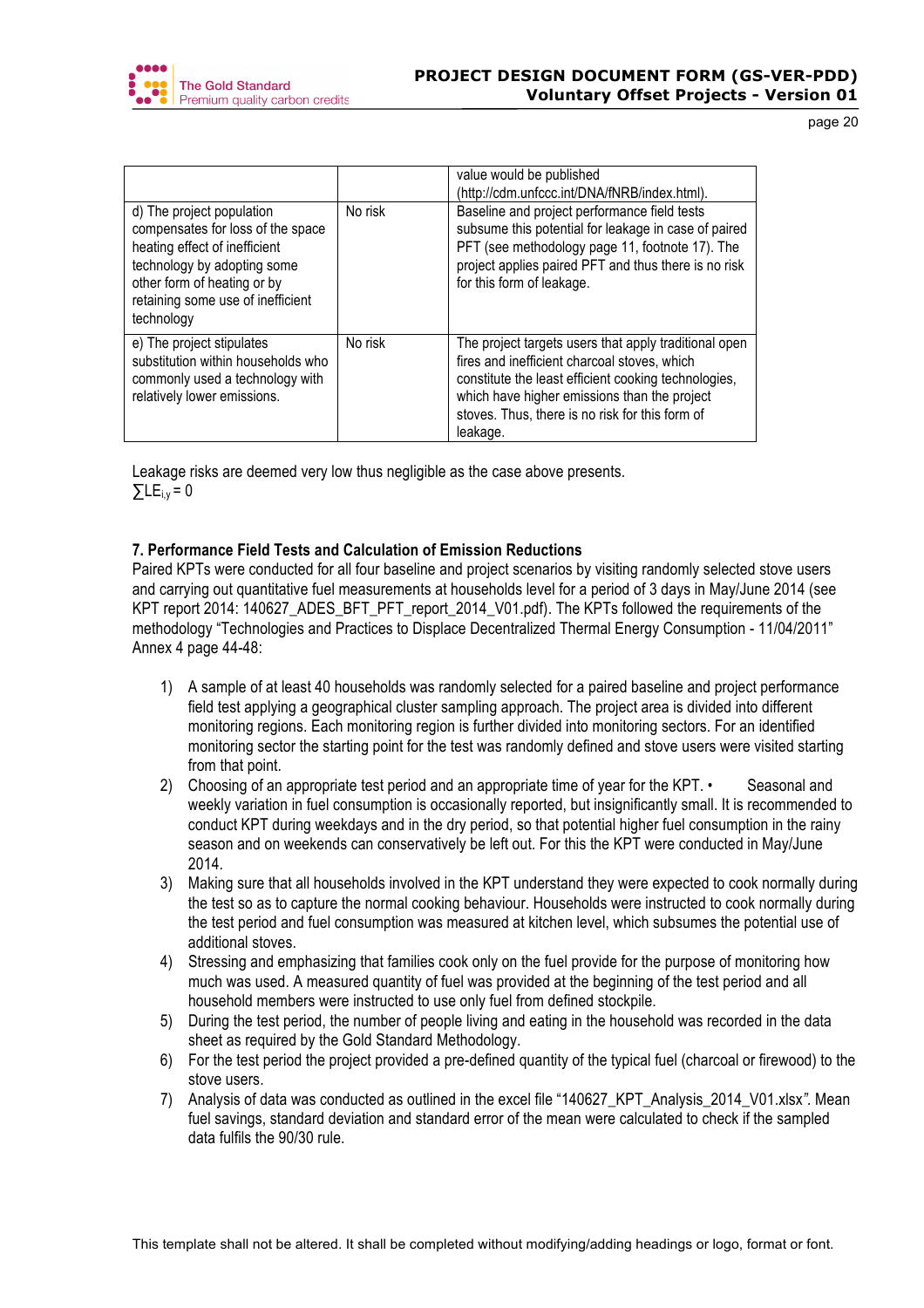

8) The households that participated in the KPT were not rewarded with a gift but thanks were expressed for their participation. The data showed good results with low variance, thus there was no need to extend the sample size.

## Statistical estimate of fuel consumption and savings:

KPT results of all four scenarios showed good results with low variance, COV and standard errors so that data for fuel consumption and savings fulfilled the 90/30 rule. Therefore the mean value of fuel savings can be used for emission reduction calculations. See excel files "140627\_KPT\_Analysis\_2014\_V01.xlsx" and "140627\_ADES\_ER\_forecast\_calculation\_2nd\_CP\_V01.xlsx".

| <b>Wood scenario</b>                |         |                              |        |
|-------------------------------------|---------|------------------------------|--------|
| Mean fuel savings (kg per year)     | 2033.35 | <b>Sy</b>                    | 379.50 |
| <b>Standard Deviation</b>           | 379.50  | Sample size n                | 40     |
| COV                                 | 0.19    | $\sqrt{n}$                   | 6.32   |
| 90% Confidence                      | 98.70   | Then SEy                     | 60.00  |
| <b>Precision attained</b>           | 5%      | $t$ -value $(0.95, n-1)$     | 1.68   |
| <b>Charcoal scenario</b>            |         |                              |        |
| Mean fuel savings (kg per year)     | 565.75  | <b>Sy</b>                    | 164.28 |
| <b>Standard Deviation</b>           | 164.28  | Sample size n                | 40     |
| COV                                 | 0.29    | $\sqrt{n}$                   | 6.32   |
| 90% Confidence                      | 42.72   | Then SEy                     | 25.97  |
| <b>Precision attained</b>           | 8%      | $t$ -value $(0.95, n-1)$     | 1.68   |
| Solar+efficient wood stove scenario |         |                              |        |
| Mean fuel savings (kg per year)     | 2438.62 | <b>Sy</b>                    | 395.25 |
| <b>Standard Deviation</b>           | 395.25  | Sample size n                | 46     |
| COV                                 | 0.16    | $\sqrt{n}$                   | 6.78   |
| 90% Confidence                      | 95.86   | Then SEy                     | 58.28  |
| <b>Precision attained</b>           | 4%      | t-value $(0.95, n-1)$        | 1.68   |
| Solar+efficient charcoal scenario   |         |                              |        |
| Mean fuel savings (kg per year)     | 599     | <b>Sy</b>                    | 172.37 |
| <b>Standard Deviation</b>           | 172     | Sample size n                | 40     |
| <b>COV</b>                          | 0.29    | $\sqrt{n}$                   | 6.32   |
| 90% Confidence                      | 44.83   | Then SEy                     | 27.25  |
| <b>Precision attained</b>           | 8%      | <b>t-value</b> $(0.95, n-1)$ | 1.68   |

| Wood scenario     |                    |                   |  |  |
|-------------------|--------------------|-------------------|--|--|
|                   | fuel tons per year | fuel tons per day |  |  |
| Baseline scenario | 3.95               | 0.0108            |  |  |
| Project scenario  | 1.91               | 0.0052            |  |  |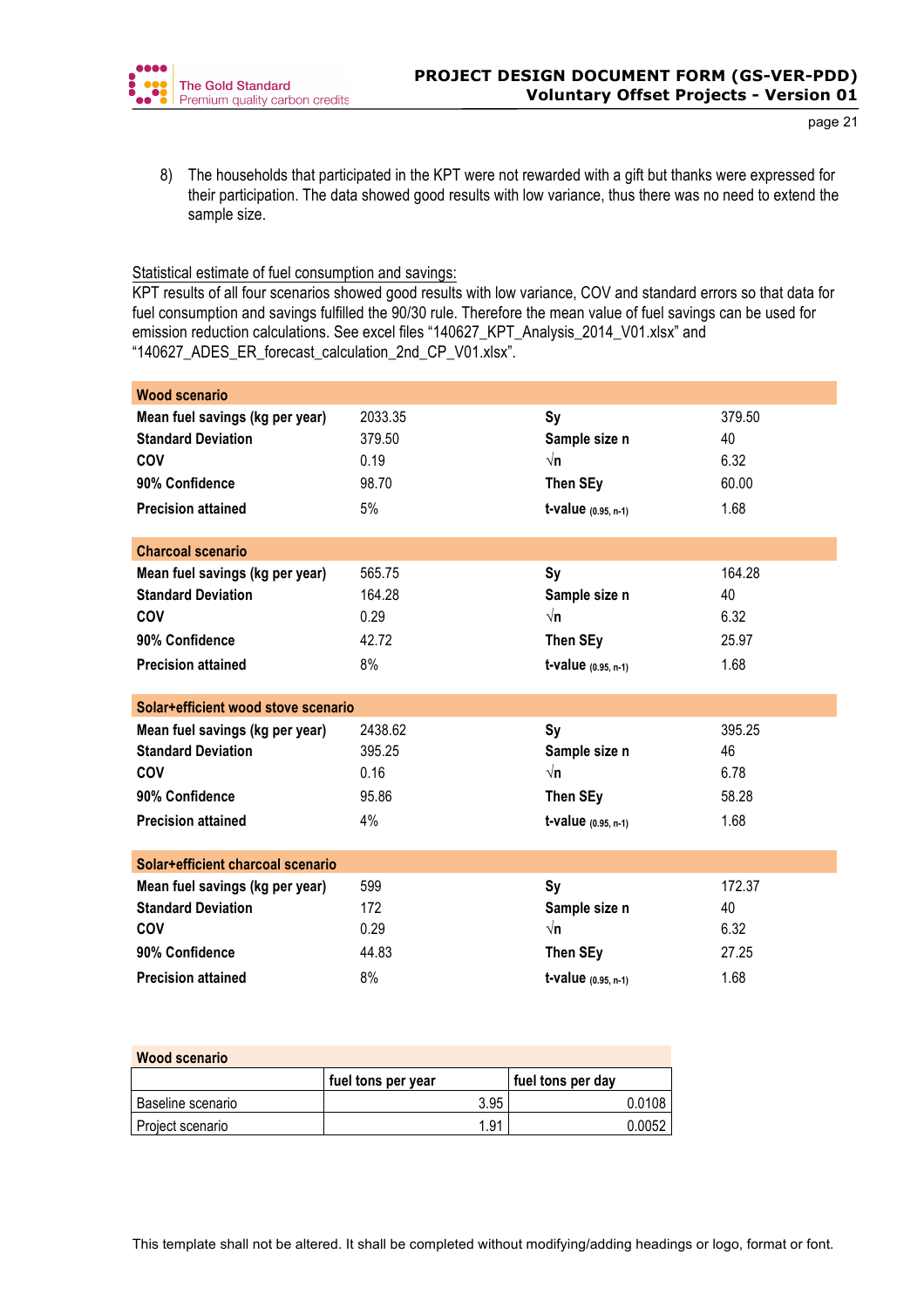

| <b>Fuel Savings</b>      | 2.03               | 0.0056            |
|--------------------------|--------------------|-------------------|
|                          |                    |                   |
| <b>Charcoal scenario</b> |                    |                   |
|                          | fuel tons per year | fuel tons per day |
| Baseline scenario        | 1.09               | 0.0030            |
| Project scenario         | 0.52               | 0.0014            |
| <b>Fuel Savings</b>      | 0.57               | 0.0016            |

| Solar+efficient wood stove scenario (Oli-b) |                    |                   |  |  |
|---------------------------------------------|--------------------|-------------------|--|--|
|                                             | fuel tons per year | fuel tons per day |  |  |
| Baseline scenario                           | 4.23               | 0.0116            |  |  |
| Project scenario                            | 1.79               | 0.0049            |  |  |
| <b>Fuel Savings</b>                         | 2.44               | 0.0067            |  |  |

| Solar+efficient charcoal stove scenario (Oli-c) |                    |                   |  |  |
|-------------------------------------------------|--------------------|-------------------|--|--|
|                                                 | fuel tons per year | fuel tons per day |  |  |
| Baseline scenario                               | 1.06               | 0.0029            |  |  |
| Project scenario                                | 0.46               | 0.0013            |  |  |
| <b>Fuel Savings</b>                             | 0.60               | 0.0016            |  |  |

Project scenario crediting in relation to the appropriate baseline scenario

Emission reductions are verified and credited by comparing the emissions for a given project scenario to the emissions for the applicable baseline scenario. The project scenarios are credited compared to the respective baseline scenario as shown in the figure below.

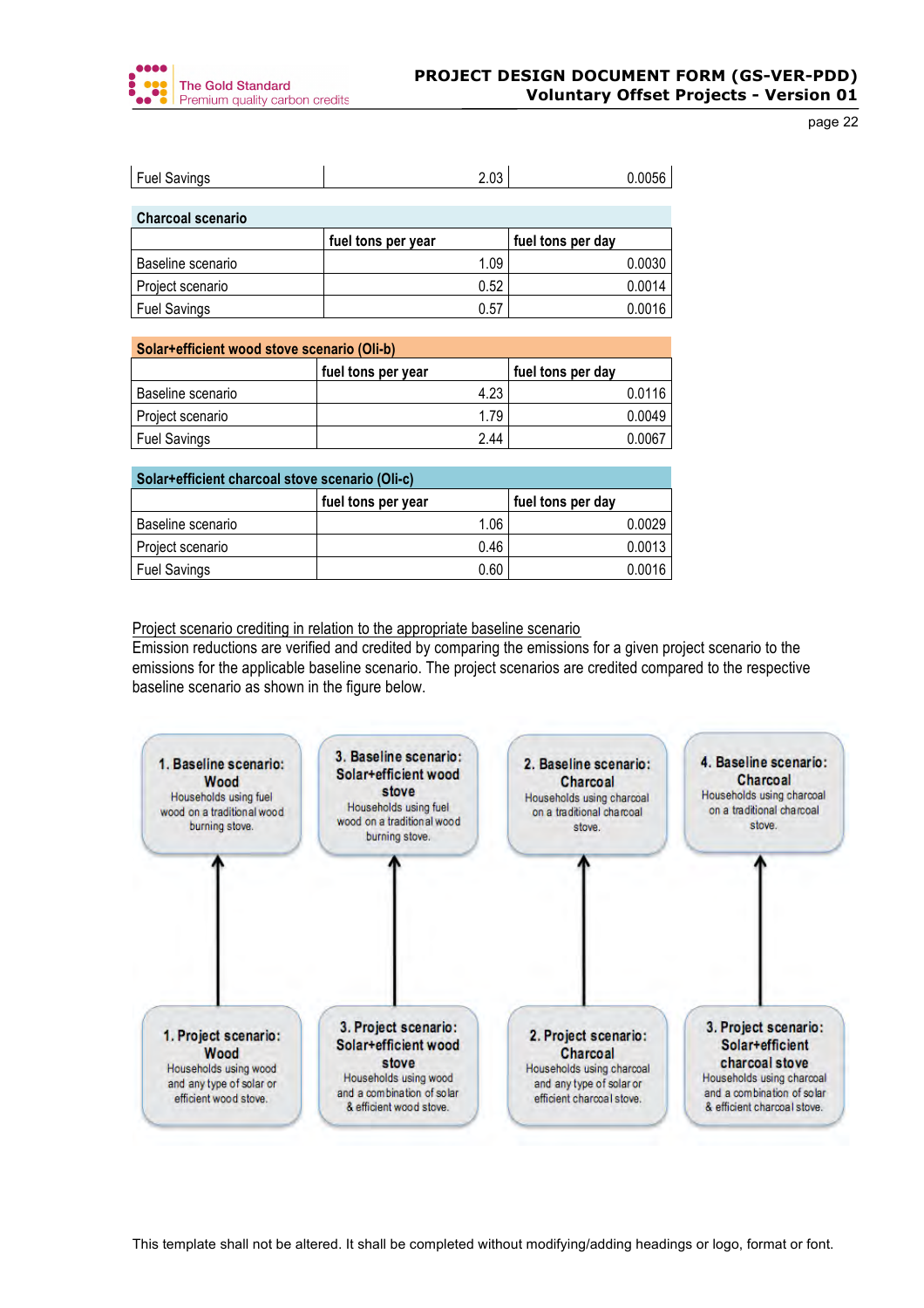

## Adjustment factors (AF)

Adjustment factors can be applied during emission reduction calculation to allow for realistic comparison of project technologies to the baseline scenarios. Adjustment factors fine tune the baseline and project scenarios to account for variability in fuel savings due to differences in project technology type, size, usage pattern, and other pertinent variables, without requiring project proponents to independently monitor new baseline and project scenarios.

The kitchen surveys and kitchen test conducted during the first crediting period as well as the BS/PS 2014 and KPT 2014 conducted for the second crediting period allowed for defining several adjustment factors.

## *1. AFvar to account for seasonal and weekly variation of biomass fuel consumption*

Annual Kitchen Surveys conducted with stove users reveal the latest figures for seasonal and weekly variation in fuel consumption. The *AFvar* obtained from the BS/PS 2014 is 0.999 for the wood users, 1.0 for solar+efficient wood stove users, 1.0 for charcoal users and 1.0 for solar+efficient charcoal stove users.

## *2. AFsolar to account for different stove application of solar stoves in the highlands:*

Kitchen surveys (see KS Solar Tana Report 2013) conducted with solar stove users in the highlands revealed that due to different climatic conditions solar stove application is less frequent than in the existing project scenarios. The AFsolar currently applied is 0.593.

## *3. AFoli45b for inclusion of larger efficient wood stove models in the exisiting project scenario:*

Larger households prefer to cook with the larger model of the efficient wood stove (Oli-45b), which is designed for larger cooking pots. Stove performance test and kitchen surveys conducted in 2012 revealed that larger households have higher baseline fuel consumption, which leads to higher fuel savings when applying an efficient cook stove. The stove type Oli-45b is included in the existing project scenario wood without applying an adjustment factor. This is conservative. The AF<sub>oli45b</sub> currently applied is 1. In the future a different adjustment factor may be applied.

## *4. AFoli45c for inclusion of larger efficient charcoal stove models in the exisiting project scenario:*

Larger households prefer to cook with the larger model of the efficient charcoal stove (Oli-45c), which is designed for larger cooking pots. Kitchen performance test conducted in 2012 revealed that larger households have higher baseline fuel consumption, which leads to higher fuel savings when applying an efficient cook stove. The stove type Oli-45c is included in the existing project scenario charcoal without applying an adjustment factor. This is conservative. The  $AF_{\text{oilds}_c}$  currently applied is 1. In the future a different adjustment factor may be applied.

## **Baseline emissions**

According to the applied methodology, in case the baseline fuel and the project fuel are the same and the baseline emission factor and project emission factor are considered the same, overall GHG reductions achieved by the project activity are calculated directly based on fuel savings (see methodology, page 14). Thus, see formula for emission reduction calculation further below.

## **Project emissions**

According to the applied methodology, in case the baseline fuel and the project fuel are the same and the baseline emission factor and project emission factor are considered the same, overall GHG reductions achieved by the project activity are calculated directly based on fuel savings (see methodology, page 14). Thus, see formula for emission reduction calculation further below.

## **Emission reduction calculation**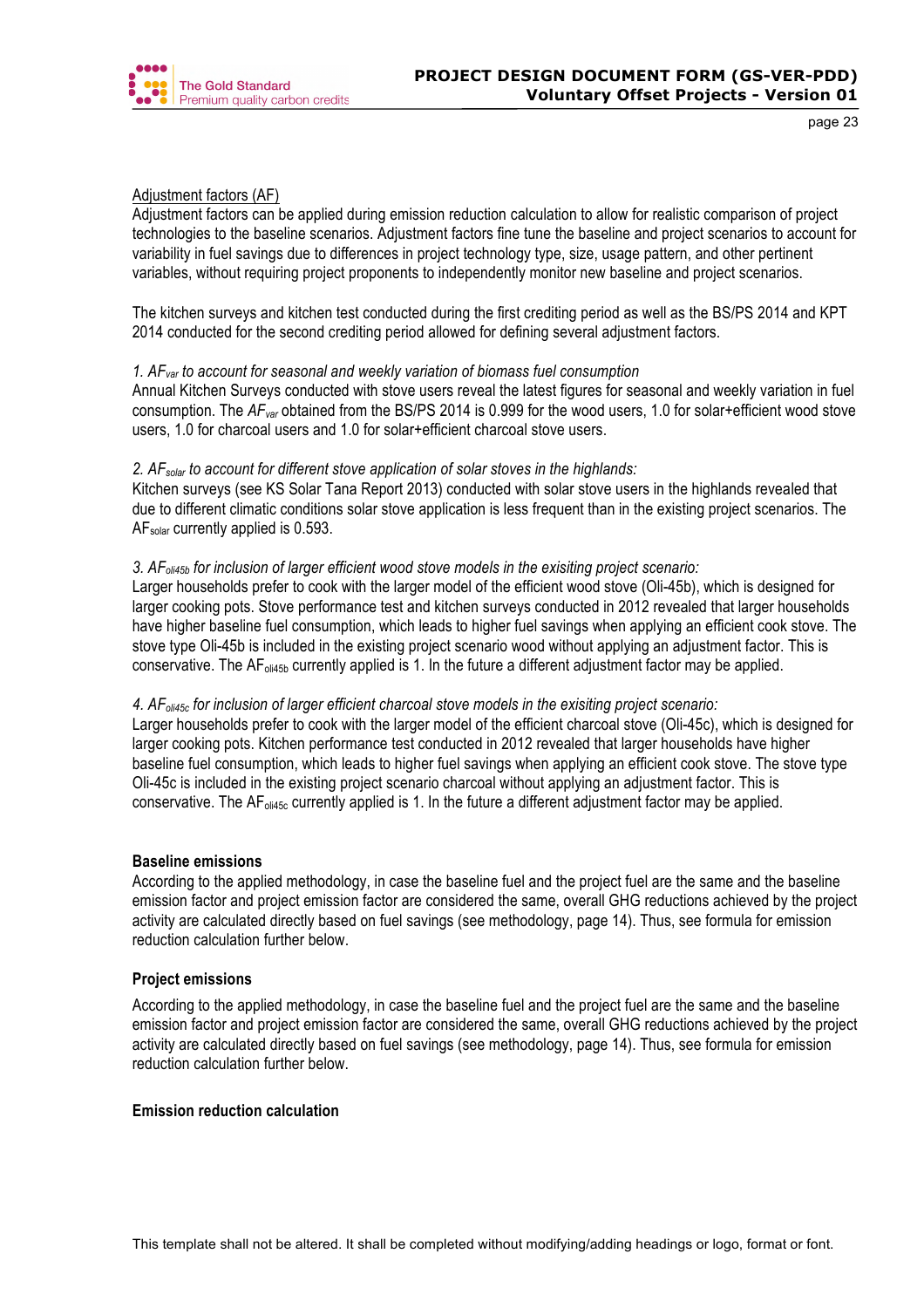

According to the applied methodology, in case the baseline fuel and the project fuel are the same and the baseline emission factor and project emission factor are considered the same, overall GHG reductions achieved by the project activity in year y are calculated as follows:

$$
ER_{y} = \sum_{b,p} (N_{p,y} * U_{p,y} * P_{p,b,y} * NCV_{b,\text{ fuel}} * (f_{NRB,b,y} * EF_{\text{fuel, CO2}} + EF_{\text{fuel, nonCO2}})) - \sum LE_{p,y}
$$
 (1)

| $\Sigma_{b,p}$             | Sum over all relevant (baseline b/project p) couples                                                                                                                                                                                 |
|----------------------------|--------------------------------------------------------------------------------------------------------------------------------------------------------------------------------------------------------------------------------------|
| $N_{p,y}$                  | Cumulative number of project technology-days included in the project database for project scenario<br>p against baseline scenario b in year y                                                                                        |
| $U_{p,y}$                  | Cumulative usage rate for technologies in project scenario p in year y, based on cumulative<br>adoption rate and drop off rate (fraction)                                                                                            |
| $P_{b,p,y,}$               | Specific fuel savings for an individual technology of project p against an individual technology of<br>baseline b in year y, in tons/day, and as derived from the statistical analysis of the data collected<br>from the field tests |
| $f_{NRB,b, y}$             | Fraction of biomass used in year y for baseline scenario b that can be established as non-<br>renewable biomass (drop this term from the equation when using a fossil fuel baseline scenario)                                        |
| NCV <sub>b,fuel</sub>      | Net calorific value of the fuel that is substituted or reduced (IPCC default for wood fuel, 0.015<br>TJ/ton)                                                                                                                         |
| $EF_{\text{fuel},CO2}$     | CO2 emission factor of the fuel that is substituted or reduced. 112 tCO2/TJ for wood/wood waste.                                                                                                                                     |
| EF <sub>fuel, nonCO2</sub> | Non-CO2 emission factor of the fuel that is reduced                                                                                                                                                                                  |
| $LE_{p,y}$                 | Leakage for project scenario p in year y (tCO2e/yr)                                                                                                                                                                                  |

# **B.3. Description of how the anthropogenic emissions of GHG by sources are reduced below those that would have occurred in the absence of the registered VER project activity:**

Generally spoken the project reduces greenhouse gas emissions emitted during production and combustion of fuel wood and charcoal14. This is because the new stoves introduced emit no emissions while in use (in case of the solar stoves) or fewer emissions than the traditional technology (in case of the efficient stoves) compared to the applied baseline technology.

# **Additionality**

 $\overline{a}$ 

Apart from showing the reduction of greenhouse gas emissions, it is showed below that the project is additional to the baseline scenario. This is done by using the UNFCCC's "Tool for the demonstration and assessment of additionality". Version 5 is used.

# **Step 0 (required by Gold Standard): Previous Announcement Check**

The project as described here has never been publicly announced to be implemented without carbon credits. Funding the project by carbon credits has been disccussed within ADES since 2005. In June 2007, the carbon credit buyer myclimate visited the project on-site and shortly later successful discussions and negotiations on carbon credit financing started, which concluded in an agreement.

<sup>14</sup> Part of the CO2 emissions are not net emissions as they come from renewable biomass. Only the reduction of CO2 emitted due to use of non-renewable emissions is accounted for as emission reduction.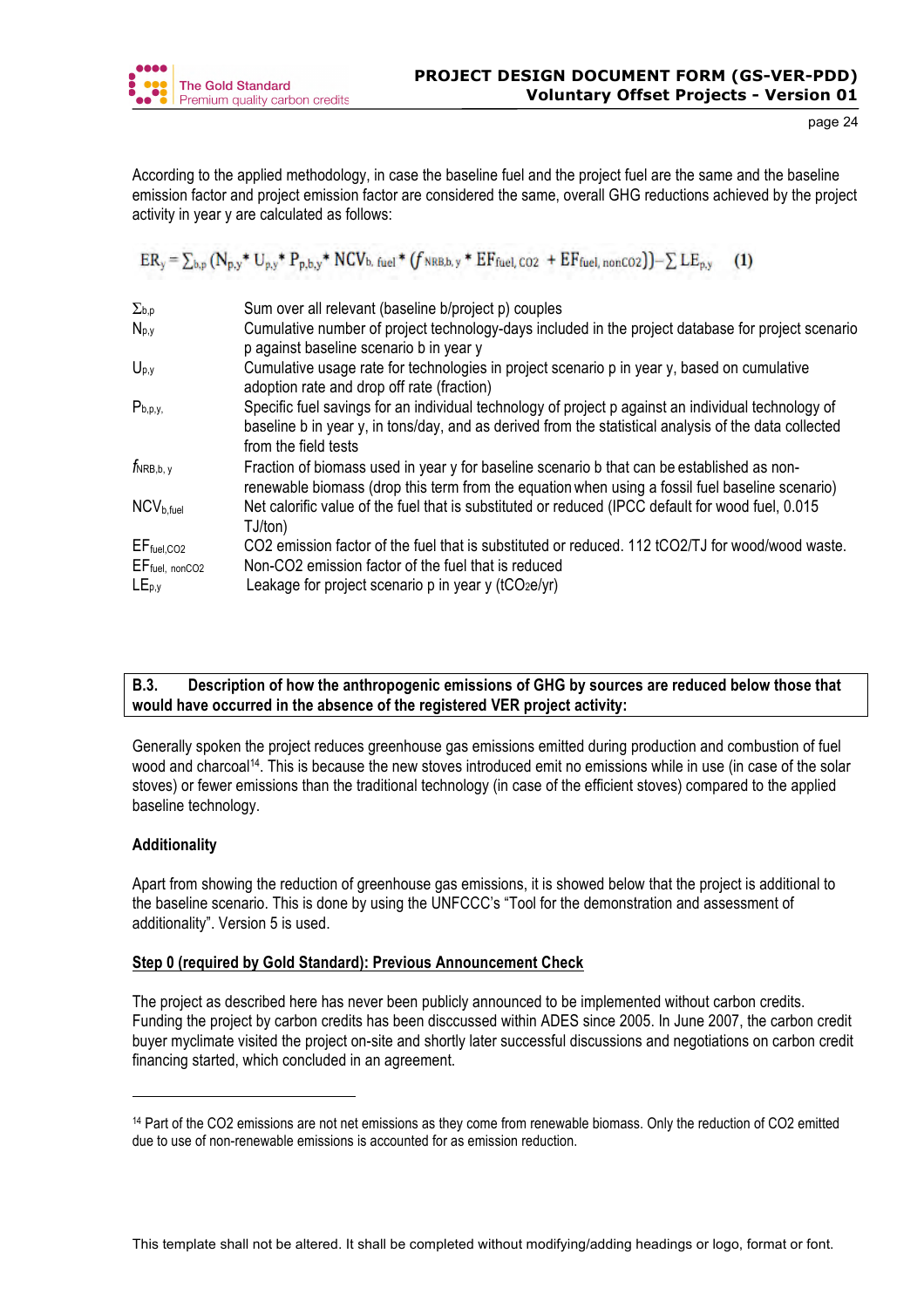

| $\frac{1}{2}$ introduced to the project inster $\frac{1}{2}$ . |                                                               |                          |
|----------------------------------------------------------------|---------------------------------------------------------------|--------------------------|
| Date                                                           | Decision                                                      | Source                   |
| 22.05.2005                                                     | ADES discusses the possibility of financing solar and         | Minutes of board meeting |
|                                                                | efficient stove project in Southwest Madagascar with the help |                          |
|                                                                | of carbon credits.                                            |                          |
| 25.05.2007                                                     | ADES meets representative of myclimate and discusses the      |                          |
|                                                                | development of a carbon offset project.                       |                          |
| June 2007                                                      | Representative of myclimate visits ADES project site in       |                          |
|                                                                | Toliara, Southwest Madagascar.                                |                          |
| 12.07.2007                                                     | Myclimate decides to support the project                      |                          |
| 09.08.2007                                                     | First PIN of the project activity is presented.               | <b>PIN</b>               |
| 22.08.2007                                                     | ADES decides to purchase stove contruction machines and       | <b>Minutes</b>           |
|                                                                | orders them on 27.08.2007 (point of no return)                | Purchase contract        |

Timeline of the project history:

# **Step 1. Identification of alternatives to the project activity consistent with current laws and regulations**

## *Sub-step 1a. Define alternatives to the project activity:*

The output / service that the project activity is delivering is heat for cooking purposes. The same service with comparable quality, properties and application area can be met by the following alternatives in Madagascar;

- cooking with traditional, 3-stone or low-efficiency technology (current situation)
- cooking with fossil fuels (LPG, kerosene, coal)
- cooking with electricity
- project activity (solar stoves and efficient cook stoves) without carbon credit funding

## *Sub-step 1b. Consistency with mandatory laws and regulations:*

All four alternatives comply with all mandatory applicable legislation and regulations.

# **Step 2. Investment analysis**

Step 2. is left out as "Step 3. Barrier Analysis" is conducted.

# **Step 3. Barrier analysis**

# *Sub-step 3a. Identify barriers that would prevent the implementation of the proposed project Activity :*

## *Investment barrier:*

 $\overline{a}$ 

The procurement/production costs for all ADES stoves is very high (see table below) compared to the per capita income in Madagascar of around 26 Euros per months (The World Bank gives figures for per capita yearly income in Madagascar 430 USD in 2012 - equaling around 310 Euros per year or 26 Euros per month<sup>15</sup>; The Economic

<sup>15</sup> http://data.worldbank.org/country/madagascar, Accessed 13/05/2014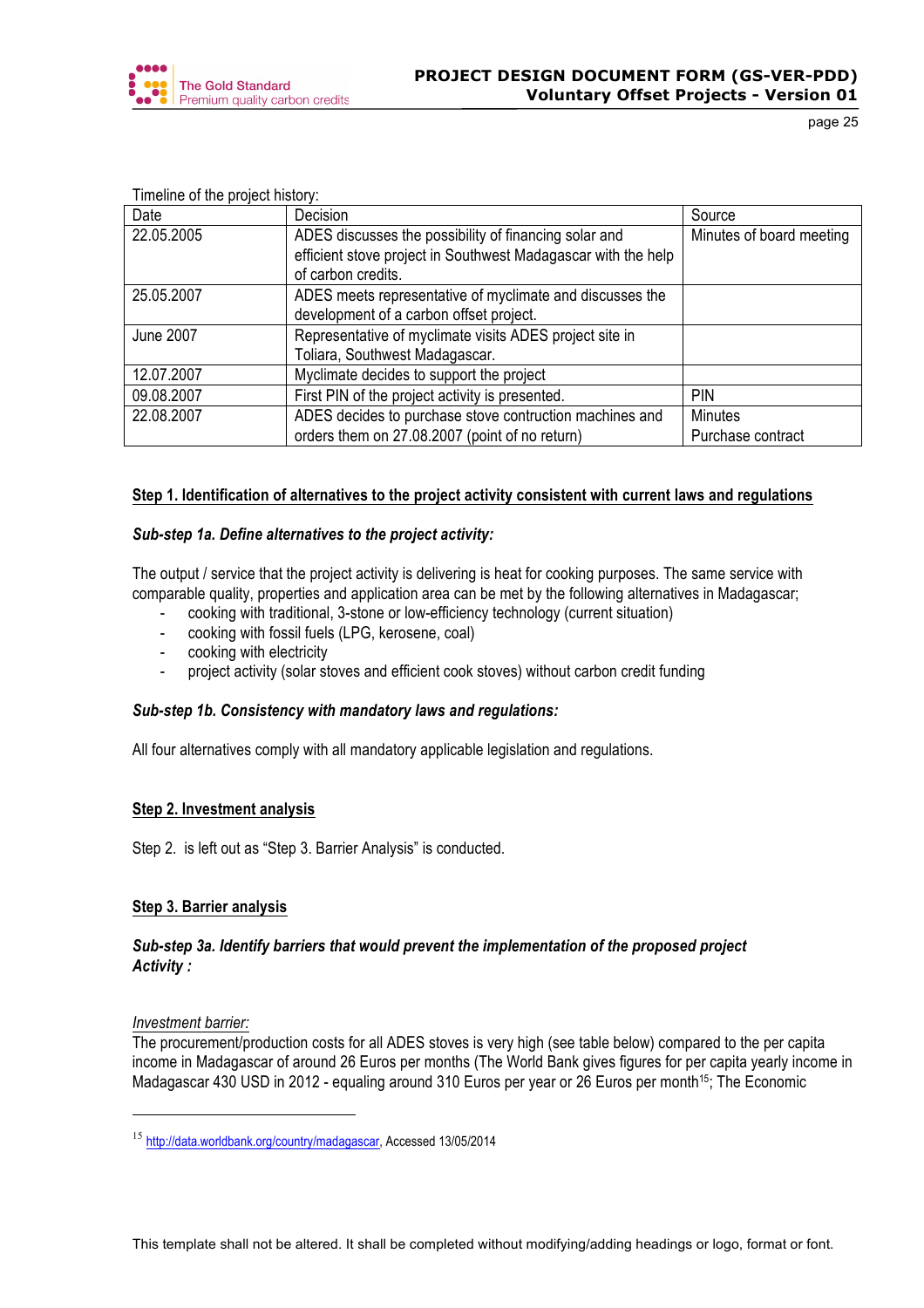Development Board of Madagascar indicates average monthly salary in 2012 between 40 USD and 90 USD – equaling between around 29 Euros and 65 Euros<sup>16</sup>; the Wage-Indicator for 2012 indicates an average hourly salary of 0.2 Euro<sup>17</sup>). Moreover, Madagascar is ranked 151<sup>st</sup> out of 187 countries classified according to the Human Development Index<sup>18</sup> and with more than 75% of the population living below the national poverty line<sup>19</sup>. This is especially true for rural areas, where around 80% of the population live and where living conditions have been steadily declining in recent years (in terms of transport, health, education and market access)<sup>20</sup>. To buy the new stoves for the price of the procurement/production costs equaling 3-4 monthly salaries in the case of the solar stoves is an unaffordable investment for families in urban and rural Madagascar. Moreover, it is not only a high and additional but also a rather risky investment as local people may perceive since they buy a completely new and to them unknown stove technology. Furthermore, also basic financing mechanisms to finance the stoves are not readily available to the people in the project area.

Therefore ADES sells the project stoves at subsidized and affordable prices to the population. The sale prices are determined based on the experiences ADES made during the last years concerning the local population's willingness and ability to pay.

The following table shows the procurement/production price of the stoves as well as the level at which the stoves would be bought (according to a multiyear experience by ADES).

|                 | Procurement /    | Affordable price for |  |
|-----------------|------------------|----------------------|--|
|                 | production costs | average household    |  |
| Solar Box stove | 102.50 Euro      | 15.50 Euro           |  |
| Parabolic stove | 155.50 Euro      | 46.50 Euro           |  |
| Oli-b           | 29.50 Euro       | 3 Euro               |  |
| Oli-45b         | 39 Euro          | 9 Euro               |  |
| Oli-60b         | 56 Euro          | 18.50 Euro           |  |
| Oli-c           | 29.50 Euro       | 4.50 Euro            |  |
| Oli-45c         | 39 Euro          | 12 Euro              |  |
| Oli-60c         | 56 Euro          | 25 Euro              |  |

Production costs and sale prices according to ADES (April 2014).

ADES is reliant on additional funds, since the financial means from fundraising is by no means sufficient to offer the stoves at reduced prices to the local population. Therefore, revenues from carbon credits are essential to conduct the project activity.

*Technological barrier:* 

 $\overline{a}$ 

There exists a technological barrier in many ways;

<sup>17</sup> Salaire à Madagascar - WageIndicator 2012, WageIndicator, Accessed 13/05/2014, http://www.wageindicator.org/documents/publicationslist/publications-2013/AIAS\_WI\_countryreports\_f2f\_report\_Madagascar\_final\_French\_20130218.pdf

<sup>16</sup> http://www.edbm.gov.mg/Economic-data/Factor-costs, Accessed 13/05/2014

<sup>18</sup> https://data.undp.org/dataset/Table-1-Human-Development-Index-and-its-components/wxub-qc5k, Accessed 05/05/2014

<sup>19</sup> http://data.worldbank.org/country/madagascar, Accessed 05/05/2014

<sup>20</sup> Rural Poverty Portal: http://www.ruralpovertyportal.org/country/home/tags/madagascar, accessed 19/05/2014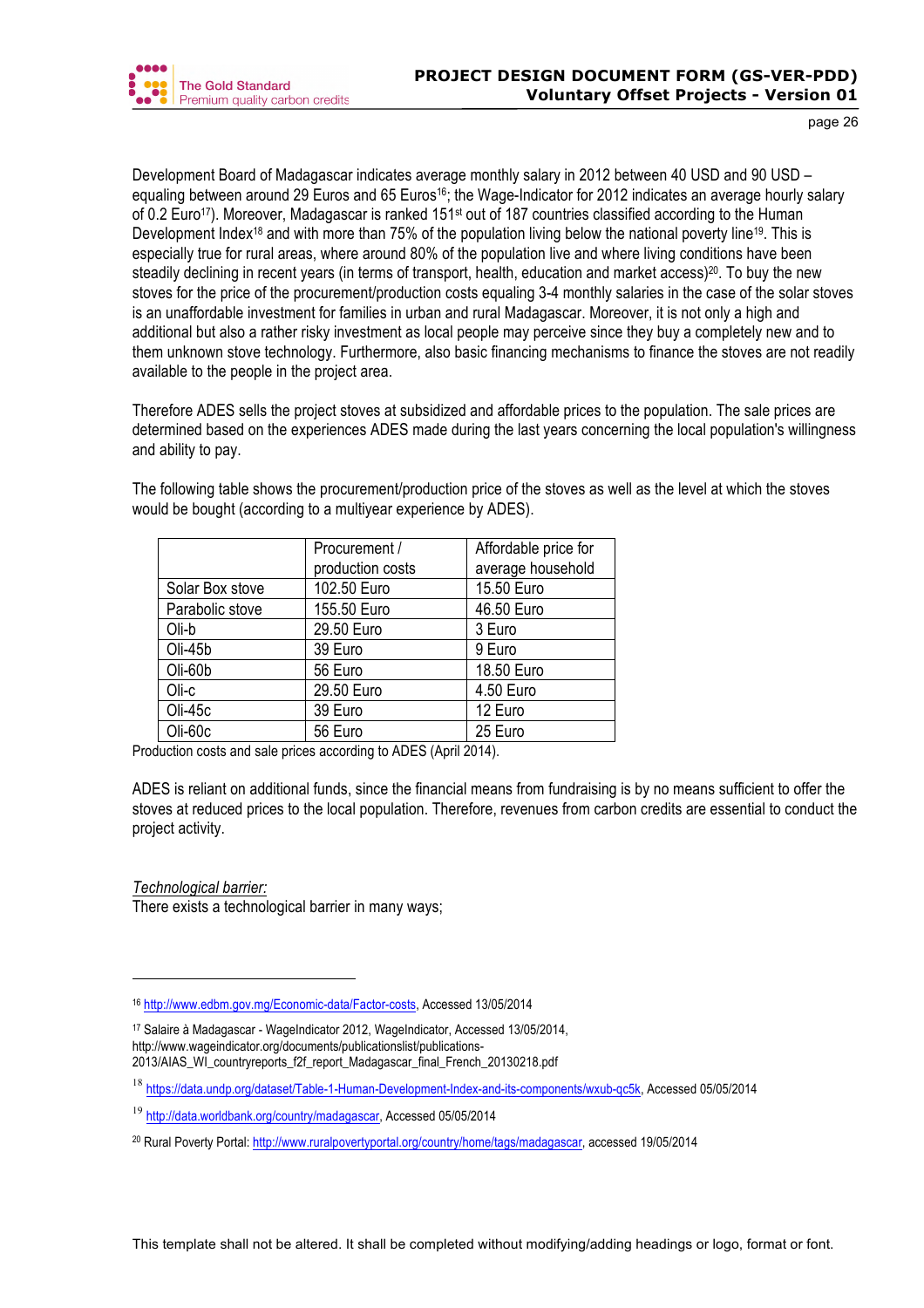

- Traditionally, no solar stoves and efficient stoves are produced and disseminated in Madagascar. Therefore, no local engineers and producers of solar and efficient stoves are available. The workers have to be trained on how to manufacture the solar stoves.
- Given the low production volumes, the needed economies of scale cannot be achieved, especially not for the efficient stoves.
- There is a lack of infrastructure in the region (few roads, in very bad shape), which leads to high transport costs (e.g. use of expensive 4x4 off-road cars for transporting material and bringing the stoves to the users, large transporting distances, slowness of transport)
- Some of the needed constructing material (e.g. high-quality glass and wood) and most of the manufacturing equipment (machines) is not available locally and must be brought from other regions of the country or even from other countries. Given the high transport costs in the country, this is a major hurdle.
- No facilities for repairing the stoves exist. Damaged stoves have to be returned to the centers for being repaired.
- As the technology is new the quality of the product has to be permanently checked.

# *Barrier due to prevailing practice:*

 $\overline{a}$ 

Most families are used to cook with charcoal or wood fired stoves. The introduction of solar cookers has to be accompanied with a change in the habits regarding cooking time and periods as well as cooking methods. Therefore:

- cooking demonstration and training courses are needed to show that the technology works
- the technology has to be made known by the public through newspapers, the radio and well-known persons (marketing costs).
- The use of the stoves has to be checked from time to time and users have to be advised on how to handle the technology.

# *Sub-step 3 b. Show that the identified barriers would not prevent the implementation of at least one of the alternatives (except the proposed project activity)*

The three barriers do not affect the alternative scenario of current situation continuation because;

- No investment barrier: the households already own inefficient stoves and the 3-stone-technology has no costs at all.
- No technological barrier: traditional stoves can easily be manufactured, since the know-how is lcoally available. The 3-stone method does not even need any manufacturing.
- No barrier due to prevailing practice: almost 100% of the population cooks with charcoal and fuel wood<sup>21</sup>. Traditional stoves therefore do not need to be made known and to be disseminated.

All barriers also prevent the use of electricity and fossil fuels for cooking purposes because those technologies are all very expensive, unknown, not easily available and not disseminated at all. Electricity or fossil fuels for cooking is only by very rich people and tourist facilities in Madagascar, which are both not the target population of the project activity. The rising oil prices will make it even more improbable that middle-income people switch to fossil fuel even if the fuel wood and charcoal prices rise. In the table below the latest prices for cooking fuels in Madagascar (in Ariary per kWh) is given;

<sup>&</sup>lt;sup>21</sup> Global Alliance for clean Cookstoves, http://www.cleancookstoves.org/countries/africa/madagascar.html, Accessed 13/05/2014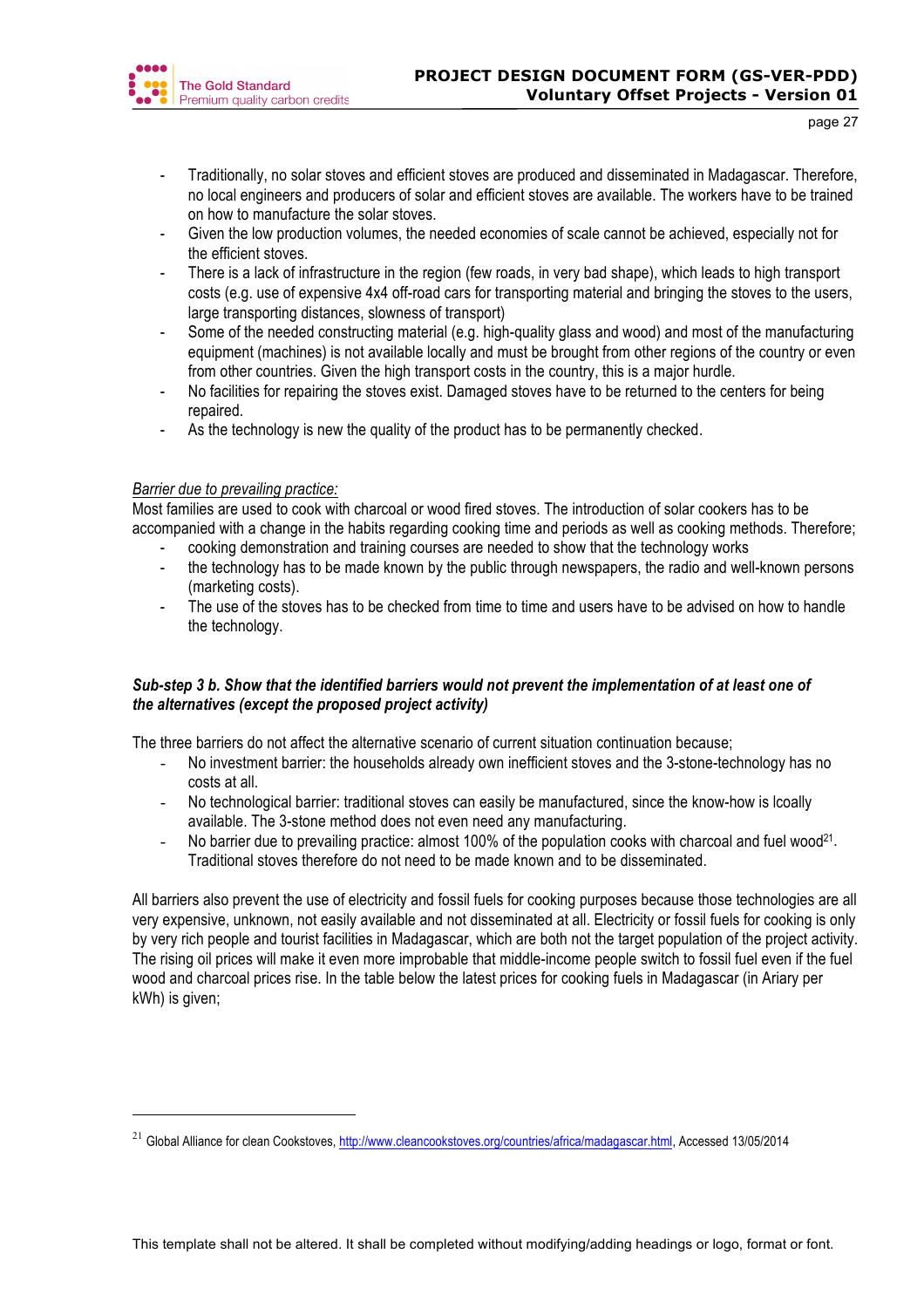

| Fuel             | Fuel costs per<br>kWh (in Ariary) | Year of<br>the data |
|------------------|-----------------------------------|---------------------|
|                  |                                   |                     |
| Bought fire wood | 1822                              | 2014                |
| Charcoal         | 4323                              | 2012                |
| Ethanol          | 11024 25                          | 2011                |
| Gasoil           | 17826                             | 2012                |
| Electricity      | 32527                             | 2012                |
| $LPG$ (gas)      | 60928 29                          | 2014                |

As all other Alternatives face one or more barriers, the baseline of the project activity is Alternative 1 (cooking with traditional, 3-stove or low-efficiency technology (current situation))

Overview of the barriers faced by the different alternatives:

|                                   | Alternative 1:<br>cooking with<br>traditional, 3-stone or<br>low-efficiency<br>technology (current<br>situation) | <b>Alternative 2:</b><br>cooking with fossil<br>fuels (fuel oil, gasoil,<br>gas) | <b>Alternative 3:</b><br>cooking with<br>electricity | <b>Alternative 4:</b><br>project activity (solar<br>stoves and efficient<br>cook stoves) without<br>carbon credit funding |
|-----------------------------------|------------------------------------------------------------------------------------------------------------------|----------------------------------------------------------------------------------|------------------------------------------------------|---------------------------------------------------------------------------------------------------------------------------|
| Investment barrier                | n/a                                                                                                              | Χ                                                                                | X                                                    | χ                                                                                                                         |
| Technological<br>barrier          | n/a                                                                                                              | Χ                                                                                | Χ                                                    | Χ                                                                                                                         |
| Barrier of prevailing<br>practice | n/a                                                                                                              | X                                                                                | χ                                                    | χ                                                                                                                         |

 $\overline{a}$ 

<sup>22</sup> Baseline survey in Madagascar 2014, myclimate

<sup>23</sup> Diagnostic du secteur énergie à Madagascar, WWF, page 10, http://www.wwf.mg/ourwork/downloads/,Accessed 05/05/2014

<sup>&</sup>lt;sup>24</sup> Ethanol as a Household Fuel in Madagascar : Health Benefits, Economic Assessment an Review of African Lessons for Scaling up, Practical Action Consulting, Page 92, http://www.cleancookstoves.org/resources\_files/ethanol-assessment-madagascar-a.pdf

<sup>25</sup> Since 2014, the commercialisation of ethanol in Madagascar is allowed : http://www.hcc.gov.mg/decisions/d3/decision-n-02-hccd3-du-22 janvier-2014-concernant-la-loi-n2013-013-sur-la-production-et-la-commercialisation-de-lethanol/ , Accessed 16/05/2014

<sup>26</sup> Diagnostic du secteur énergie à Madagascar, WWF, page 92, http://www.wwf.mg/ourwork/downloads/,Accessed 05/05/2014

<sup>27</sup> Diagnostic du secteur énergie à Madagascar, WWF, page 93, http://www.wwf.mg/ourwork/downloads/,Accessed 05/05/2014

<sup>28</sup> Pénurie de gaz dans les stations, L'Express de Madagasacar, accessed 15/05/2014, http://www.lexpressmada.com/blog/actualites/economie/penurie-de-gaz-dans-les-stations-9732

<sup>29</sup> Vivre à Madagascar, EDBM, accessed 15/05/2014, http://www.edbm.gov.mg/fr/Informations-economiques/Vivre-a-Madagascar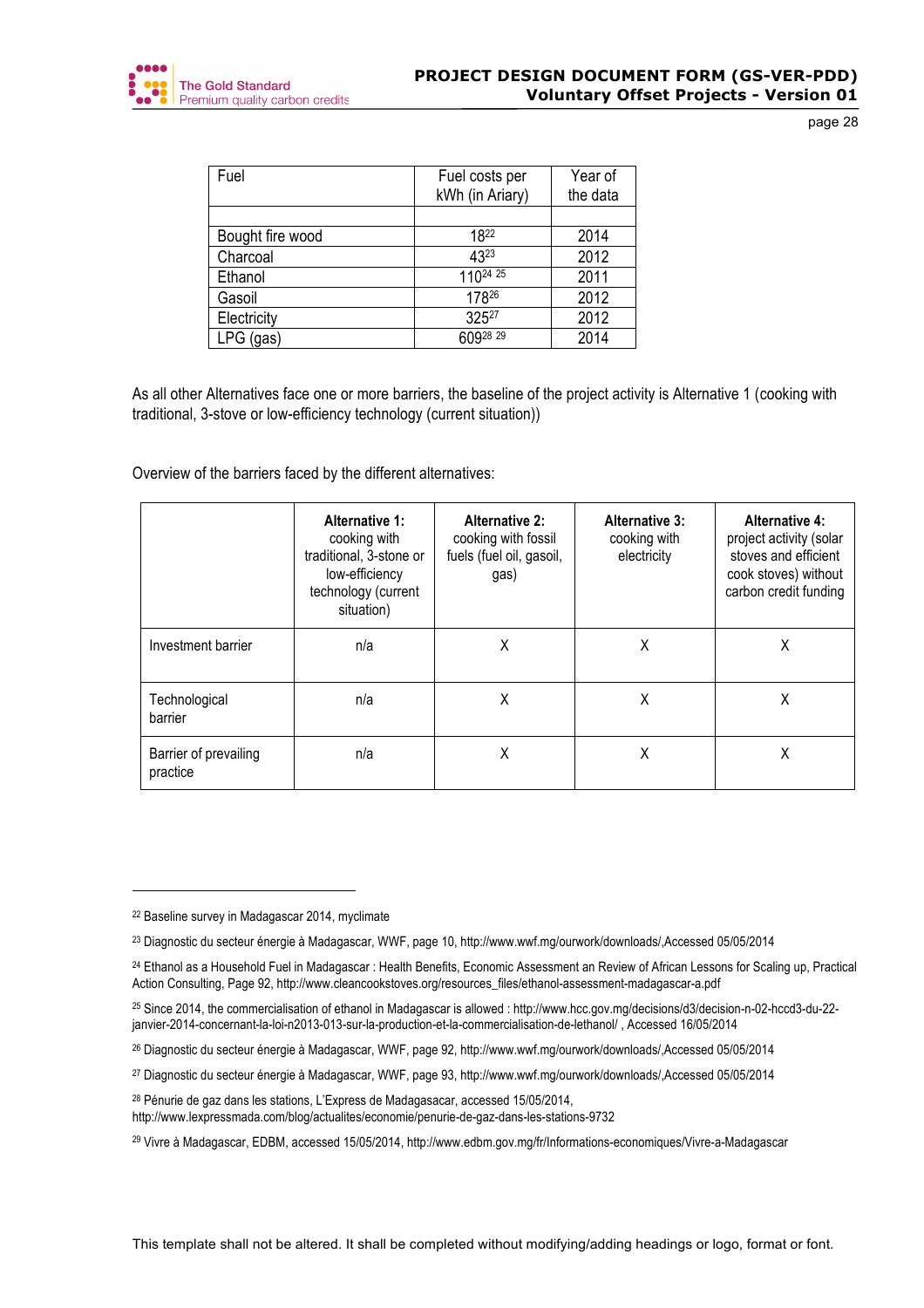

# **4. Common practice analysis**

## *Sub-step 4a: Analyze other activities similar to the proposed project activity:*

Similar project activities were monitored during first crediting period. The monitoring reports show that in the last years there have been some project ideas for solar and efficient stove production in Madagascar, however none of them could successfully be implemented at a larger scale to date. There are some pilot activities with other efficient stoves, however with very limited scale and outreach. See monitoring reports from the first crediting period for further details.

## *Sub-step 4b: Discuss any similar Options that are occurring:*

Sub-step 4a showed that no similar activities are occurring at a comparable scale in Madagascar.

## **Conclusions**

The barriers explained above prevent the implementation of the project activity without carbon funds as well as the alternative scenarios. Therefore the baseline scenario is the continuation of the current situation (continued use of charcoal and fuel wood in inefficient stoves in the next 7 years).

Gold Standard registration will give the project activity the needed funding and will help the project to overcome barriers in the way such as:

- Revenues from carbon credits allow ADES to offer the locally produced stoves at subsized prices compatible with local population's ability and willingness to pay for such a device. Without the support from carbon credits the stoves would not be marketable. However, the prices are still at the upper end of the affordable price range, thus more stoves could be sold if it would be possible to further lower the prices.

- Revenues from carbon credits allow ADES to run their local stove workshops and carefully train stove users in the proper handling of the stoves. Moreover, ADES in this way can provide warranty and free repair service.. This is only possible when having additional funds to run the local workshops and train new staff that is able to manufacture and repair the stoves.

For the reasons mentioned above, the project activity could not be implemented without carbon funds. The project is therefore additional.

## **Assessing the validity of the original/current baseline at the renewal of the crediting period**

The CDM tool "Assessment of the validity of the original/current baseline and to update the baseline at the renewal of a crediting period" (Version 03.0.1) is applied for assessing the validity of the original baseline. http://cdm.unfccc.int/methodologies/PAmethodologies/tools/am-tool-11-v3.0.1.pdf

## *Step 1: Assess the validity of the current baseline for the next crediting period*

*Step 1.1: Assess compliance of the current baseline with relevant mandatory national and/or sectoral policies* The current baseline (using traditional wood fires and inefficient charcoal stoves for cooking in the domestic, institutional and commercial sectors) complies with all relevant mandatory national and/or sectoral policies applicable at the time of requesting renewal of the crediting period.

## *Step 1.2: Assess the impact of circumstances*

In the situation where the baseline scenario identified at the validation of the project activity was the continuation of the current practice without any investment, an assessment of the changes in the market characteristics is required for the renewal of the crediting period.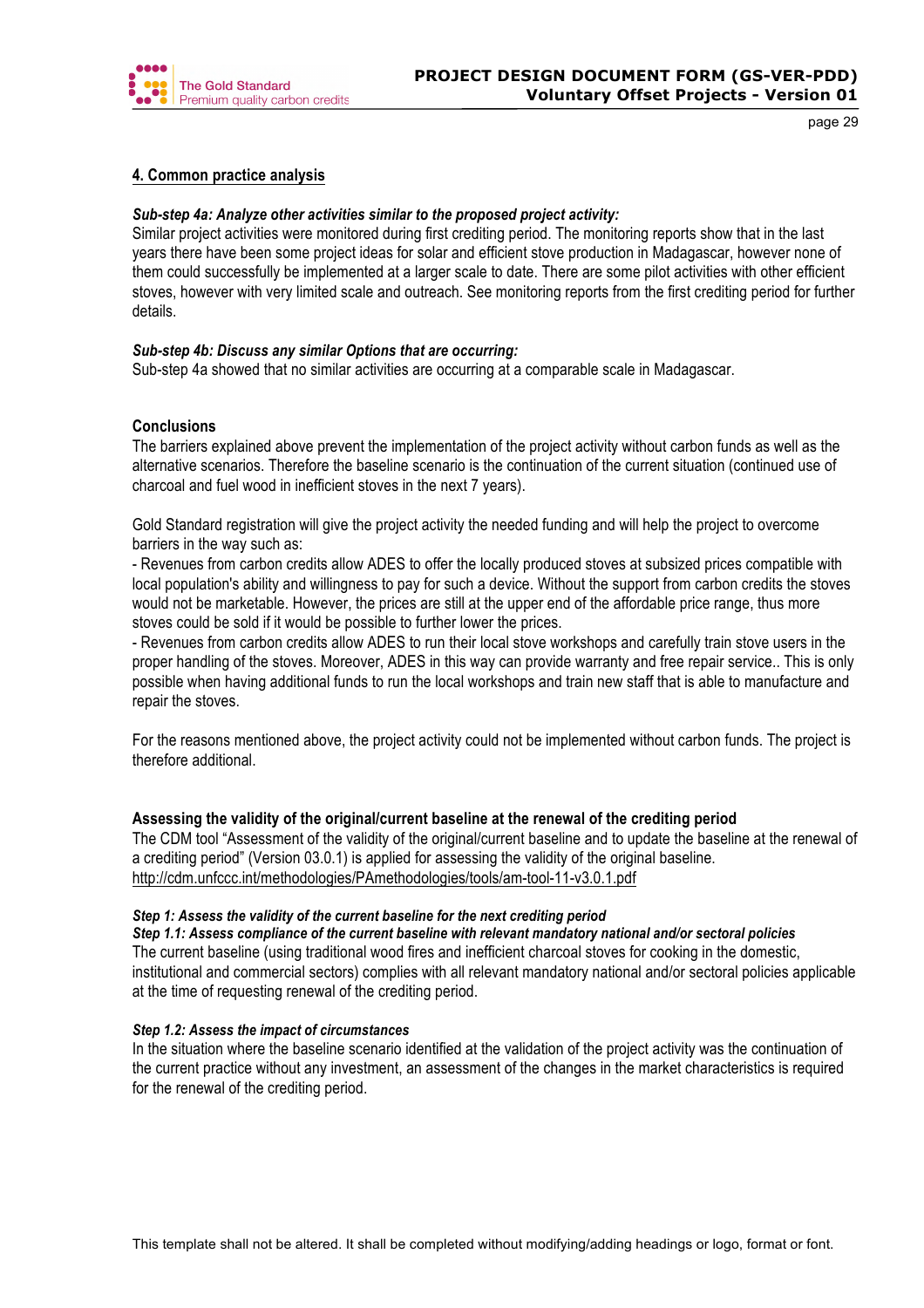

There are no changes in the market characteristics of the baseline scenario. The main fuels used for cooking in Madagascar are still wood and charcoal with 81.7% and 17.4%<sup>30</sup> respectively. Efficient cooking technologies are not yet largely disseminated in Madagascar31.

# *Step 1.3: Assess whether the continuation of use of current baseline equipment(s) or an investment is the most likely scenario for the crediting period for the renewal is required*

Assess wheter the remaining technical lifetime of the equipment that would have continued to be used in the absence of the project activity, exceeds the crediting period for which the renewal is requested. Take into consideration market penetration of different technologies. Evaluate the penetration rate of different technologies that are available in the market and evaluate how they could affect the baseline.

Over 98% of the population in Madagascar still cook using solid fuels<sup>32</sup>: The main fuels used for cooking are wood (81.7%) and charcoal (17.4%). The common baseline technologies are inefficient wood (3-stone-fires and Toko) and charcoal stoves, which have a lifetime of 6 months to two years until they need replacement. There are still few efficient cookstove technologies available in Madagscar, and they are still far from replacing the common technologies used. Besides the project activity only short-term projects or NGO investing in environmental protection promote efficient cookstoves<sup>33</sup>.

# *Step 1.4: Assessment of the validity of the data and parameters*

Assess wheter data and parameters that were only determined at the start of the crediting period and not monitored during the crediting period are still valid or wheter they should be updated.

Some data and parameters determined at the start of the first crediting period need to be updated for the second crediting period. Please see Annex 2 for newest and updated baseline parameters used for the second crediting period.

The application of steps 1.1, 1.2, 1.3, and 1.4 confirmed that the current baseline is still valid for the second crediting period. However, the values of some data and parameters need to be updated for the second crediting period.

# *Step 2: Update the current baseline and the data and parameters*

# *Step 2.1: Update the current baseline*

Update the current baseline emissions for the second crediting period, without reassessing the baseline scenario, based on the latest approved version of the methodology applicable to the project activity.

The baseline fuel consumption for the defined scenarios has been reassessed with PFT according to the latest applicable methodology. See Annex 2 for updated data and parameters.

# *Step 2.1: Update the data and parameters*

l

The default values, such as for GWP or emission factors, have been updated using latest available CDM default values. See Annex 2 for updated data and parameters.

<sup>30</sup> Global Alliance for clean Cookstoves, http://www.cleancookstoves.org/countries/africa/madagascar.html

<sup>31</sup> Diagnostic du secteur énergie à Madagascar, WWF, page 41 and 148, http://www.wwf.mg/ourwork/downloads/,Accessed 05/05/2014

<sup>&</sup>lt;sup>32</sup> Global Alliance for clean Cookstoves, http://www.cleancookstoves.org/countries/africa/madagascar.html

<sup>33</sup> Diagnostic du secteur énergie à Madagascar, WWF, page 149, http://www.wwf.mg/ourwork/downloads/,Accessed 05/05/2014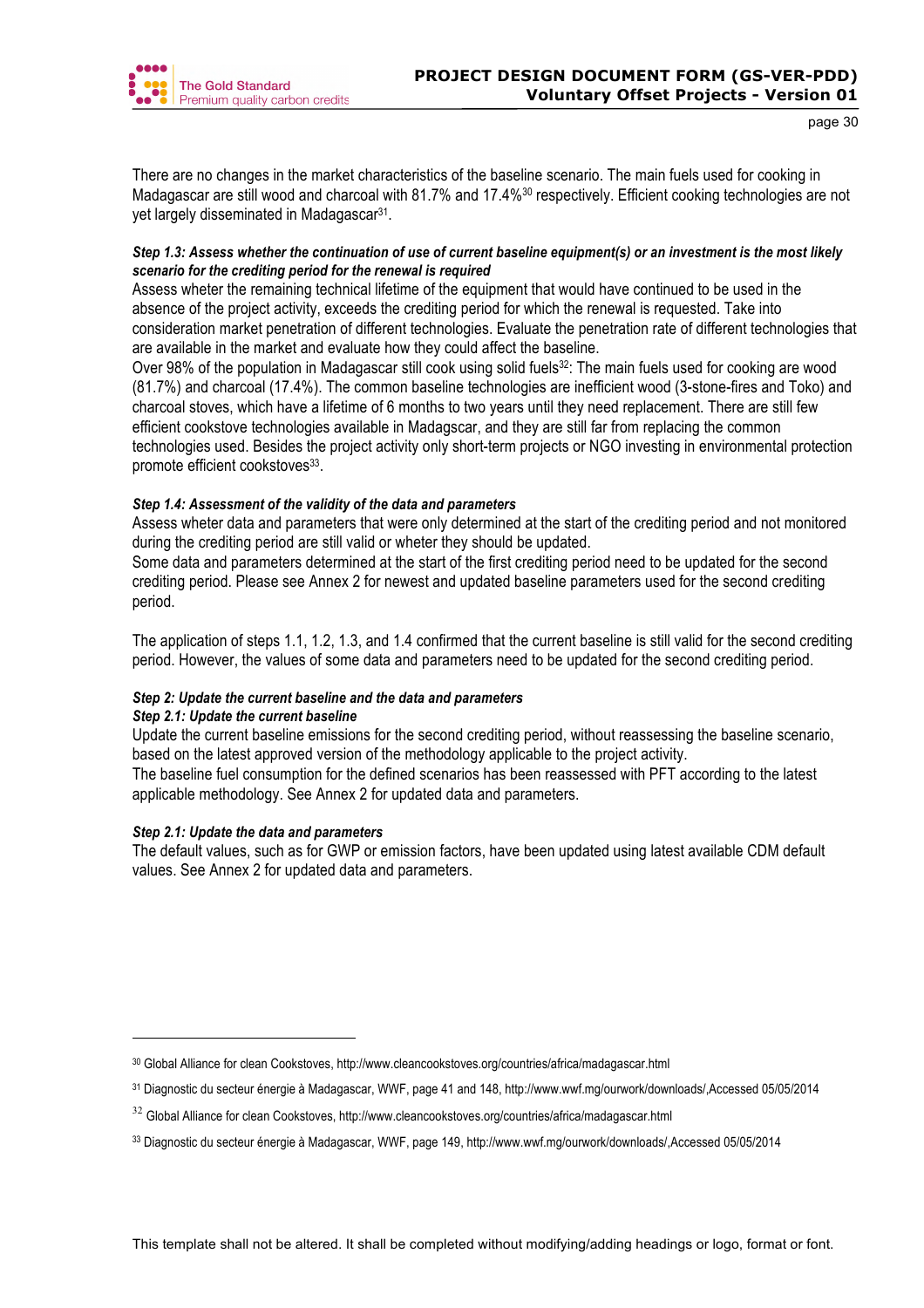

## **B.4. Description of how the definition of the project boundary related to the baseline methodology selected is applied to the project activity:**

## **Project Boundary**

As defined by the applied methodology (p. 5) three parameters have to be delinated: a) Project Boundary, b) Target Area, and c) Fuel Production and Collection Area.

a) Project Boundary:

The project boundary is the physical, geographical sites of the project technologies and pontentially of the baseline and project fuel collection and production. For this project the project boundary is;

- The place of the kitchens where the project stoves (solar and efficient) are applied.
- The place of fuel collection, production and transport, located in the fuel collection area.

b) Target Area:

The target area is defined as the entire country of Madagascar.

c) Fuel Production and Collection Area:

The fuel production and collection area is defined as the entire country of Madagascar.

## **Emission sources included in the project boundary**

The following emission sources are included or excluded from the project boundary;

|                     | <b>Source</b>                     | Gas              | Included? | Justification / Explanation      |
|---------------------|-----------------------------------|------------------|-----------|----------------------------------|
| Baseline            | Cooking,<br>production of         | CO <sub>2</sub>  | Yes       | Important source of emissions    |
|                     |                                   | CH <sub>4</sub>  | Yes       | Important source of emissions    |
|                     | fuel, and<br>transport of<br>fuel | N <sub>2</sub> O | Yes       | Can be significant in some fuels |
|                     | Cooking,                          | CO <sub>2</sub>  | Yes       | Important source of emissions    |
| Project<br>Activity | production of                     | CH <sub>4</sub>  | Yes       | Important source of emissions    |
|                     | fuel, and<br>transport of<br>fuel | N <sub>2</sub> O | Yes       | Can be significant in some fuels |

# **B.5. Details of baseline information, including the date of completion of the baseline study and the name of person (s)/entity (ies) determining the baseline:**

Detailed baseline information can be found in Annex 2.

## **Date of completing the final draft of this baseline section:** 26/06/2014

## **Name of person/entity determining the baseline:**

Tobias Hoeck myclimate - The Climate Protection Partnership Listed in annex 1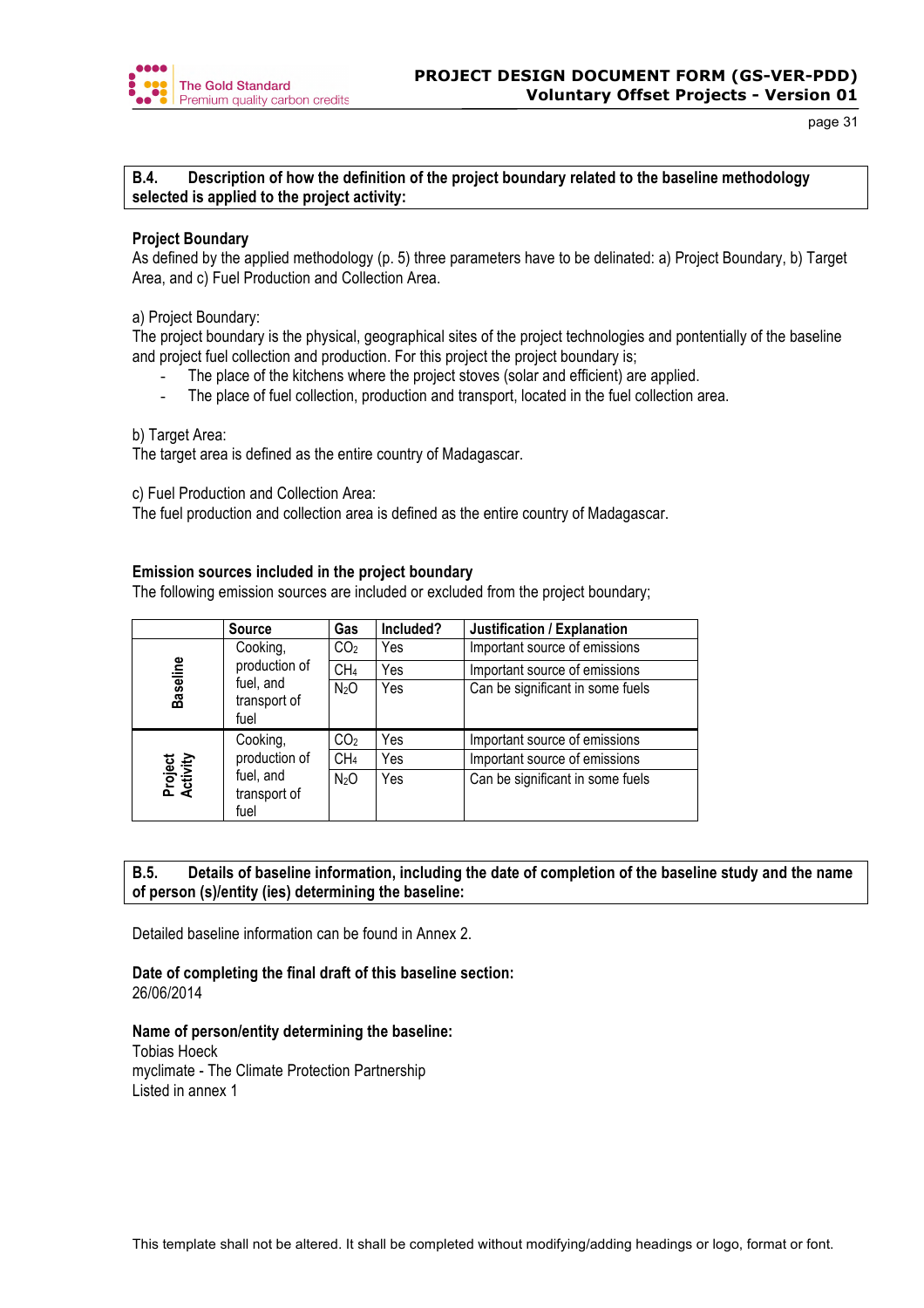

# **SECTION C. Duration of the project activity / Crediting period**

# **C.1 Duration of the project activity:**

# **C.1.1. Starting date of the project activity:**

27/08/2007 (starting event of the project activity is the purchase of wood treatment machines for stove construction)

# **C.1.2. Expected operational lifetime of the project activity:**

20y- 0m

## **C.2 Choice of the crediting period and related information:**

The renewable crediting period is chosen.

**C.2.1. Renewable crediting period**

**C.2.1.1. Starting date of the second crediting period:** 

## 01/01/2015

**C.2.1.2. Length of the second crediting period:**

7y-0m

**C.2.2. Fixed crediting period:** 

**C.2.2.1. Starting date:**

Not applied

**C.2.2.2. Length:**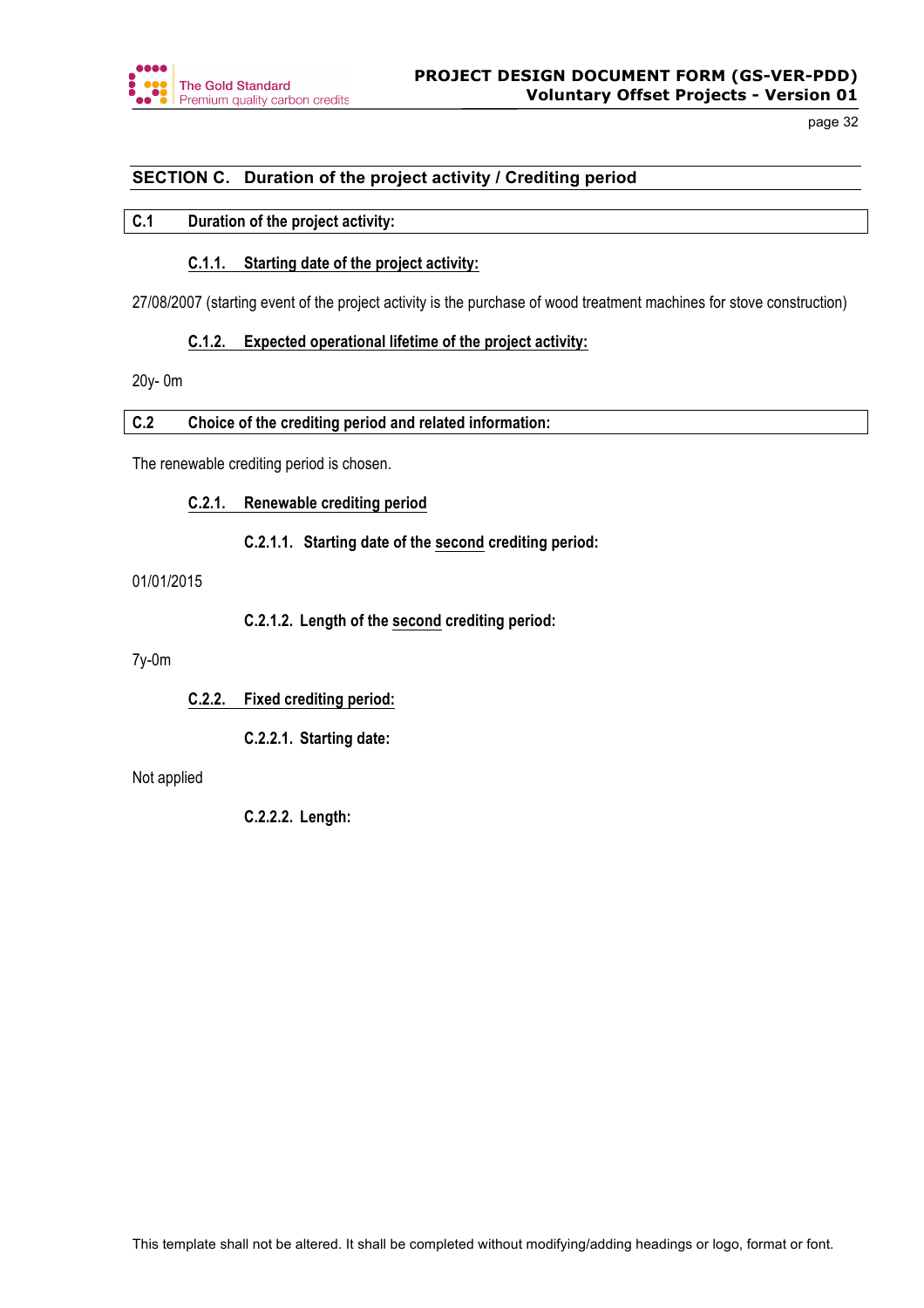

# **SECTION D. Application of a monitoring methodology and plan**

## **D.1. Name and reference of approved monitoring methodology applied to the project activity:**

Section III of the methodology "Technologies and Practices to Displace Decentralized Thermal Energy Consumption - 11/04/2011".

## **D.2. Justification of the choice of the methodology and why it is applicable to the project activity:**

The applied methodology requests the following continuous and periodic monitoring activities.

The monitoring tasks undertaken continuously are:

## **A. Total Sales Record**

The following data are recorded for all stoves;

- Date of Sale
- Geographic area of sale
- Model/type of project technology sold
- Quantity of project technology sold
- Name and telephone number (if available), and address:
	- o Required for bulk purchasers, ie retailers and institutional users
	- o All end users except in cases where this is justified as not feasible.
- Mode of use: domestic, commercial, other:
	- $\circ$  As many as commensurate with representative sampling

## **B. Project Database**

The project database is derived from the total sales record (or dissemination record in case of non-commercial distribution) with project technologies differentiated by different project scenarios. The differentiation of the project database into sections is based on the results of the applicable monitoring studies for each project scenario, in order that ER calculations can be conducted appropriately section by section.

## **C. Ongoing Monitoring Studies**

The following ongoing monitoring studies will be conducted for the project scenario following verification of the associated initial project studies. These monitoring studies will investigate and define parameters that could not be determined at the time of the initial project studies or that change with time.

**a) Monitoring Survey** – This shall be completed annually, beginning 1 year after project registration

The monitoring survey shall investigate changes over time in a project scenario by surveying end users with project technologies on an annual basis. It will provide critical information on year-to-year trends in end user characteristics such as technology use, fuel consumption and seasonal variations.

## Monitoring Survey Representativeness:

End users from a given project scenario will be selected using representative sampling techniques to ensure adequate representation of users with technologies of different ages. Common sampling approaches such as clustered random sampling may be used. End users will be surveyed once a year with care taken to collect information pertaining to seasonal variations in technology and fuel use patterns.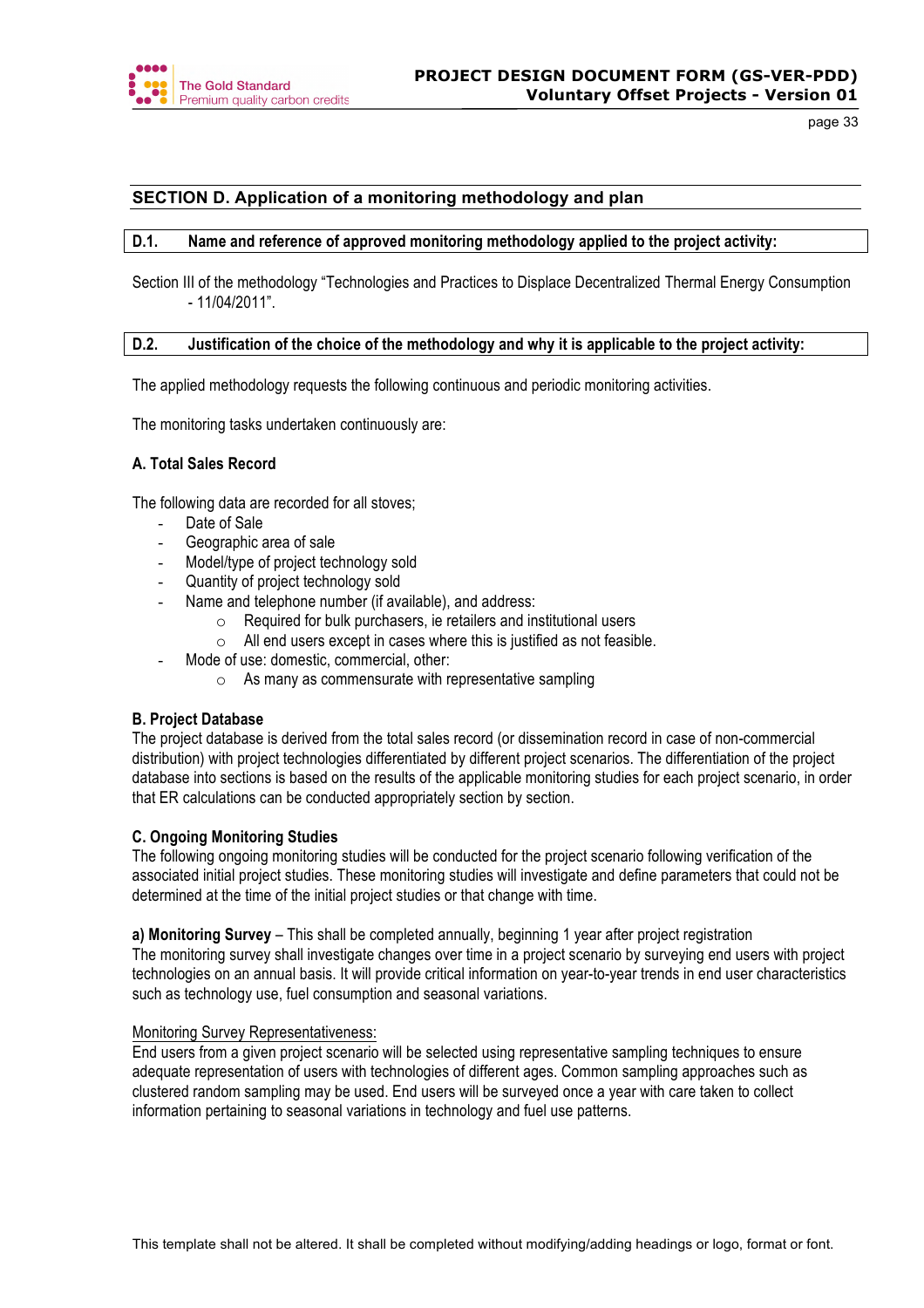

As the project expands to other areas, monitoring surveys will guarantee that noticeable differences are detected and if needed new scenarios or appropriate adjustment factors will be defined.

## Monitoring Survey sample sizing and data collection:

The monitoring survey has the same sample sizing and data collection guidelines as the baseline survey, but in this case, the monitoring survey will only be conducted with end users representative of the project scenario and who will be using the project technology at the time of the survey.

# **b) Usage Survey** – completed annually

The usage survey provides a single usage parameter that is weighted based on drop off rates that are representative of the age distribution for project technologies in the total sales record. A usage parameter must be established to account for drop off rates as project technologies age and are replaced. Prior to a verification (also prior to first verification), a usage parameter is required that is weighted to be representative of the quantity of project technologies of each age being credited will be given project scenario. The number of days the stoves are in use will also be determined through usage surveys and considered for emission reduction calculation.

The minimum total sample size will be 100, with at least 30 samples for project technologies of each age being credited. The majority of interviews in a usage survey must be conducted in person and include expert observation by the interviewer within the kitchen in question. The usage survey will establish a useful lifetime for technologies after which they are removed from the project database and no longer credited

# **c) Project FT Update** – completed every other year (every two years)

The PFT update is an extension of the project PFT and provides a fuel consumption assessment representative of project technologies currently in use every two years. Hence the PFT update shall account for changes in the project scenario over time as project technologies age and new customers are added, also as new models and designs are introduced. It is legitimate to apply an Age Test instead of a PFT, to project technologies which remain materially the same year after year.

# **d) Baseline FT Update**

A fixed baseline is adopted in this project and FT Update is thus not required.

**e) Leakage Assessment** – Completed every other year, starting on time for the first verification.

# **f) Non-Renewable Biomass Assessment Update**

The non-renewable biomass fraction is fixed based on the results of the NRB assessment. In case of a renewal of the crediting period and as per Gold Standard rules, the NRB fraction will be reassessed as any other baseline parameters and updated in line with most recent data available.

# **D.2. 1. OPTION 1: Monitoring of the emissions in the project scenario and the baseline scenario**

# **D.2.1.1. Data to be collected in order to monitor emissions from the project activity, and how this data will be archived:**

| Data / Parameter:    | $^-$ D.V                                                                            |
|----------------------|-------------------------------------------------------------------------------------|
| Data unit:           | t biomass/unit-year and t biomass/unit-day                                          |
| Description:         | Quantity of woody biomass consumed in the project scenario in year y and per day in |
|                      | vear v.                                                                             |
| Source of data to be | PFT, FT updates, and any applicable adjustment factors                              |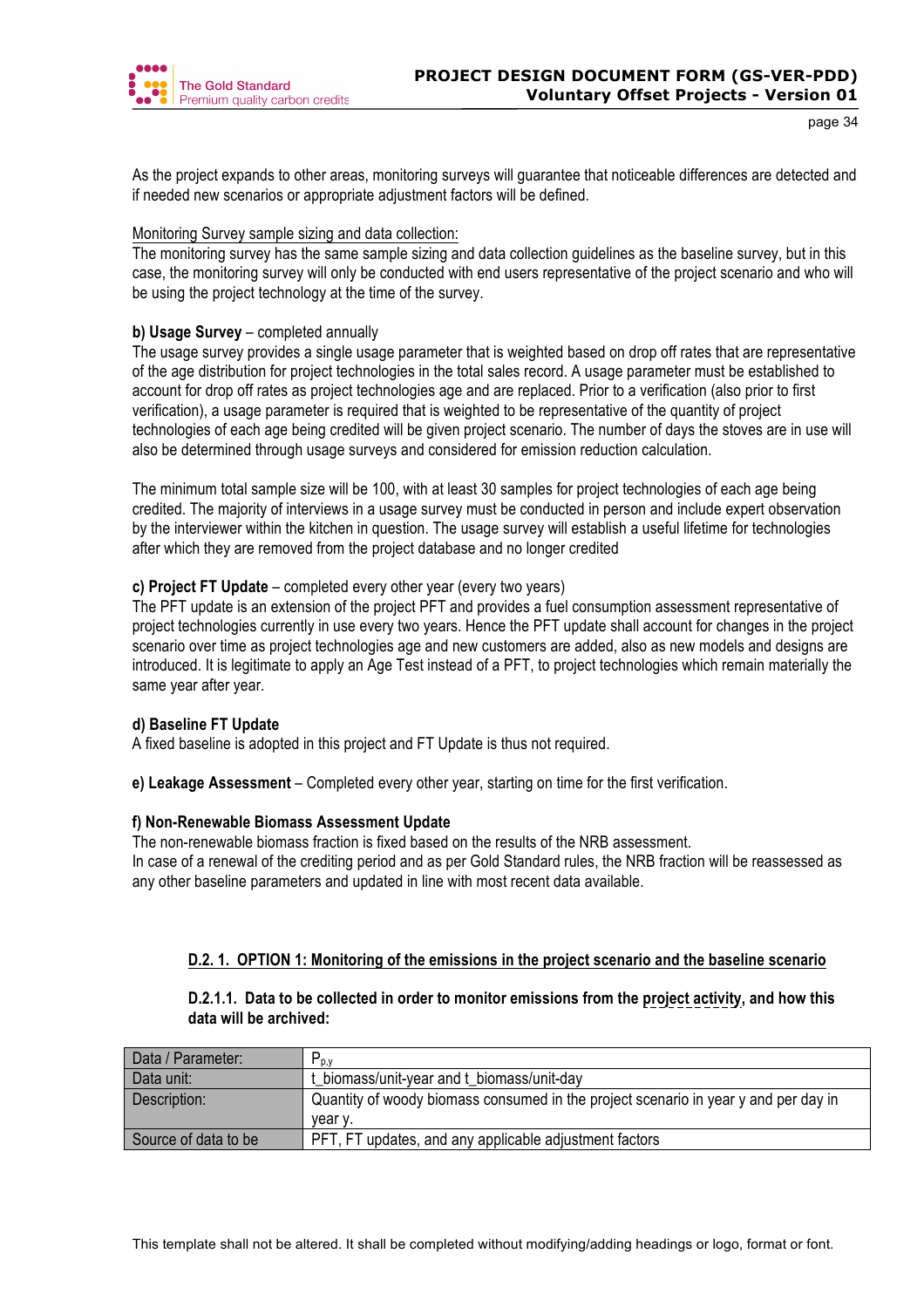![](_page_34_Picture_0.jpeg)

# **PROJECT DESIGN DOCUMENT FORM (GS-VER-PDD) Voluntary Offset Projects - Version 01**

page 35

| used:                              |                                                                                                                                                                                                      |
|------------------------------------|------------------------------------------------------------------------------------------------------------------------------------------------------------------------------------------------------|
| <b>Monitoring frequency</b>        | Updated every two years                                                                                                                                                                              |
| QA/QC procedures to be<br>applied: | Performance Field Tests conducted and analysed according to the requirements of the<br>methodology "Technologies and Practices to Displace Decentralized Thermal Energy<br>Consumption - 11/04/2011" |
| Any comment:                       | A single project fuel consumption parameter is weighted to be representative of the<br>quantity of project technologies of each age being credited in a given project scenario.                      |

| Data / Parameter:      | $\mathsf{U}_{\mathsf{p},\mathsf{y}}$                                                 |
|------------------------|--------------------------------------------------------------------------------------|
| Data unit:             | Percentage                                                                           |
| Description:           | Usage rate in project scenario p during year y                                       |
| Source of data to be   | Annual usage survey                                                                  |
| used:                  |                                                                                      |
| Monitoring frequency   | Annual                                                                               |
| QA/QC procedures to be | Conducting surveys as required by the methodology "Technologies and Practices to     |
| applied:               | Displace Decentralized Thermal Energy Consumption - 11/04/2011"                      |
| Any comment:           | A single usage parameter is weighted to be representative of the quantity of project |
|                        | technologies of each age being credited in a given project scenario                  |

| Data / Parameter:      | $N_{p,v}$                                                                           |
|------------------------|-------------------------------------------------------------------------------------|
| Data unit:             | Number of days                                                                      |
| Description:           | Cumulative number of technology days in the project database for project scenario y |
| Source of data to be   | Total sales record/Project database                                                 |
| used:                  |                                                                                     |
| Monitoring frequency   | Continuous                                                                          |
| QA/QC procedures to be | Transparent data analysis and reporting                                             |
| applied:               |                                                                                     |
| Any comment:           |                                                                                     |

| Data / Parameter:      | Similar new project activity in the project area                                      |
|------------------------|---------------------------------------------------------------------------------------|
| Data unit:             | Number of new project activities                                                      |
| Description:           | List of similar cook stove projects and an assessment of how (e.g. target population, |
|                        | cook stove type, etc.) and to what degree overlap occurs                              |
| Source of data:        | Various sources                                                                       |
| Monitoring frequency   | Every year                                                                            |
| QA/QC procedures to be | N.A.                                                                                  |
| applied:               |                                                                                       |
| Any comment:           |                                                                                       |

| Data / Parameter:      | Incentive scheme to surrender charcoal baseline stove                               |
|------------------------|-------------------------------------------------------------------------------------|
| Data unit:             | Number of stoves sold at discount                                                   |
| Description:           | Number of efficient charcoal stoves sold at discount to households that hand in the |
|                        | baseline stove.                                                                     |
| Source of data:        | ADES financial records                                                              |
| Monitoring frequency   | Every year                                                                          |
| QA/QC procedures to be | N.A.                                                                                |
| applied:               |                                                                                     |
| Any comment:           |                                                                                     |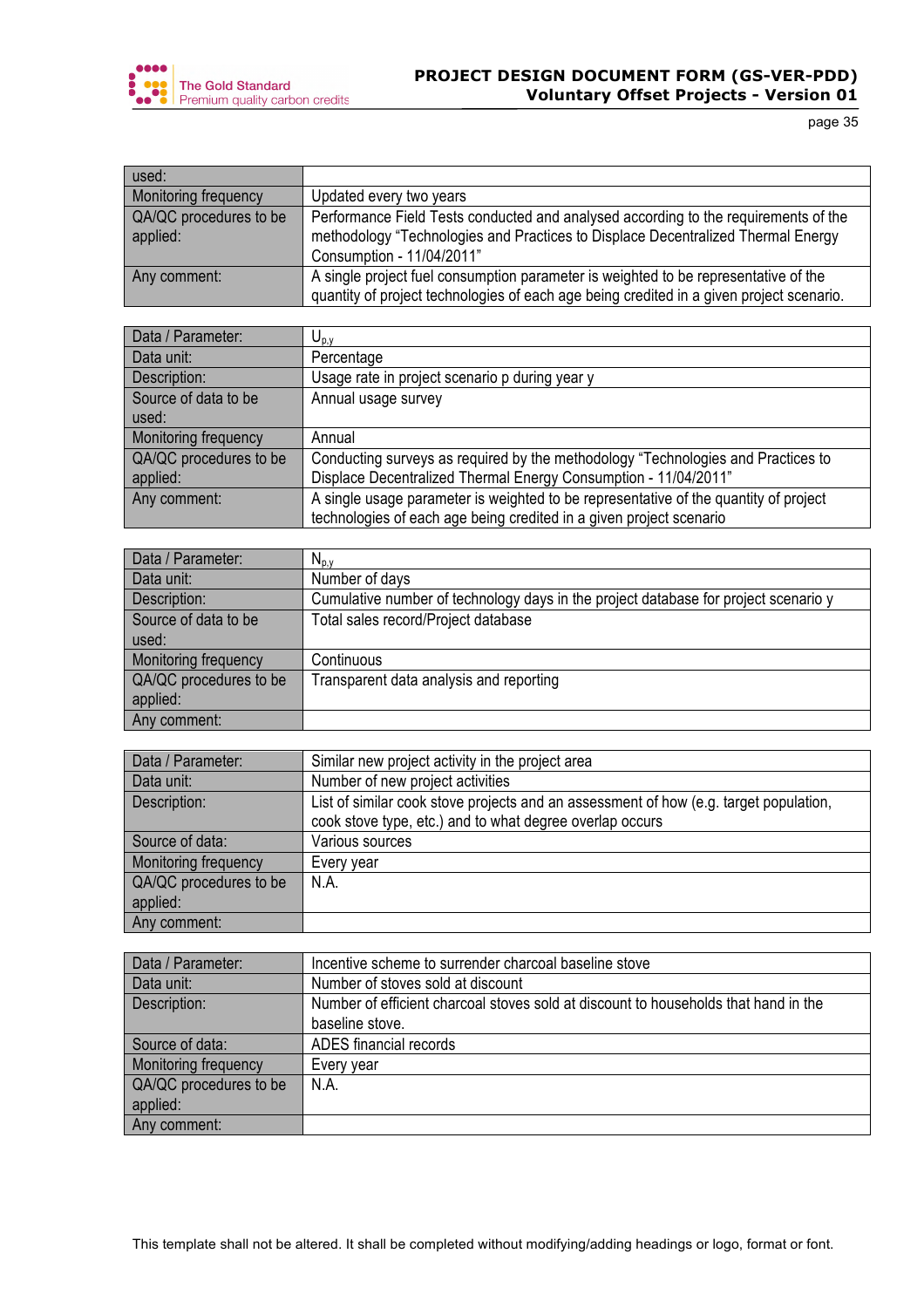![](_page_35_Picture_0.jpeg)

# **D.2.1.2. Data to be collected in order to monitor project performance on the most sensitive sustainable development indicators:**

No sustainable development indicators were found critical during Stakeholder Consultation and Sustainable Development Assessment but the following are monitored for the need to assess bi-annually the social and environmental impact of the project.

| No                                  |        |                                                                                |
|-------------------------------------|--------|--------------------------------------------------------------------------------|
| Indicator                           |        | Air quality                                                                    |
| Mitigation measure                  |        | N.A.                                                                           |
| Repeat for each parameter           |        |                                                                                |
| Chosen parameter                    |        | Number of positive comments from stove users on air quality                    |
|                                     |        | improvement with project stove                                                 |
| Current situation of parameter      |        | Considerable exposure to smoke emission from cooking                           |
| Estimation of baseline situation of |        | No air quality improvement                                                     |
| parameter                           |        |                                                                                |
| Future target for parameter         |        | It is expected that close to all users will report improved air quality due to |
|                                     |        | application of the project stove                                               |
| Way of monitoring                   | How    | Monitoring/Usage Surveys.                                                      |
|                                     | When   | Annually                                                                       |
|                                     | By who | ADES monitoring coordinator                                                    |

| <b>No</b>                           |        | 2                                                                                                                                                                                                    |
|-------------------------------------|--------|------------------------------------------------------------------------------------------------------------------------------------------------------------------------------------------------------|
| Indicator                           |        | <b>Qualitative Employment</b>                                                                                                                                                                        |
| Mitigation measure                  |        | N.A.                                                                                                                                                                                                 |
| Repeat for each parameter           |        |                                                                                                                                                                                                      |
| Chosen parameter                    |        | Number of jobs offered to local employes at exceptional conditions:<br>Non-limited (permanent) contracts; cover of school fees for all children;<br>and cover of health insurance for entire family. |
| Current situation of parameter      |        | In 2013 ADES offered employment to 132 persons                                                                                                                                                       |
| Estimation of baseline situation of |        | In 2007 ADES provided employment to 22 persons                                                                                                                                                       |
| parameter                           |        |                                                                                                                                                                                                      |
| Future target for parameter         |        | It is expected that ADES creates further jobs at exceptional conditions<br>over the course of the second crediting period                                                                            |
| Way of monitoring                   | How    | ADES employment records                                                                                                                                                                              |
|                                     | When   | Annually                                                                                                                                                                                             |
|                                     | By who | ADES monitoring coordinator                                                                                                                                                                          |

| <b>No</b>                           |                                                                     |
|-------------------------------------|---------------------------------------------------------------------|
| Indicator                           | Livelihood of the poor                                              |
| Mitigation measure                  | N.A.                                                                |
| Repeat for each parameter           |                                                                     |
| Chosen parameter                    | Time (hours) and money (Ariary) saved per household per year due to |
|                                     | fuel savings achieved by project stoves                             |
| Current situation of parameter      | N.A.                                                                |
| Estimation of baseline situation of | None                                                                |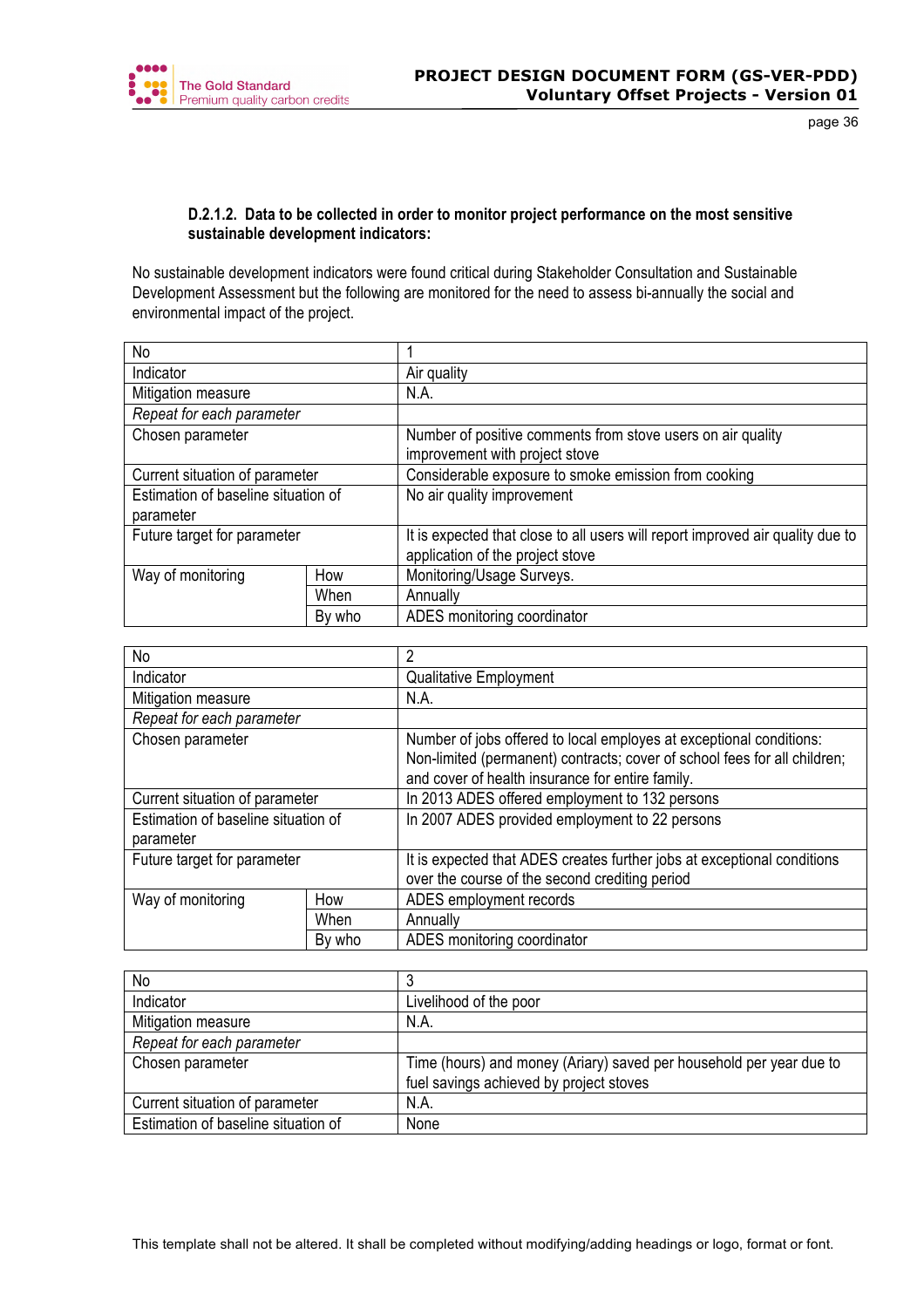![](_page_36_Picture_0.jpeg)

# **PROJECT DESIGN DOCUMENT FORM (GS-VER-PDD) Voluntary Offset Projects - Version 01**

page 37

| parameter                   |        |                                                                                                                       |
|-----------------------------|--------|-----------------------------------------------------------------------------------------------------------------------|
| Future target for parameter |        | It is expected that users save between 40-50% of time or money spent<br>on fuel for cooking compared to the baseline. |
| Way of monitoring           | How    | Monitoring/Usage Surveys                                                                                              |
|                             | When   | Annually                                                                                                              |
|                             | By who | ADES monitoring coordinator                                                                                           |

| No                                  |        | 4                                                                               |
|-------------------------------------|--------|---------------------------------------------------------------------------------|
| Indicator                           |        | Access to affordable and clean energy services                                  |
| Mitigation measure                  |        | N.A.                                                                            |
| Repeat for each parameter           |        |                                                                                 |
| Chosen parameter                    |        | Number of persons that benefit from efficient and clean cooking<br>technologies |
| Current situation of parameter      |        | N.A.                                                                            |
| Estimation of baseline situation of |        | None                                                                            |
| parameter                           |        |                                                                                 |
| Future target for parameter         |        | It is expected that over 200,000 persons benefit from efficient and clean       |
|                                     |        | cooking.                                                                        |
| Way of monitoring                   | How    | Total Sales record, usage rates and average number of household                 |
|                                     |        | memebers                                                                        |
|                                     | When   | Annually                                                                        |
|                                     | By who | ADES monitoring coordinator                                                     |

| No                                               |        | 5                                                                                                         |  |  |
|--------------------------------------------------|--------|-----------------------------------------------------------------------------------------------------------|--|--|
| Indicator                                        |        | Human and institutional capacity                                                                          |  |  |
| Mitigation measure                               |        | N.A.                                                                                                      |  |  |
| Repeat for each parameter                        |        |                                                                                                           |  |  |
| Chosen parameter                                 |        | Number of school visits conducted and number of people reached by<br>awareness creation:                  |  |  |
| Current situation of parameter                   |        | In 2013 ADES conducted 71 school visits thereby reaching 12,500<br>persons for awareness creation         |  |  |
| Estimation of baseline situation of<br>parameter |        | None                                                                                                      |  |  |
| Future target for parameter                      |        | It is expected that ADES conducts several school visits and reaches<br>several thousand persons per year. |  |  |
| How<br>Way of monitoring                         |        | ADES records                                                                                              |  |  |
| When                                             |        | Annually                                                                                                  |  |  |
|                                                  | By who | ADES monitoring coordinator                                                                               |  |  |

| <b>No</b>                           | 6                                                 |
|-------------------------------------|---------------------------------------------------|
| Indicator                           | <b>Quantitative Employment</b>                    |
| Mitigation measure                  | N.A.                                              |
| Repeat for each parameter           |                                                   |
| Chosen parameter                    | Number of jobs offered by ADES to local employees |
| Current situation of parameter      | In 2013 ADES offered employment to 132 persons    |
| Estimation of baseline situation of | In 2007 ADES provided employment to 22 persons    |
| parameter                           |                                                   |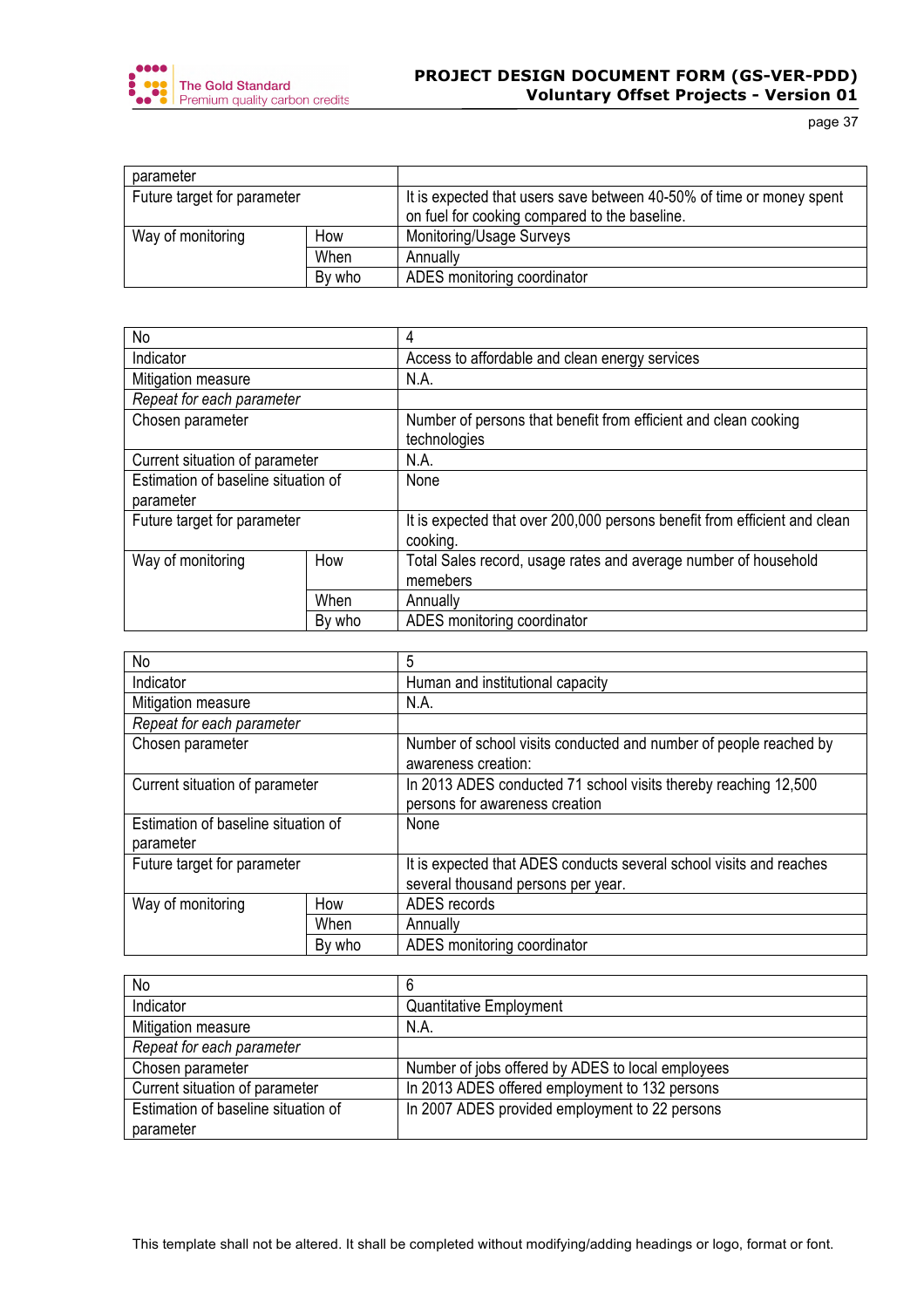![](_page_37_Picture_0.jpeg)

| Future target for parameter |     | It is expected that ADES creates further jobs over the course of the<br>second crediting period |
|-----------------------------|-----|-------------------------------------------------------------------------------------------------|
| Way of monitoring           | How | ADES employment records                                                                         |
| When                        |     | Annually                                                                                        |
| By who                      |     | ADES monitoring coordinator                                                                     |

# **D.2.1.3. Description of formulae used to estimate project emissions (for each gas, source, formulae/algorithm, emissions units of CO2 equ.)**

According to the applied methodology, there is no need to calculate baseline emissions separately. When the baseline fuel and the project fuel are the same and the baseline emission factor and project emission factor are considered the same, overall GHG reductions achieved by the project activity are calculated as follows (see applied methodology, page 14):

 $ERy = \sum_{b,y} (N_{p,y}^* U_{p,y}^* P_{p,b,y}^* NCV_{b,fuel}^* (f_{NRB,b,y}^* EF_{fuel,CO2}^+ EF_{fuel, nonCO2})) - LE_{p,y}$ 

Where:

 $\Sigma_{b,y}$  = sum over all relevant ( b/project p) couples

 $N_{p,y}$  = cumulative number of project technology days included in the project database for project scenario p against the baseline scenario b in year y.

 $U_{\text{p}}$  = cumulative usage rate for technologies in project scenario p in year y, based on cumulative adoption rate and drop off rate revealed by usage surveys (fraction)

 $P_{p, b, y}$  = Specific fuel savings for an individual technology of project p against an individual technology of baseline b in year y, in tons/day, as derived from the statistical analysis of the data collected from field tests.

NCV<sub>b,fuel</sub> = Net calorific value of the fuel that is substituted or reduced (IPCC default for wood fuel, 0.015 TJ/ton)  $f_{\text{NRb}}$ <sub>by</sub> = fraction of biomass used in year y for baseline scenario b that can be established as non-renewable biomass  $EF_{fuel,CO2}$  = CO2 emission factor of the fuel that is substituted or reduced. 112 tCO2/TJ for wood/wood waste.  $EF_{fuel. nonCO2}$  = Non-CO2 emission factor of the fuel that is reduced

 $LE<sub>p,y</sub>$  = leakage for project scenario p in year y (tCO2eq/yr)

The parameters  $NCV_{b,fuel}$  and  $NCV_{p,fuel}$  are not applicable to this project since EF is in units of tCO2/t\_fuel (see methodology page 21). Therefore the formula applied is:

 $ERV = \sum_{p} (N_{p}v^* U_{p}v^* P_{p}v^* (f_{NRB}v^* EF_{field}CQ2^+ EF_{field}CQQ2)) - LE_{p}v^*$ 

# **D.2.1.3. Relevant data necessary for determining the baseline of anthropogenic emissions by sources of GHGs within the project boundary and how such data will be collected and archived:**

N.A. since a fixed baseline is chosen.

# **D.2.1.4. Description of formulae used to estimate baseline emissions (for each gas, source, formulae/algorithm, emissions units of CO2 equ.)**

According to the applied methodology, there is no need to calculate baseline emissions separately. When the baseline fuel and the project fuel are the same and the baseline emission factor and project emission factor are considered the same, overall GHG reductions achieved by the project activity are calculated as follows (see applied methodology, page 14):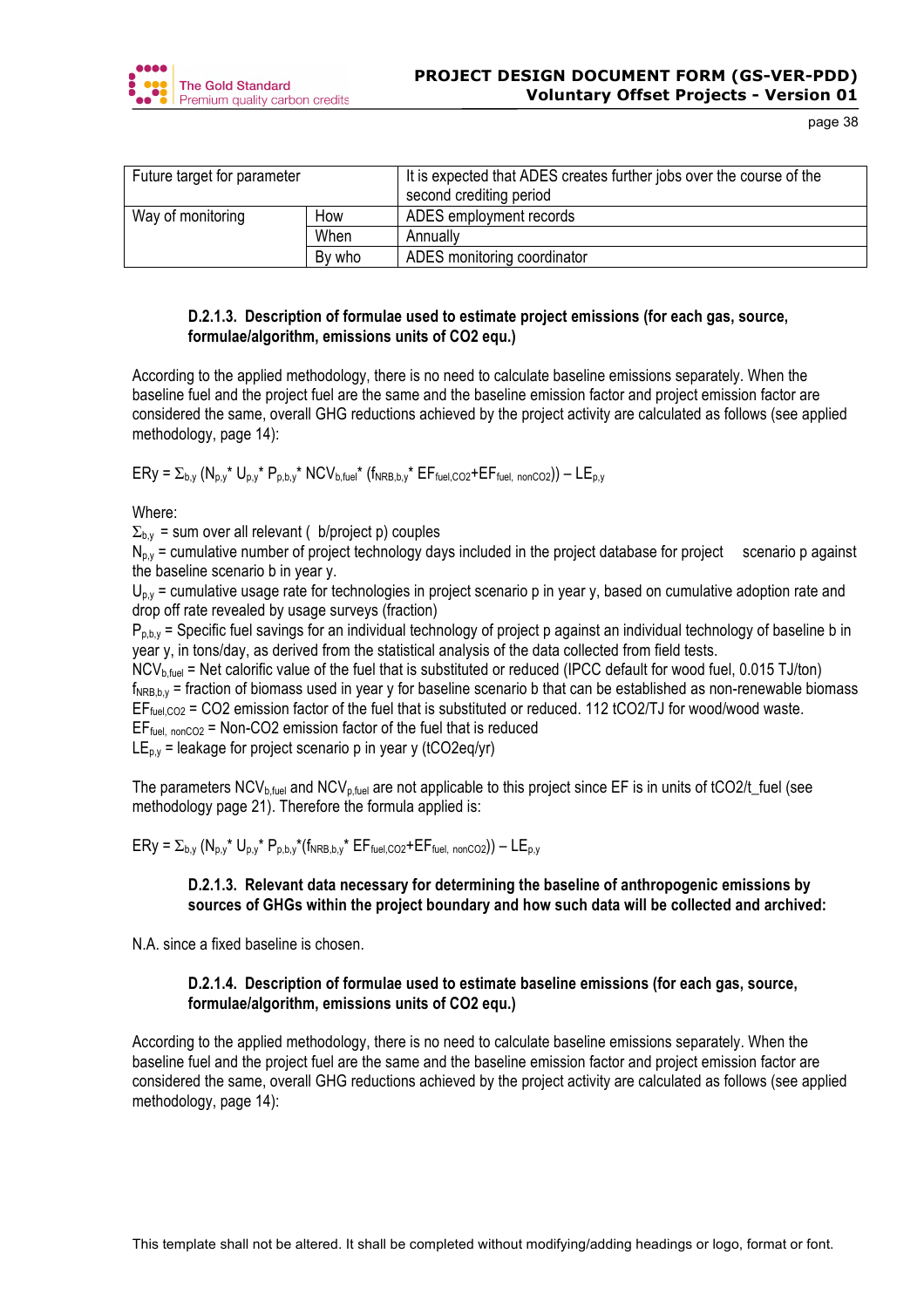![](_page_38_Picture_0.jpeg)

 $ERy = \sum_{b,y} (N_{p,y}^* U_{p,y}^* P_{p,b,y}^* NCV_{b,fuel}^* (f_{NRB,b,y}^* EF_{fuel,CO2}^+ EF_{fuel, nonCO2})) - LE_{p,y}$ 

Where:

 $\Sigma_{\rm b,v}$  = sum over all relevant (baseline b/project p) couples

 $N_{p,y}$  = cumulative number of project technology days included in the project database for project scenario p against the baseline scenario b in year y.

 $U_{p,y}$  = cumulative usage rate for technologies in project scenario p in year y, based on cumulative adoption rate and drop off rate revealed by usage surveys (fraction)

 $P_{\text{phy}}$  = Specific fuel savings for an individual technology of project p against an individual technology of baseline b in year y, in tons/day, as derived from the statistical analysis of the data collected from field tests.

NCV<sub>b,fuel</sub> = Net calorific value of the fuel that is substituted or reduced ((IPCC default for wood fuel, 0.015 TJ/ton)

 $f_{NRB,b,v}$  = fraction of biomass used in year y for baseline scenario b that can be established as non-renewable biomass  $EF_{fuel,CO2}$  = CO2 emission factor of the fuel that is substituted or reduced. 112 tCO2/TJ for wood/wood waste.

 $EF_{\text{fuel, nonCO2}}$  = Non-CO2 emission factor of the fuel that is reduced

 $LE_{p,y}$  = leakage for project scenario p in year y (tCO2eq/yr)

The parameters NCV<sub>b,fuel</sub> and NCV<sub>p,fuel</sub> are not applicable to this project since EF is in units of tCO2/t\_fuel (see methodology page 21). Therefore the formula applied is:

 $ERy = \sum_{b,y} (N_{p,y}^* U_{p,y}^* P_{p,b,y}^* (f_{NRB,b,y}^* EF_{fuel,CO2}^+ EF_{fuel, nonCO2})) - LE_{p,y}$ 

# **D. 2.2. OPTION 2: Direct monitoring of emission reductions from the project activity (values should be consistent with those in section E).**

N.A.

**D.2.2.1. Data to be collected in order to monitor emission reductions from the project activity, and how this data will be archived:**

N.A.

**D.2.2.2. Description of formulae used to calculate emission reductions (for each gas, source, formulae/algorithm, emissions units of CO<sub>2</sub> equ.)** 

N.A.

# **D.2.3. Treatment of leakage in the monitoring plan**

As explained in B.2. there is no leakage expected from any potential source.

## **D.2.3.1. If applicable, please describe the data and information that will be collected in order to monitor leakage effects of the project activity**

| Data / Parameter:      | $LE_{p,y}$                                                       |
|------------------------|------------------------------------------------------------------|
| Data unit:             | t_CO2eq per year                                                 |
| Description:           | Leakage in project scenario p during year y                      |
| Source of data:        | Monitoring/Usage Survey                                          |
| Monitoring frequency   | Every two years (i.e. every other year)                          |
| QA/QC procedures to be | Transparent data analysis and reporting                          |
| applied:               |                                                                  |
| Any comment:           | Aggregate leakage can be assessed for multiple project scenarios |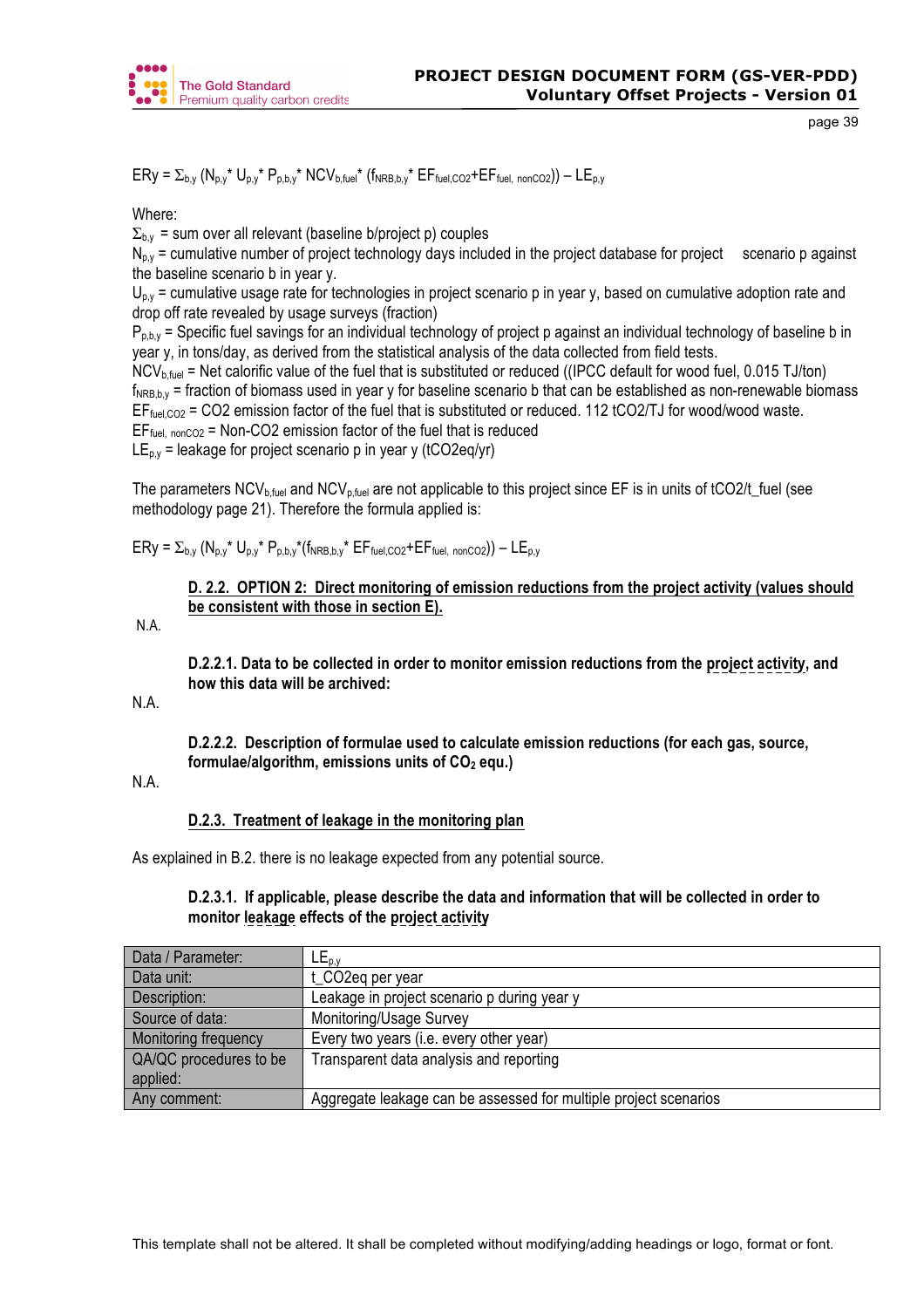![](_page_39_Picture_0.jpeg)

**D.2.3.2. Description of formulae used to estimate leakage (for each gas, source, formulae/algorithm, emissions units of CO<sub>2</sub> equ.)** 

 $LE_{p.v} = 0$ 

## **D.2.4. Description of formulae used to estimate emission reductions for the project activity (for each gas, source, formulae/algorithm, emissions units of CO2 equ.)**

Overall GHG reductions achieved by the project activity are calculated as follows (see applied methodology, page 14):

 $ER_y = \sum_{b,y} (N_{p,y}^* U_{p,y}^* P_{p,b,y}^* NC V_{b, fuel}^* (f_{NRB,b,y}^* EF_{fuel,CO2}^+ EF_{fuel, nonCO2})) - LE_{p,y}$ 

Where:

 $\Sigma_{b,v}$  = sum over all relevant (baseline b/project p) couples

 $N_{\text{p}}$  = cumulative number of project technology days included in the project database for project scenario p against the baseline scenario b in year y.

 $U_{px}$  = cumulative usage rate for technologies in project scenario p in year y, based on cumulative adoption rate and drop off rate revealed by usage surveys (fraction)

 $P_{p, b, y}$  = Specific fuel savings for an individual technology of project p against an individual technology of baseline b in year y, in tons/day, as derived from the statistical analysis of the data collected from field tests.

NCV<sub>b fuel</sub> = Net calorific value of the fuel that is substituted or reduced ((IPCC default for wood fuel, 0.015 TJ/ton)

 $f_{NRB,b,y}$  = fraction of biomass used in year y for baseline scenario b that can be established as non-renewable biomass EF<sub>fuel,CO2</sub> = CO2 emission factor of the fuel that is substituted or reduced. 112 tCO2/TJ for wood/wood waste.

 $EF_{fuel, nonCO2}$  = Non-CO2 emission factor of the fuel that is reduced

 $LE_{p,y}$  = leakage for project scenario p in year y (tCO2eq/yr)

The parameters  $NCV_{b,fuel}$  and  $NCV_{p,fuel}$  are not applicable to this project since EF is in units of tCO2/t\_fuel (see methodology page 21). Therefore the formula applied is:

 $ER_y = \sum_{b,y} (N_{p,y}^* U_{p,y}^* P_{p,b,y}^* (f_{NRB,b,y}^* EF_{fuel,CO2}^+ EF_{fuel,nonCO2})) - LE_{p,y}$ 

# **D.3. Quality control (QC) and quality assurance (QA) procedures are being undertaken for data monitored**

| Data                                           | Uncertainty level of data<br>(High/Medium/Low) | Explain QA/QC procedures planned for these data, or why<br>such procedures are not necessary.                                                                                                                                                              |
|------------------------------------------------|------------------------------------------------|------------------------------------------------------------------------------------------------------------------------------------------------------------------------------------------------------------------------------------------------------------|
| $P_{p,y}$                                      | Low                                            | PFT Update is conducted according to the requirements of the<br>applied methodology. The monitoring coordinator with many<br>years of experiences gained while conducting surveys and<br>tests during the first crediting period takes care of the test.   |
| $U_{p,y}$                                      | Low                                            | PFT Update is conducted according to the requirements of the<br>applied methodology. The monitoring coordinator with many<br>years of experiences gained while conducting surveys and<br>tests during the first crediting period takes care of the survey. |
| $N_{p,y}$                                      | Low                                            | The project uses a sophisticated customer relation<br>management system as sales record (SalesForce). Further, the<br>sales figures are verified through an external financial audit.                                                                      |
| Similar new project<br>activity in the project | Low                                            | Official public sources for carbon offset projects (CDM Pipeline,<br>GS registry, ) as well as Information from the project owner's                                                                                                                        |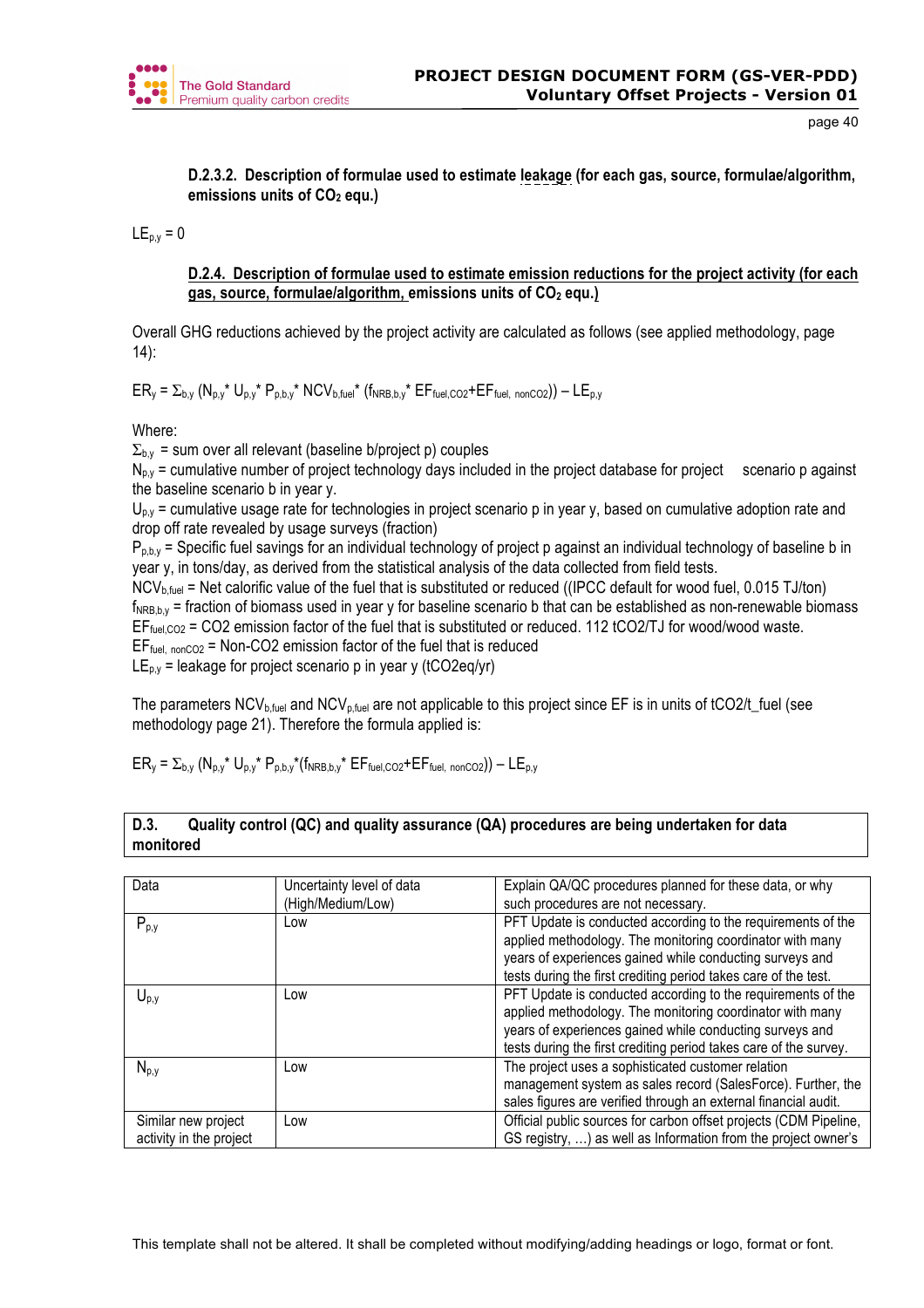![](_page_40_Picture_0.jpeg)

| area                                                        |     | network in Madagascar provide reliable data about similar<br>initiatives.                                                                                                                                                                                                                                                                                                                                                                                                                |
|-------------------------------------------------------------|-----|------------------------------------------------------------------------------------------------------------------------------------------------------------------------------------------------------------------------------------------------------------------------------------------------------------------------------------------------------------------------------------------------------------------------------------------------------------------------------------------|
| Incentive scheme to<br>surrender charcoal<br>baseline stove | Low | Number of returned baseline stoves to get a 20% discount on<br>the sales price is obtained from financial records of the project<br>owner. Financial statements are externally verified at an annual<br>basis.                                                                                                                                                                                                                                                                           |
| SD1) Air quality                                            | Low | The monitoring/usage surveys (including interviews with stove<br>users) are conducted by the monitoring coordinator with many<br>years of experiences gained while conducting surveys and<br>tests during the first crediting period.                                                                                                                                                                                                                                                    |
| SD2) Qualitative<br>employmement                            | Low | ADES's emplyoment records and contracts provide certainety<br>about accurateness of reported figures.                                                                                                                                                                                                                                                                                                                                                                                    |
| SD3) Livelihood of the<br>poor                              | Low | The monitoring/usage surveys (including interviews with stove<br>users) are conducted by the monitoring coordinator with many<br>years of experiences gained while conducting surveys and<br>tests during the first crediting period.                                                                                                                                                                                                                                                    |
| SD4) Access to<br>affordable and clean<br>energy services   | Low | The sales database is externally audited based on financial<br>records. Usage rates are calculated based on applied<br>methodology and data obtained from monitoring/usage survey<br>with representative sample conducted by the monitoring<br>coordinator with many years of experiences gained while<br>conducting surveys and tests during the first crediting period.<br>Average number of household members is obtained from<br>monitoring/usage survey with representative sample. |
| SD5) Human and<br>institutional capacity                    | Low | ADES keeps signed records of number of school visits<br>conducted and number of people reached by awareness<br>creation.                                                                                                                                                                                                                                                                                                                                                                 |
| SD6) Quantitative<br>employment                             | Low | ADES's emplyoment records provide certainety about<br>accurateness of reported figures.                                                                                                                                                                                                                                                                                                                                                                                                  |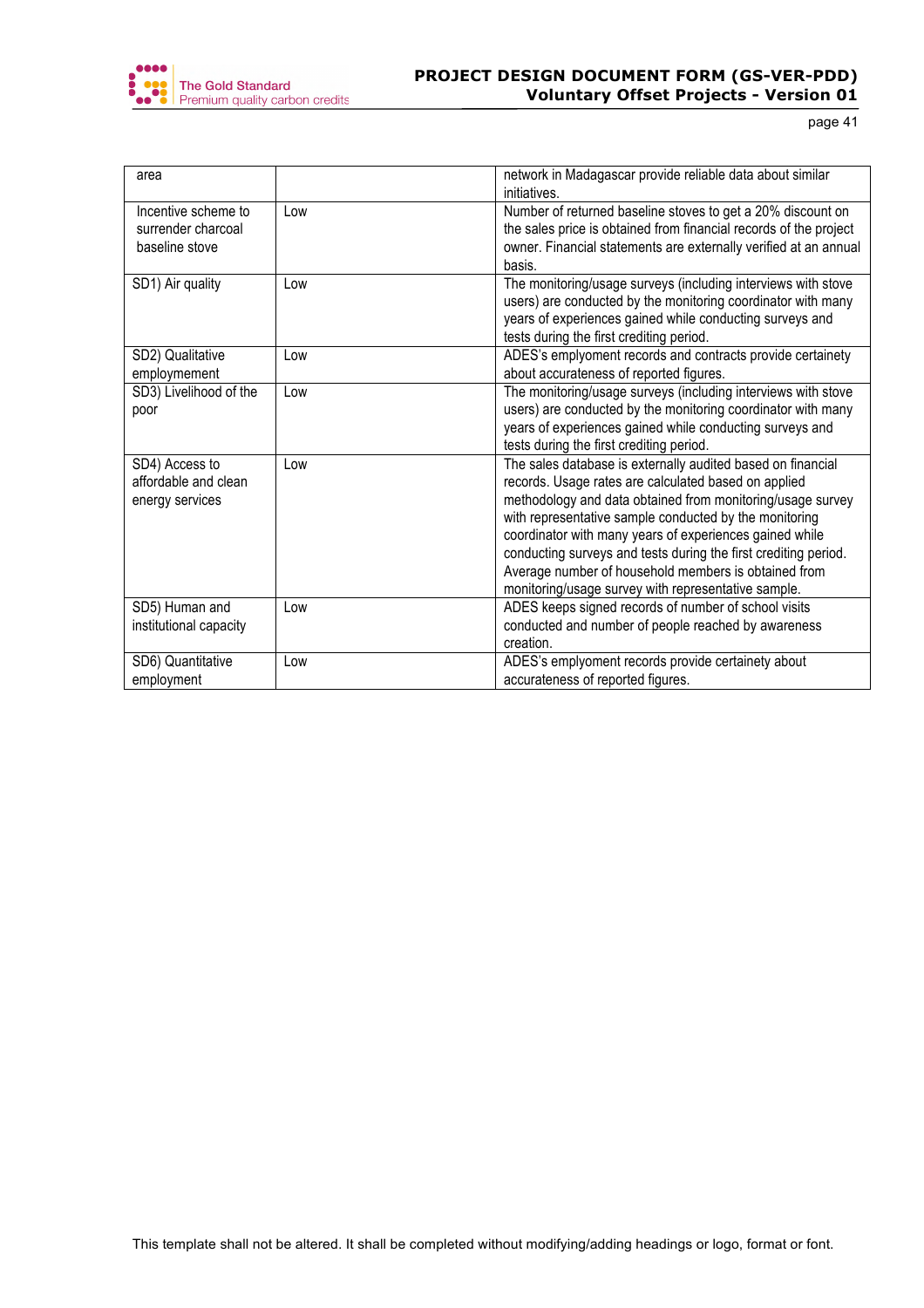![](_page_41_Picture_0.jpeg)

# **D.4. Please describe the operational and management structure that the project operator will implement in order to monitor emission reductions and any leakage effects, generated by the project activity**

Monitoring set-up:

![](_page_41_Figure_5.jpeg)

Monitoring Manager CO2 Switzerland: Mr. Hans Peter Frei, Engineer HTL, Auditor: ISO 9001: 2008 & ISO 14000

Monitoring Manager CO2 Madagascar:

Mr. Andriamfidy Razafimanarantsoa ("Fidy")

University degree, long-term professional experience in surveys, interviews, data collection and analysis of results.

Deputy Monitoring Manager CO2 Madagascar:

Mr. Ramilson Faralahy:

Secondary degree, University degree, animation and surveys professional experiences

Responsibilities and quality assurance:

A monitoring manual has been compiled, where all necessary steps and procedures (organization, responsibilities, and tasks) are described in details for all monitoring activities. This manual is applied for all activities and allows for quality assurance at the different levels.

The ADES monitoring manager CO2 in Madagascar is responsible for all monitoring activities in the entire project area and is not involved in sales activities to guarantee an independent appraisal. For surveys and tests paper records are kept with the ADES monitoring manager CO2 in Tuléar, Madagascar. Surveys and tests are conducted by the monitoring manager CO2 in collaboration with a representative from the corresponding production center. The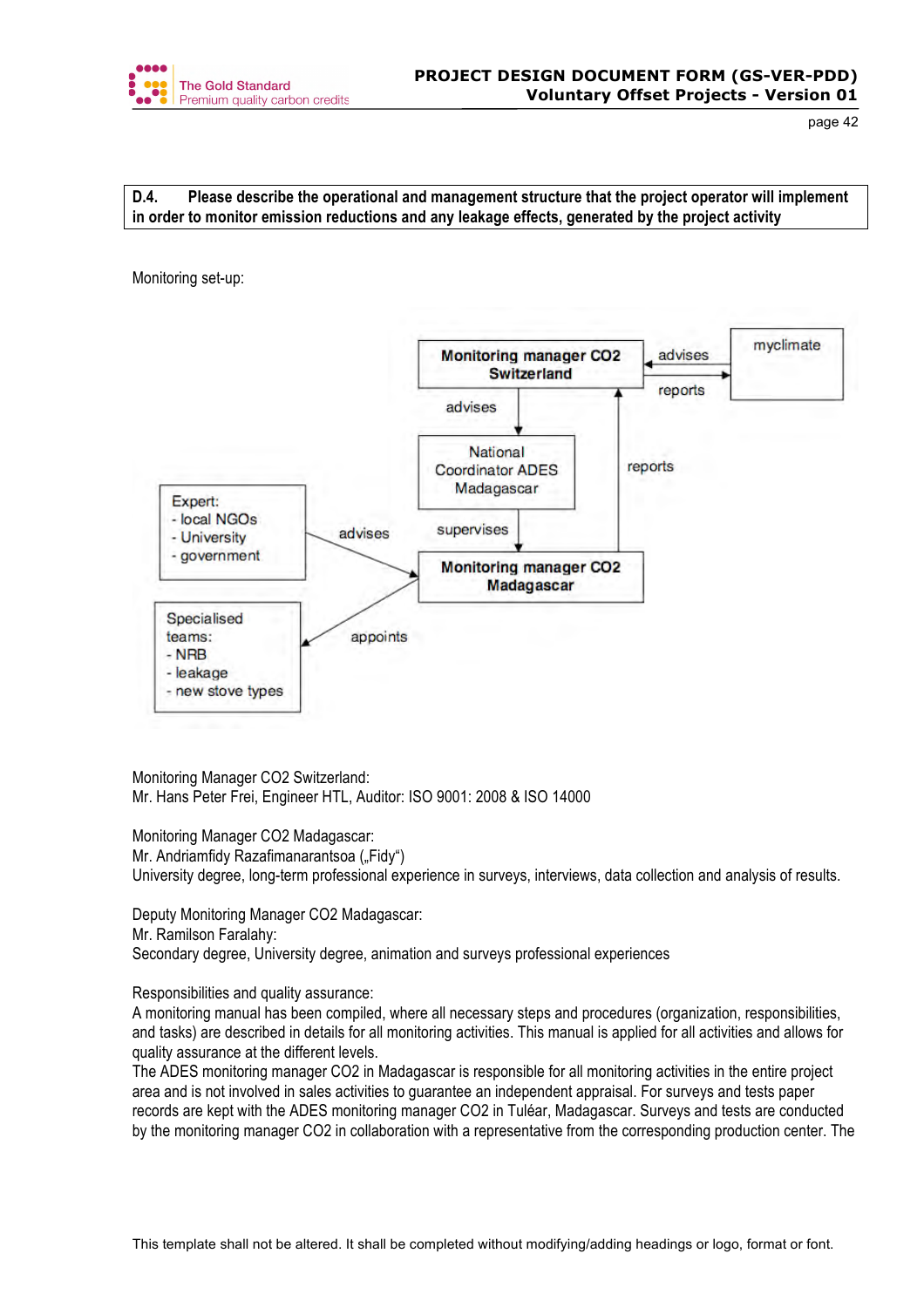![](_page_42_Picture_0.jpeg)

monitoring manager CO2 conducts household visits, fills in the questionnaires and transforms paper data into electronic data. The electronic data from the monitoring activities is then submitted to the ADES monitoring manager CO2 in Switzerland, where it is checked on its accuracy and consistency. Final check and statistical analysis of the monitoring data is conducted by myclimate.

This organizational separation of data generation and data analysis combined with a two level data check guarantees for accurate and consistent results.

The monitoring manager CO2 Madagascar conducts plausibility checks during data generation and preparation. Results that cannot be reconstructed are not considered and if required additional surveys or tests are conducted. Moreover, the monitoring manager CO2 Madagascar crosschecks data (especially sales reports) with other data available at the different production and distribution centers during monitoring visits. Delivery and stock lists for materials used also help to verify sales figures.

Monitoring and sales data is transferred to the monitoring manager CO2 Switzerland, who is also the responsible person for logistics. He thus can compare figures of delivered materials with the number of stoves sold. Final plausibility check is conducted during data analysis by myclimate.

A detailed description of the monitoring system is available in the latest monitoring manual.

Moreover, an independent auditor verifies the sales record in combination with the financial audit of ADES Madagascar. This allows for crosschecking stove sales from a financial point of view.

# **D.5 Name of person/entity determining the monitoring methodology:**

Name of person/entity determining the monitoring plan; Tobias Hoeck myclimate - The Climate Protection Partnership Listed as project participant in annex 1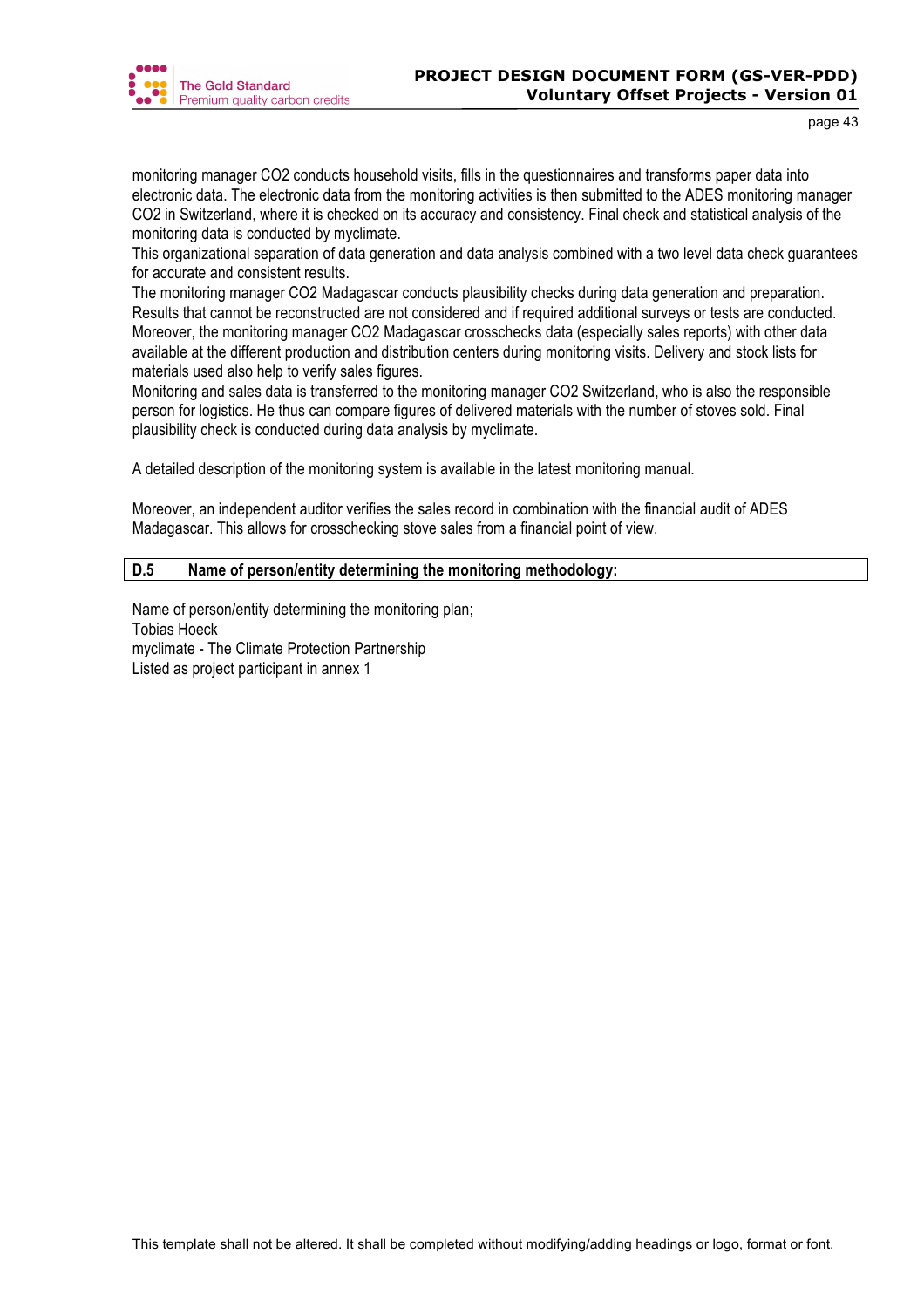![](_page_43_Picture_0.jpeg)

# **SECTION E. Estimation of GHG emissions by sources**

## **E.1. Estimate of GHG emissions by sources:**

According to the applied methodology, there is no need to calculate baseline emissions separately. When the baseline fuel and the project fuel are the same and the baseline emission factor and project emission factor are considered the same, overall GHG reductions achieved by the project activity are calculated directly as shown under E.5.

# **E.2. Estimated leakage:**

Leakage is estimated to be negligible (see Section B), therefore;

# $\Sigma$  LE<sub>v</sub> = LE<sub>charcoal, v</sub> + LE<sub>wood, v</sub> = 0

# **E.3. The sum of E.1 and E.2 representing the project activity emissions:**

According to the applied methodology, there is no need to calculate baseline emissions separately. When the baseline fuel and the project fuel are the same and the baseline emission factor and project emission factor are considered the same, overall GHG reductions achieved by the project activity are calculated directly as shown under E.5.

## **E.4. Estimated anthropogenic emissions by sources of greenhouse gases of the baseline:**

According to the applied methodology, there is no need to calculate baseline emissions separately. When the baseline fuel and the project fuel are the same and the baseline emission factor and project emission factor are considered the same, overall GHG reductions achieved by the project activity are calculated directly as shown under E.5.

# **E.5. Difference between E.4 and E.3 representing the emission reductions of the project activity:**

According to the applied methodology, there is no need to calculate baseline emissions separately. When the baseline fuel and the project fuel are the same and the baseline emission factor and project emission factor are considered the same, overall GHG reductions achieved by the project activity are calculated as follows (see applied methodology, page 14):

# $ER_y = \sum_{b,y} (N_{p,y}^* U_{p,y}^* P_{p,b,y}^* NCV_{b, fuel}^* (f_{NRB,b,y}^* EF_{fuel,CO2} + EF_{fuel, nonCO2})) - LE_{p,y}$

Where:

| $\Sigma_{b,y}$ = | sum over all relevant (baseline b/project p) couples |
|------------------|------------------------------------------------------|
|------------------|------------------------------------------------------|

- $N_{p,y}$  = cumulative number of project technology days included in the project database for project scenario p against the baseline scenario b in year y.
- $U_{p,y}$  = cumulative usage rate for technologies in project scenario p in year y, based on cumulative adoption rate and drop off rate revealed by usage surveys (fraction)
- $P_{p,b,y}$  = Specific fuel savings for an individual technology of project p against an individual technology of baseline b in year y, in tons/day, as derived from the statistical analysis of the data collected from field tests.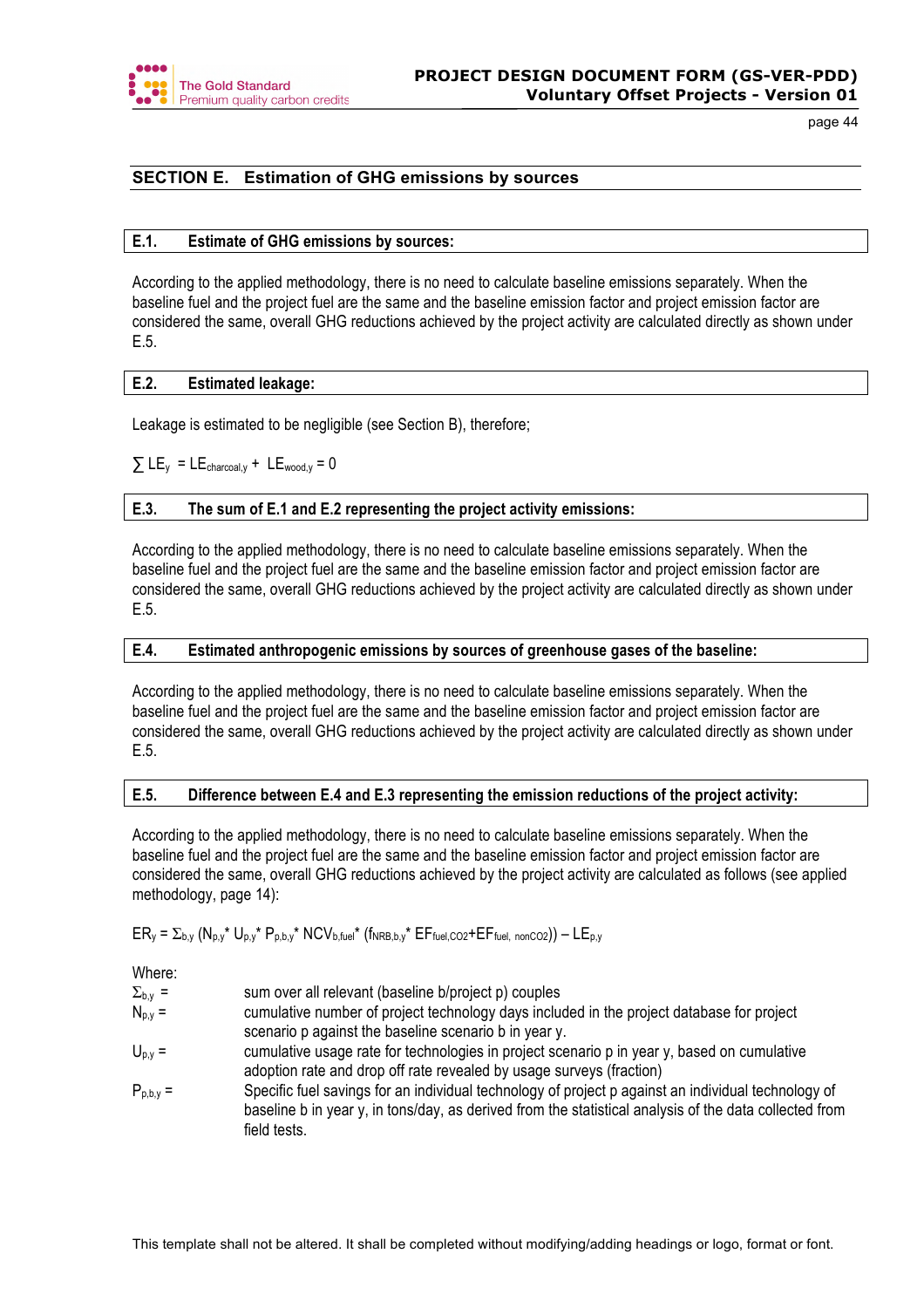![](_page_44_Picture_0.jpeg)

| $\mathsf{NCV}_{\mathsf{b},\mathsf{fuel}} =$ | Net calorific value of the fuel that is substituted or reduced ((IPCC default for wood fuel, 0.015 |
|---------------------------------------------|----------------------------------------------------------------------------------------------------|
|                                             | TJ/ton)                                                                                            |
| $f_{NRB,b,v}$ =                             | fraction of biomass used in year y for baseline scenario b that can be established as non-         |
|                                             | renewable biomass                                                                                  |
| $EF_{\text{fuel,CO2}} =$                    | CO2 emission factor of the fuel that is substituted or reduced. 112 tCO2/TJ for wood/wood waste.   |
| $EF_{fuel, nonCO2}$ =                       | Non-CO2 emission factor of the fuel that is reduced                                                |
| $LE_{p,y} =$                                | leakage for project scenario p in year y (tCO2eq/yr)                                               |

The parameters NCV<sub>b,fuel</sub> and NCV<sub>p,fuel</sub> are not applicable to this project since EF is in units of tCO2/t\_fuel (see methodology page 21). Therefore the formula applied is:

 $ER_y = \sum_{b,y} (N_{p,y}^* U_{p,y}^* P_{p,b,y}^* (f_{NRB,b,y}^* EF_{fuel,CO2}^+ EF_{fuel, nonCO2})) - LE_{p,y}$ 

The above formula is applied to the identified scenarios by including the adjustment factors applicable to the different scenarios to calculate emission reductions.

## **Scenario Wood:**

 $ER_y = \sum_{b,y} (N_{p,y}^* U_{p,y}^* P_{p,b,y}^* AF_{var}^* (f_{NRB,b,y}^* EF_{fuel,CO2} + EF_{fuel, nonCO2})) - LE_{p,y}$ 

#### Where:

AF<sub>var</sub> = Adjustment factor to account for seasonal and weekly variation of biomass fuel consumption.

The following ER are achieved for a stove being in use for one year: ER<sub>1</sub> = 1 \* 1 \* 0.0056 \* 0.999 \* (0.72 \* 1.7472 + 0.1356)) – 0 = 2.83 tCO2eq

## **Scenario Solar+Efficient Wood Stove:**

 $ER_y = \sum_{b,y} (N_{p,y}^* U_{p,y}^* P_{p,b,y}^* AF_{var}^* (f_{NRB,b,y}^* EF_{fuel,CO2} + EF_{fuel, nonCO2})) - LE_{p,y}$ 

Where:

AF<sub>var</sub> = Adjustment factor to account for seasonal and weekly variation of biomass fuel consumption.

The following ER are achieved for a stove being in use for one year: ER<sub>1</sub> = 1 \* 1 \* 0.0067\* 1.18 \* 1.0 \* (0.72 \* 1.7472 + 0.1356)) – 0  $= 3.40$  tCO2eq

## **Scenario Charcoal:**

 $ER_y = \sum_{b,y} (N_{b,y}^* U_{b,y}^* P_{b,b,y}^* A F_{var}^* f_{NRB,b,y}^* E F_{fuel,CO2} + EF_{fuel, nonCO2})) - LE_{b,y}$ 

Where:

AF<sub>var</sub> = Adjustment factor to account for seasonal and weekly variation of biomass fuel consumption.

The following ER are achieved for a stove being in use for one year:

ER<sub>1</sub> = 1 \* 1 \* 0.0016 \* 1.0 \* (0.72 \* 6.344 + 0.1563)) – 0  $= 2.67$  tCO2eq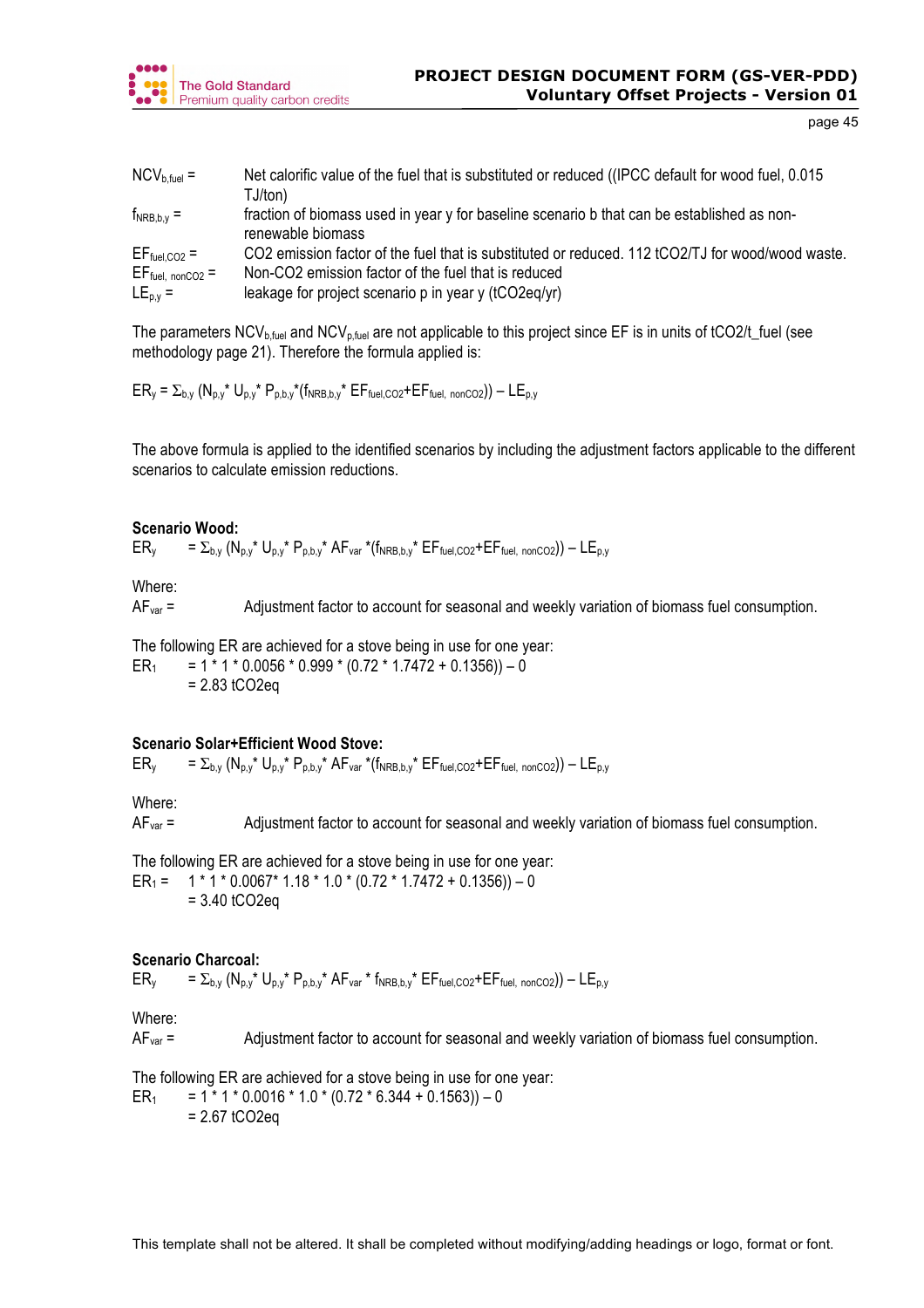![](_page_45_Picture_0.jpeg)

## **Scenario Solar+Efficient Charcoal Stove:**

 $ER_y = \sum_{b,y} (N_{p,y}^* U_{p,y}^* P_{p,b,y}^* AF_{var}^* (f_{NRB,b,y}^* EF_{fuel,CO2}^+ EF_{fuel, nonCO2})) - LE_{p,y}$ 

Where:

AF<sub>var</sub> = Adjustment factor to account for seasonal and weekly variation of biomass fuel consumption.

The following ER are achieved for a stove being in use for one year:

ER<sub>1</sub> = 1<sup>\*</sup> 1 \* 0.0016 \* 1.18 \* 1.0 \* (0.72 \* 6.344 + 0.1563)) – 0 = 2.83 tCO2eq

Further adjustment factors are applied at at stove types level and not at scenario level. The formula is not shown here for all the different types of combinations.

These are:

| $AF_{solar}$ = | Adjustment factor to account for different stove application of solar stoves in the highlands. |
|----------------|------------------------------------------------------------------------------------------------|
| $AFoli45b =$   | Adjustment factor for inclusion of larger efficient wood stove models in the exisiting project |
|                | scenario.                                                                                      |

| $AFoli45c =$ | Adjustment factor for inclusion of larger efficient charcoal stove models in the exisiting project |
|--------------|----------------------------------------------------------------------------------------------------|
|              | scenario.                                                                                          |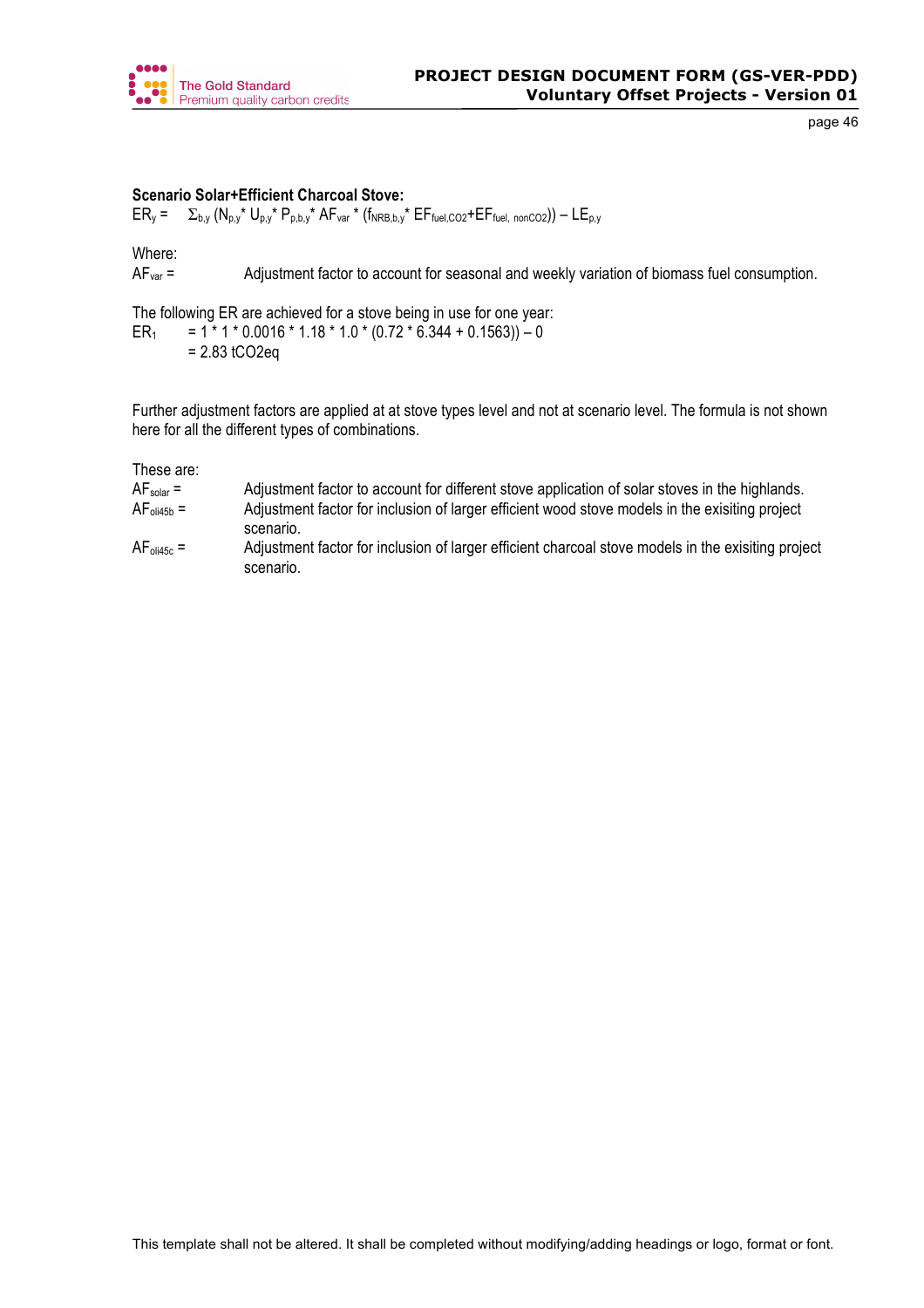![](_page_46_Picture_0.jpeg)

# **E.6. Table providing values obtained when applying formulae above:**

The table below summarizes ex-ante calculations of expected ER of a stove being in use for one year in a specific scenario:

| <b>Scenario</b>                | <b>Estimation of</b><br>baseline<br>emissions<br>(tonnes $CO2$ e) | <b>Estimation of</b><br>project emissions<br>(tonnes $CO2$ e) | <b>Estimation of</b><br>leakage (tonnes<br>$CO2$ e) | <b>Estimation of</b><br>emission<br>reductions<br>(tonnes $CO2$ e) |
|--------------------------------|-------------------------------------------------------------------|---------------------------------------------------------------|-----------------------------------------------------|--------------------------------------------------------------------|
| Wood                           | 5.49                                                              | 2.66                                                          |                                                     | 2.83                                                               |
| Charcoal                       | 5.13                                                              | 2.46                                                          |                                                     | 2.67                                                               |
| Solar+efficient wood stove     | 5.89                                                              | 2.50                                                          |                                                     | 3.40                                                               |
| Solar+efficient charcoal stove | 5.01                                                              | 2.18                                                          |                                                     | 2.83                                                               |

Ex-ante estimations of overall baseline and project emissions as well as emission reductions are estimated based on sales forecast of stoves in the different scenarios using ex-ante values for ER per stove per year and an assumed usage rate of 90%. Further, it is assumed that stove sales happen continuously throughout the year.

| Year  | <b>Estimation of baseline</b><br>emissions (tonnes CO <sub>2</sub> | <b>Estimation of project</b><br>emissions (tonnes CO <sub>2</sub> | <b>Estimation of leakage</b><br>(tonnes CO <sub>2</sub> e) | <b>Estimation of emission</b><br>reductions (tonnes CO <sub>2</sub> |
|-------|--------------------------------------------------------------------|-------------------------------------------------------------------|------------------------------------------------------------|---------------------------------------------------------------------|
|       | e)                                                                 | e)                                                                |                                                            | e)                                                                  |
| 2015  | 286'162                                                            | 135'688                                                           |                                                            | 150'473                                                             |
| 2016  | 347'175                                                            | 164'625                                                           |                                                            | 182'550                                                             |
| 2017  | 402'495                                                            | 190'862                                                           |                                                            | 211'632                                                             |
| 2018  | 487'875                                                            | 231'299                                                           |                                                            | 256'576                                                             |
| 2019  | 594'646                                                            | 281'942                                                           |                                                            | 312'704                                                             |
| 2020  | 690'740                                                            | 327'521                                                           |                                                            | 363'220                                                             |
| 2021  | 777'225                                                            | 368'541                                                           |                                                            | 408'683                                                             |
| Total | 3'586'317                                                          | 1'700'478                                                         |                                                            | 1'885'839                                                           |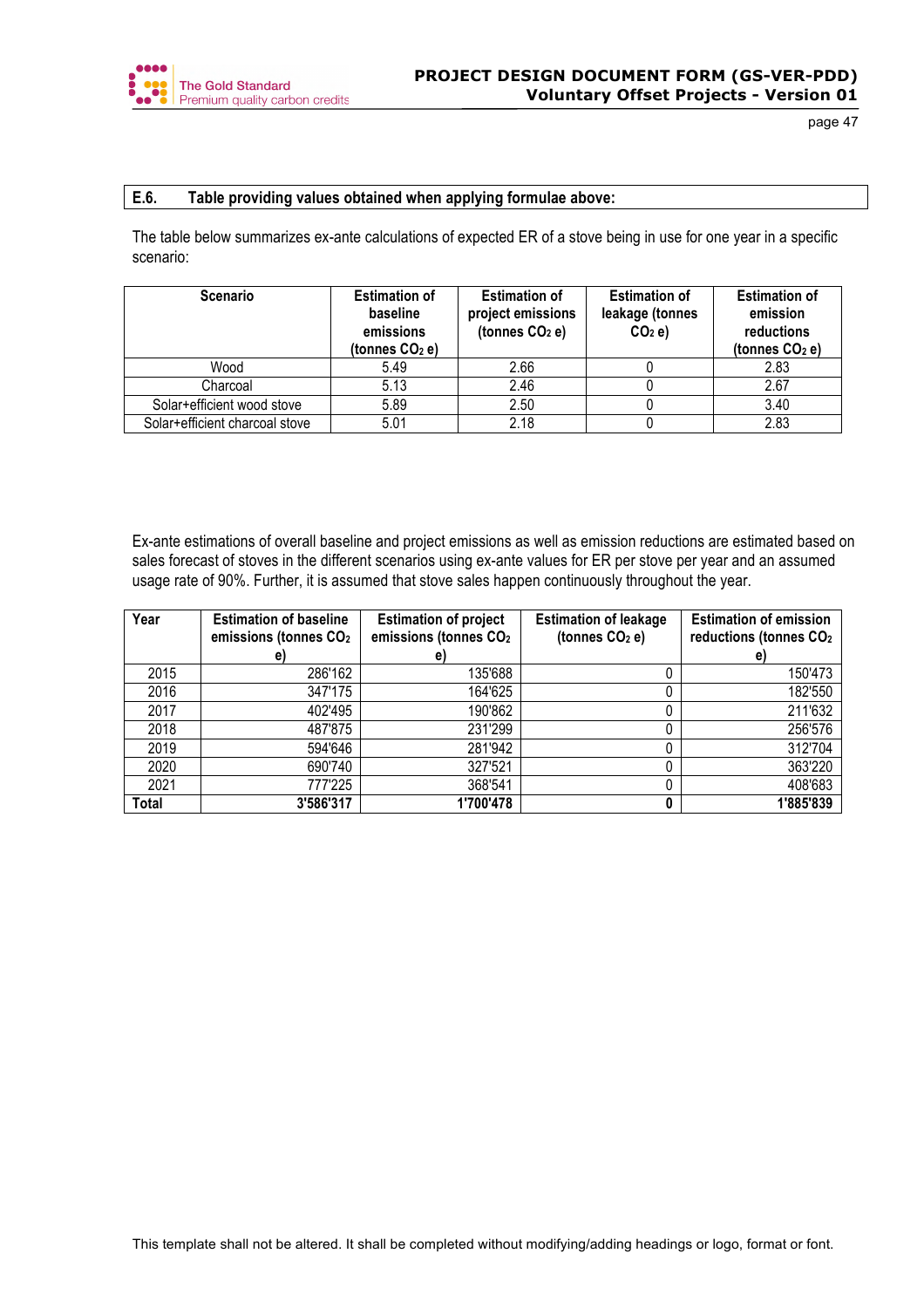![](_page_47_Picture_0.jpeg)

# **SECTION F. Environmental impacts**

## **F.1. Documentation on the analysis of the environmental impacts, including transboundary impacts:**

According to the Gold Standard VER Manual an Environmental Impact Assessment (EIA) is necessary if required by appropriate host country law or if required by the Gold Standard. In order to decide if an EIA must be performed the results of the Sustainable Development Assessment Matrix and the stakeholder consultation are considered.

The Gold Standard EIA prescreeen checklist (see Annex 4) did not reveal any negative or critical impacts of the project. The sustainability matrix in Section A.2 does not contain any negative scores, every sub-total and total score is positive. As well there are no crucial indicators for an overall positive impact. Furthermore, the Stakeholder Consultation outlined in Section G shows that the stakeholders are very positive about the harmlessness of the project. No significant negative impacts have been identified. Therefore, the EIA has not to be performed as a result of GS requirements.

As well, there is no EIA required by the host country. In the respective legal decree "DECRET N° 99 -954 relatif à la mise en compatibilité des investissements avec l'environnement" from the 15 December 1999 the projects with mandatory EIA are stated in Annex I. For the energy sector, only large power plants and fossil fuel facilities need an EIA. Regarding, the production site, an EIA would only be required if the production site of the solar and efficient stoves would be classified as industrial plant, which is not the case. Since, the beginnings of ADES five years ago, there were many contacts with several governmental departments. Never any government representative mentioned that a EIA is required. As well the project site is not located in any of the ecologically sensible zones mentioned in the "Arrêté interministériel n°4355 /97" where the ecologically sensible zones are listed.

Even if no EIA is required, the Gold Standard requires a description of environmental impacts, which is given here;

The project is a renewable energy & energy efficiency project, which improves the environment resulting in less deforestation and less air pollution;

• Avoidance of deforestation. Thereby, reduced erosion, reduced loss of fertile soil and conservation of the biodiversity in the region.

- Reduction of airborne emissions due to indoor combustion of wood and charcoal.
- Reduction of water pollution caused by charcoal production.
- Reduction of CO2, airborne emissions and noise through reduced transportation of wood and charcoal

No essential negative aspects for the environment generated by this project could have been found. The material and energy use for the stove production is negligible compared to the energy and wood savings generated by the stoves in operation.

**F.2. If environmental impacts are considered significant by the project participants or the host Party, please provide conclusions and all references to support documentation of an environmental impact assessment undertaken in accordance with the procedures as required by the host Party:**

An Environmental Impact Assessment (EIA) is not needed (see F.1.) because it is neither required by the Gold Standard procedures nor by the host country (see F.1.).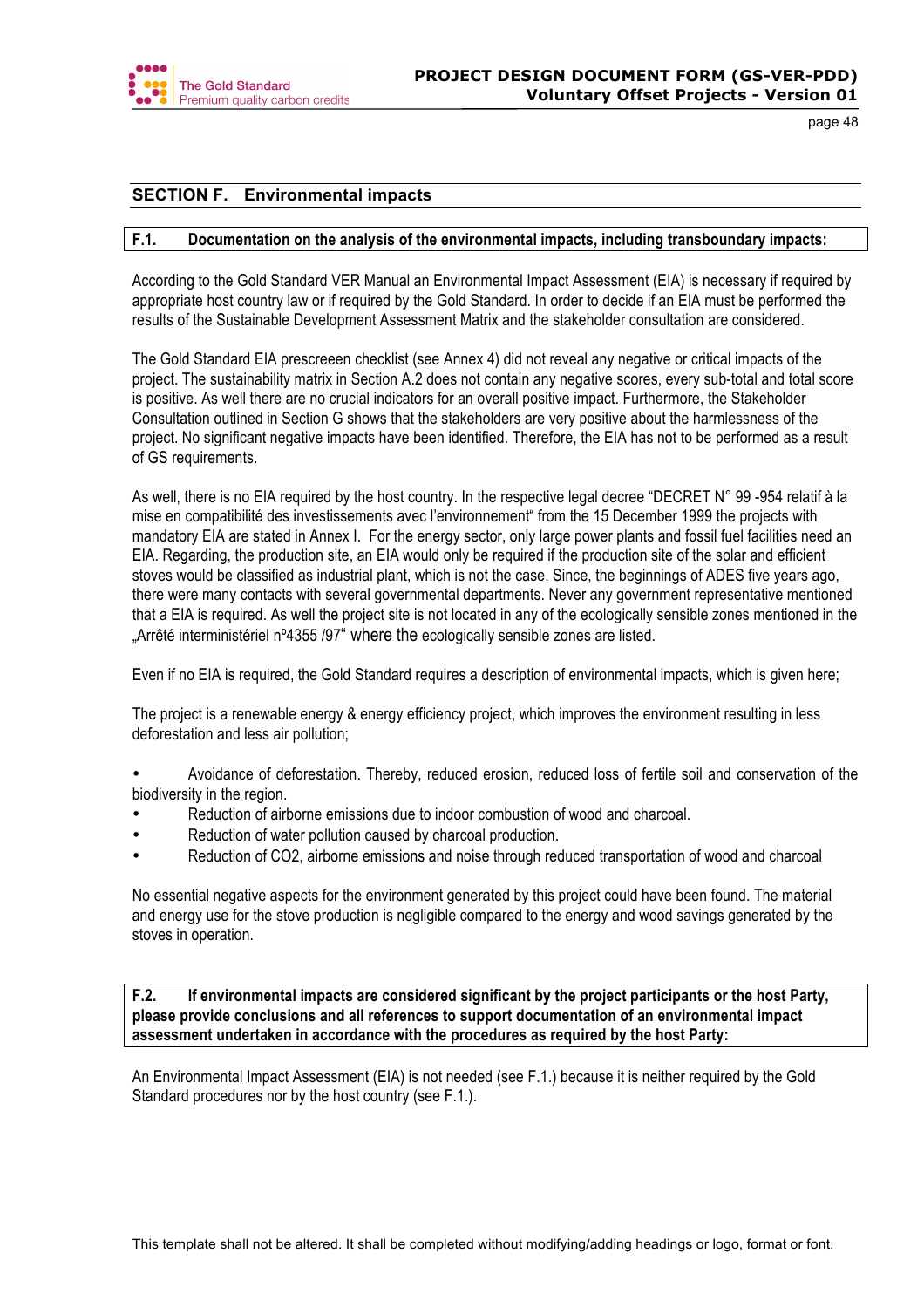![](_page_48_Picture_0.jpeg)

# **SECTION G. Stakeholders' comments**

## **G.1. Brief description how comments by local stakeholders have been invited and compiled:**

Stakeholders were addressed in two phases;

- 1. Previous consultation activities
- (prior to retroactive registration request to the Gold Standard)
- 2. Second round stakeholder consultation

(after feedback from the Gold Standard to the retroactive registration request )

## **1. Previous consultation activities**

Since it beginnings in 2000 ADES has constantly been in contact with local stakeholders such as the government and NGOs. This helped to improve the technology and get a better understanding of the local Situation. From mid 2008 on, the stakeholders were consulted in a more formal way as follows;

## *Consultation meeting for local stakeholders*

(part of the "Conference du 17 juin 2008 sur le  $CO<sub>2</sub>$ ")

| Date:  | 17th June 2008               |
|--------|------------------------------|
| Place: | ADES Conference room, Tuléar |

Way of making the local meeting public:

The most important organizations and governmental institutions were invited per emails and letters. Additionally, leaflets on the meeting were placed at seeral locations of the city. of Tuléar.

Independent person leading through the consultation: Mark Fenn, WWF Madagascar

## **Participants :**

| <b>Name</b>              | Type of stakeholder        | <b>Organization / Company</b> | <b>Function</b>              |  |
|--------------------------|----------------------------|-------------------------------|------------------------------|--|
| REJORAHARIMALALA         | Local government           | Municipality of Tuléar        | Deputy Mayor, Exponent of    |  |
| Odette                   |                            |                               | the community                |  |
| Ranoandro Joëline        | Local NGO                  | COS-DRV Toliara               | Exponent of a woman's        |  |
|                          |                            |                               | organization                 |  |
| Berthin-Poreaka          | Local affected people      | Exponent of the wood and      | Charcoal producer            |  |
|                          |                            | charcoal business             |                              |  |
| Mark Fenn                | Local representative of    | <b>WWF Madagascar</b>         | Technical assistant          |  |
|                          | international NGO          |                               |                              |  |
| Ralaimahandry Jean Bosco | Local NGO                  | ANGAP (Association            | <b>General Secretary</b>     |  |
|                          |                            | National pour la Gestion      |                              |  |
|                          |                            | des Aires Protégées)          |                              |  |
| Ramampiherika Daniel     | Local university           | University of Tuléar          | Professor for Renewable      |  |
|                          |                            |                               | energy                       |  |
| Rakotondrasoa Ananias    | Local NGO                  | SAGE (Service d'Appui à la    | <b>Technical Coordinator</b> |  |
|                          |                            | Gestion de                    |                              |  |
|                          |                            | l'Environnement)              |                              |  |
| Hery Rosette             | <b>National Government</b> | Ministry of population        | Coordinator PC/EPT           |  |
| Ramiandrisoa Richard     | Local representative of    | Regional Directorate of       | Chef of service of           |  |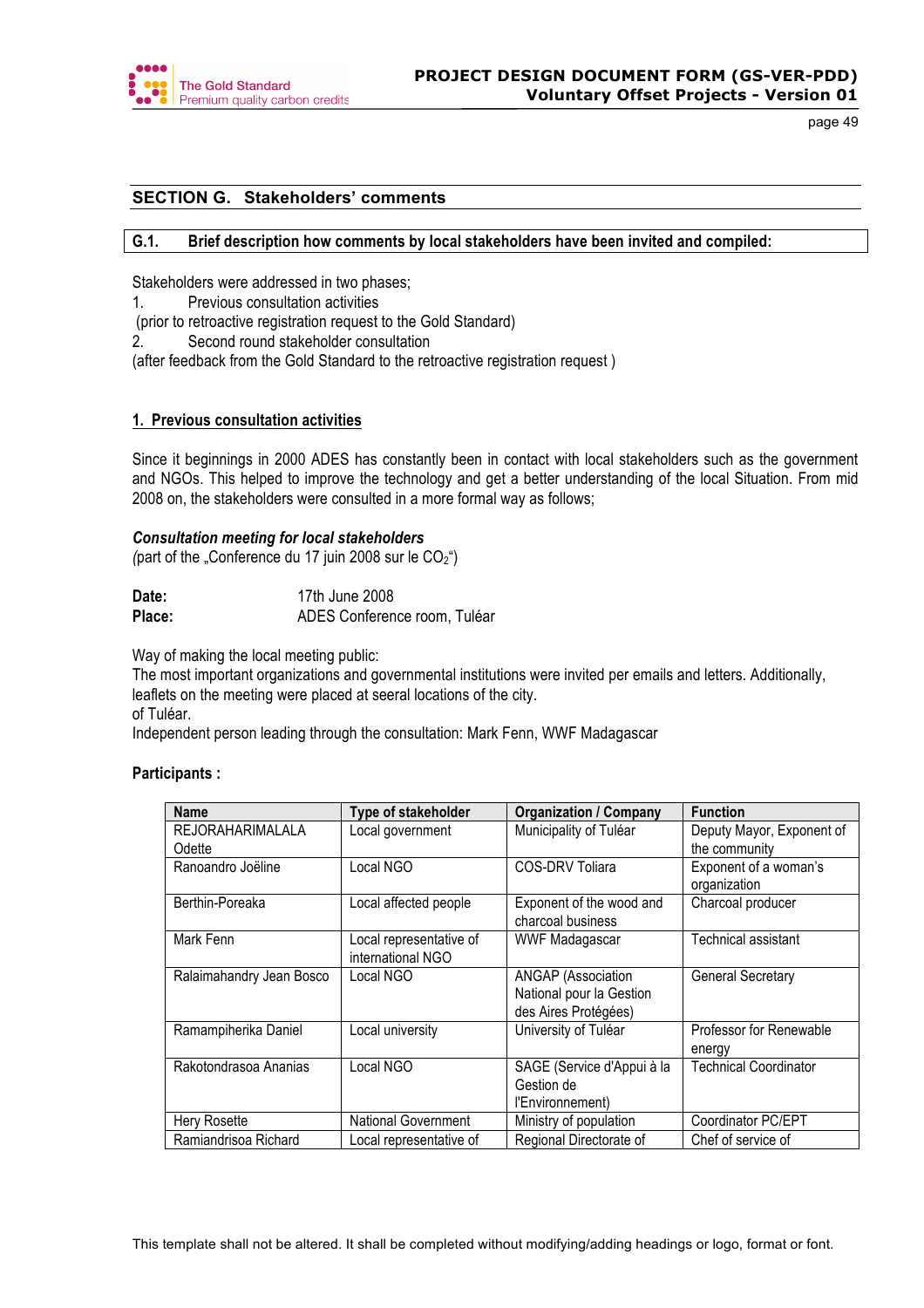![](_page_49_Picture_0.jpeg)

|                                   | national government                                      | National Education (DREN)<br>Antsimo Andrefana | alphabetisation                     |
|-----------------------------------|----------------------------------------------------------|------------------------------------------------|-------------------------------------|
| Jean Aimé                         | Local press                                              | Radio le buffet Sakaraha                       | Reporter                            |
| Randrianandrasana                 |                                                          |                                                |                                     |
| Mananama                          | <b>National Government</b>                               | Ministry of mines                              | S/G Mines/DPMEM                     |
| Ismael Moussa Benali              | Local university                                         | University of Tuléar                           | Student                             |
| Retovo Latimer                    | Local press                                              | Midi Madagascar                                | Reporter                            |
| Maherizo T. Geoline               | Local NGO                                                | <b>SEESO</b>                                   | Chef of project "volet A"           |
| Mananandro Julienne               | Local representative of<br>international NGO             | Red cross                                      | President of district CRM           |
| Marcelin Jean                     | Local representative of<br>governmental<br>orgnanisation | Project FAP/RSO                                |                                     |
| Francia                           | Local press                                              | Radio of the university                        | Reporter                            |
| Otto Frei                         | Project proponent                                        | <b>ADES</b>                                    | Coordinator                         |
| <b>Allain Chantal</b>             | Project proponent                                        | <b>ADES</b>                                    | Director of ADES Toliara            |
| Rafelasoaritendry Jeanne<br>Elise | Project proponent                                        | <b>ADES</b>                                    | Assistent of Coordinator of<br>ADES |

## **Personally invited but not participating persons:**

- Chef de region (= Prime minister/president of the region of Tuléar)
- GTZ (Deutsche Gesellschaft für technische Zusammenarbeit) Tuléar

Language: Invitation for the meeting and meeting itself was conducted in French. A translation to the local language Malagasy was not made as all participants speak French.

## **Meeting procedure:**

- Opening (5 min)
- Purpose of the consultation (5 min)
- Description of the project (15 min)
- Answering of questions (15 min)
- Answering to the checklists (15 min)
- General feedback (30 min)

# *Email consultation*

In addition to the meeting for local stakeholders, Gold Standard supporting NGOs in Madagascar, international GS supporters as well as the Gold Standard itself were consulted through email.

## **NGOs consulted:**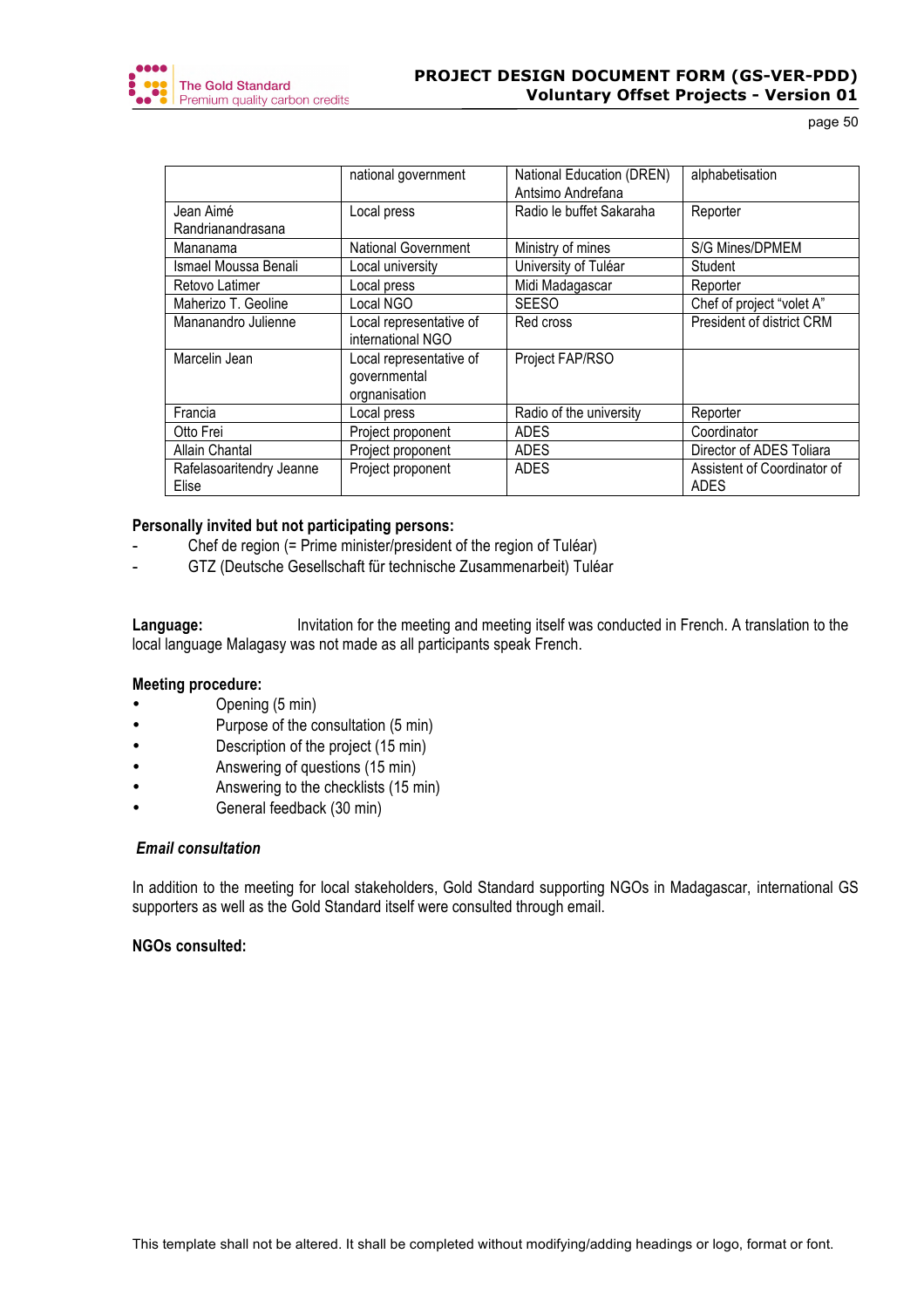![](_page_50_Picture_0.jpeg)

| Contacts         | Organisation                  | e-mail                             | Email    | Feed-    |
|------------------|-------------------------------|------------------------------------|----------|----------|
|                  |                               |                                    | sent     | back     |
| Meinrad Buerer   | The Gold Standard             | meinrad $@$<br>cdmgoldstandard.org | 30/06/08 | 02/07/08 |
| Voahirana        | <b>WWF Madagascar</b>         | vrandriambola@wwf.mg               | 30/06/08 | 01/07/08 |
| Randriambola     |                               |                                    |          |          |
| Fenosoa          | Tany Meva (Fondation malgache | fenosoa.tanymeva@                  | 30/06/08 | 01/07/08 |
| Andriamahenina   | en environnement)             | wanadoo.mg                         |          |          |
| Amanda Luxande   | REEEP, Regional Secretariat   | amanda.luxande@                    | 24/07/08 |          |
|                  | Southern African              | reeep.org                          |          |          |
| Dorothy McIntosh | Mercy Corps UK                | dmcIntosh@                         | 24/07/08 |          |
|                  |                               | uk.mercycorps.org                  |          |          |
| Steve Sawyer     | Greeenpeace international     | Steve.Sawyer@                      | 24/07/08 |          |
|                  |                               | diala.greenpeace.org               |          |          |

None of the consulted NGOs made any critical comments on the project.

## *Information to the DNA*

On the 16<sup>th</sup> of January 2008 the Designated National Authority (DNA) of Madagascar (Monsieur Randriasandratana Germain, Ministére de l'Environnement, des Eaux et Forets, BP.571 Ampandrianomby, Antananarivo 101, Madagascar) was informed on the project. The DNA confirmed the receipt of the email on 19<sup>th</sup> January 2008.

## *Results announcement*

The results of both the local meeting and the email consultation were made public from the 17th of July 2008 on the myclimate website.

## *Translation in French*

The checklist for social and environmental impacts as well as a non-technical summary of the project were translated into French for purpose of the Stakeholder Consultation.

## **2. Second round stakeholder consultation**

The second round of stakeholder consultation was initiated from the 25<sup>th</sup> of September 2008 and included;

- Making the PDD publicly available for at least 60 days on myclimate.org
- Inviting all GS supporter organizations and their local representatives to comment on the project
- Actively requesting a feedback from all stakeholders consulted in the previous periods (including several local NGOs) on the adapted version of the project.

After the 60 days have passed a stakeholder consultation report will be provided.

## **Stakeholder consultation for the second crediting period**

The stakeholder consultation for the second crediting period is conducted as requested by the Gold Standard guidelines.

## **G.2. Summary of the comments received:**

As part of the previous consultation activities (1) the following comments were received;

All stakeholders generally support the use of solar and energy efficient stoves in the region and also approve the ADES project. In specific, all stakeholders agree on the following positive impacts of the project;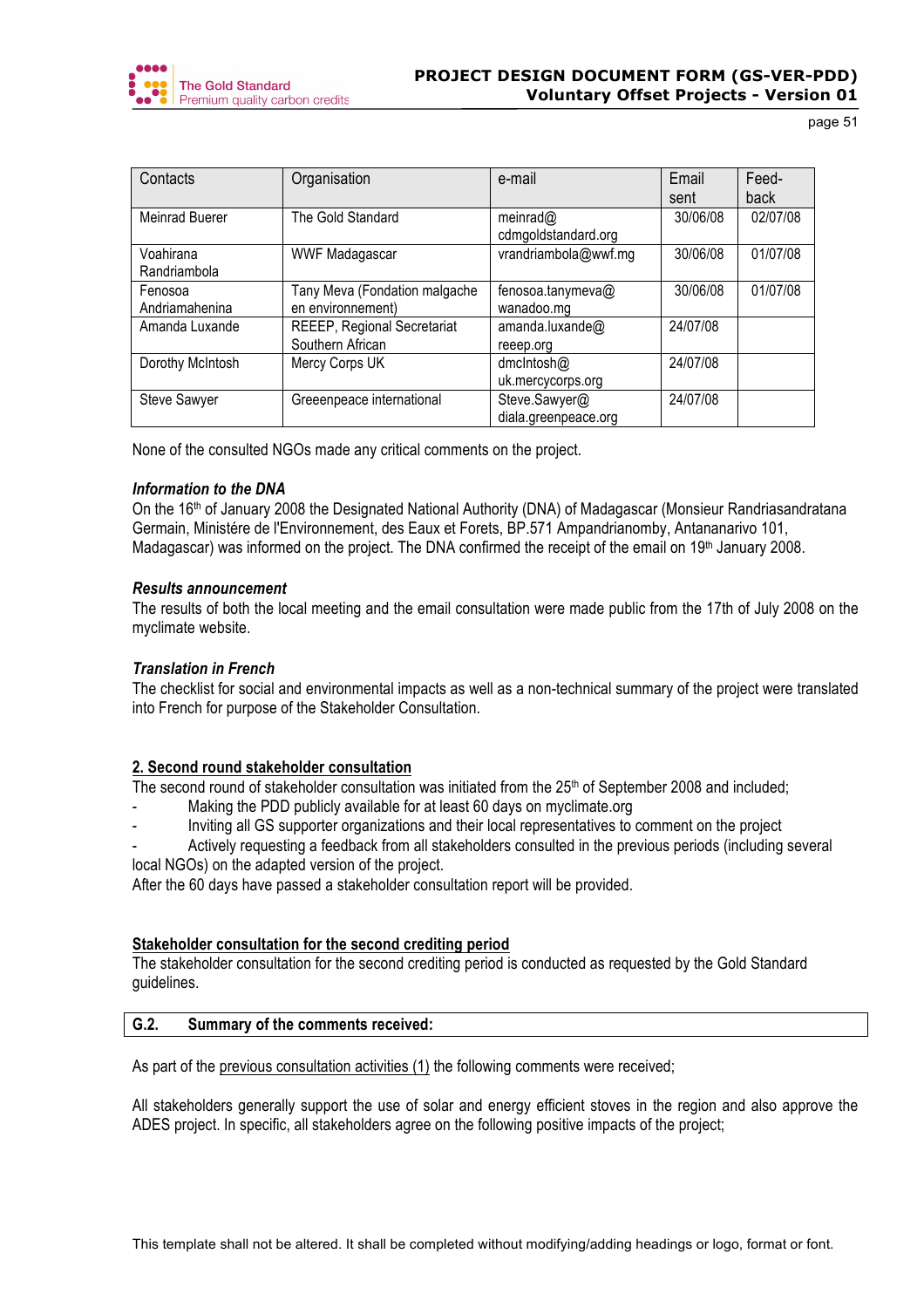![](_page_51_Picture_0.jpeg)

- it is as an important contribution in the fight against deforestation in the South of Madagascar.
- CO2 emissions are reduced.

The local population benefits by the lower need for buying charcoal and wood fuel. This can help the people to escape poverty.

The stakeholders think that ADES needs further help and funds to maintain and enlarge the activities in order to reach the final goals of poverty alleviation and the end of deforestation.

Mr. Mananama from the Ministry of Energy and Mines stated that the protection of the environnement must not be neglected and acknowledged that the ADES project contributes substantially to environmtal projection.

Several stakeholders mentioned that not only the production but also the promotion of the ADES cookers has to be expanded. Andrew, a student doing research at the University of Tuléar, asked ADES to train new people for cooking demonstration and the dissemination of the stoves. RAKOTONDRASOA Ananias, technical responsable at SAGE, thinks that the dissemination of the stoves is not over after the sale and that the stove users have to be trained in order to enhance the utilisation rate and to evaluate the products of ADES.

The national and international stakeholders did not provide any comments.

As part of the second round of stakeholder consultation (2) .the following comments were received: During the second round four comments on the project activity were received from the contacted stakeholders.

Mr. MARCELLI, a local representative of governmental organization, points out the importance of combating global climate change und reducing CO2 emissions not only in the industrialized, but also in the developing countries. Therefore, he encourages ADES to continue the promotion of solar and efficient stoves in Madagascar as an important contribution to protect the environment. Further, Mr. MARCELLI recommends that ADES should enforce its marketing efforts for the promotion of solar stoves.

Narcisse ZAFIFAMENOSOA from SAGE (Servie d'Appui à la Gestion de l'Environnement) is convinced that the project activity will benefit the development of the region and kindly offers their support to the project if needed. Solonarivo RAZAFIMANDIMBY, representative of a local commune, expresses its thanks to ADES for their efforts and emphasizes the importance of the project activity for the development of their commune.

Mr. MANANAMA from the Ministry of Energy and Mines supports the project activity as a contribution to the development of the region.

In general, all stakeholders support the project activity and emphasize its contribution to the development of the region. One stakeholder recommends intensifying the promotion of solar and efficient stoves in the region. No negative issues were mentioned.

Comments from the stakeholder consultation for the second crediting period: Feedback will be inserted once the consultation has been conducted.

# **G.3. Report on how due account was taken of any comments received:**

Generally, the project design does not have to be amended as no negative comments were received.

Regarding the call from several stakeholders for more promotion, training and dissemination measures ADES is aware that more can be done. However, the sources of ADES are at the moment limited. However, the income from carbon credits will not only help to enlarge the activities but also to do more for promotion of the technology and the training of resellers and cooking consultants.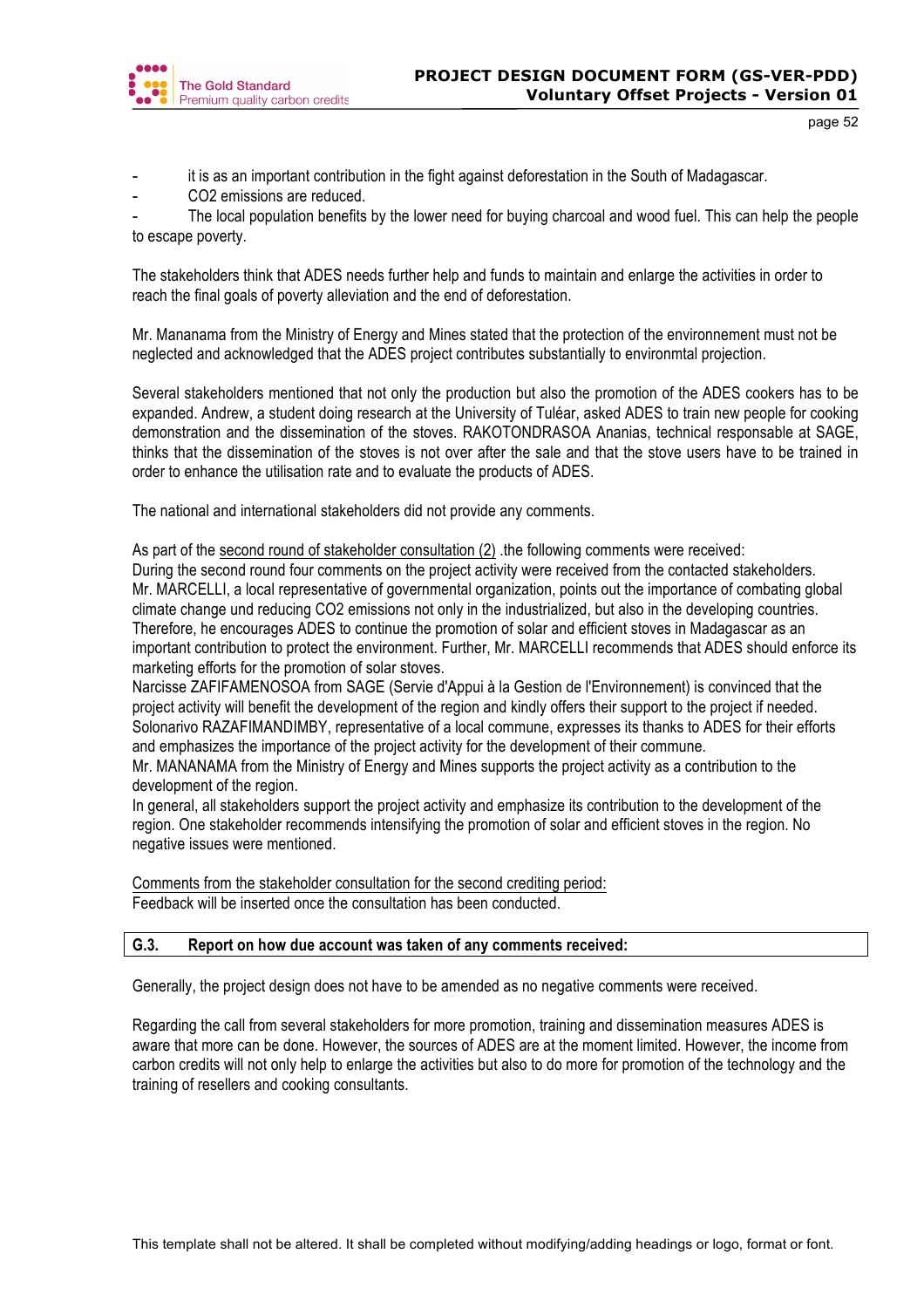![](_page_52_Picture_0.jpeg)

As reaction to the call for more evaluation measures it is to be said that the monitoring for the carbon crediting gives the project the possibility to evaluate the usage rate and the aging of the stoves.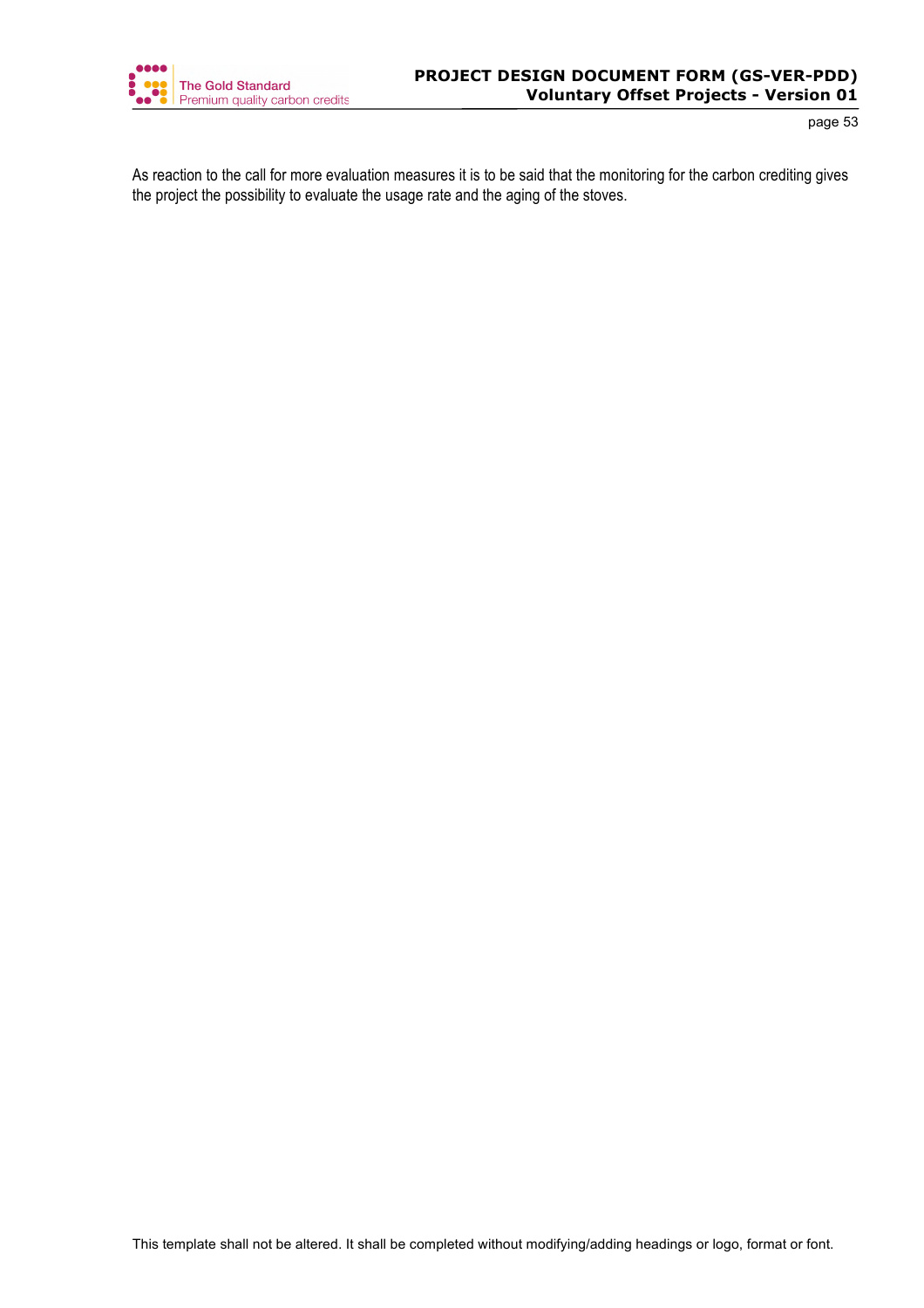![](_page_53_Picture_0.jpeg)

## Annex 1

# **CONTACT INFORMATION ON PARTICIPANTS IN THE PROJECT ACTIVITY**

| Organization:    | Association pour le Développement de l'Energie Solaire Suisse - Madagascar (ADES) |
|------------------|-----------------------------------------------------------------------------------|
| Street/P.O.Box:  | BP 637 - Route de Betanimena                                                      |
| City:            | Toliara                                                                           |
| Postfix/ZIP:     | 601                                                                               |
| Country:         | <b>MADAGASCAR</b>                                                                 |
| Telephone:       |                                                                                   |
| FAX:             |                                                                                   |
| E-Mail:          | info@adesolaire.org                                                               |
| URL:             | www.adesolaire.org                                                                |
| Represented by:  |                                                                                   |
| Title:           | ۰                                                                                 |
| Salutation:      | Mr                                                                                |
| Last Name:       | Frei                                                                              |
| Middle Name:     |                                                                                   |
| First Name:      | Hanspeter                                                                         |
| Mobile:          | +41 79 / 402 47 56 (Switzerland)                                                  |
| Direct FAX:      | +41 44 / 877 62 32 (Switzerland)                                                  |
| Direct tel:      | +41 55 / 210 99 74 (Switzerland)                                                  |
| Personal E-Mail: | hanspeter.frei@bluemail.ch                                                        |

| Organization:    | Foundation myclimate - The Climate Protection Partnership. |
|------------------|------------------------------------------------------------|
| Street/P.O.Box:  | Sternenstrasse 12                                          |
| City:            | Zürich                                                     |
| Postfix/ZIP:     | 8002                                                       |
| Country:         | SWITZERLAND                                                |
| Telephone:       | +41 44 500 43 50                                           |
| FAX:             | +41 44 500 43 51                                           |
| E-Mail:          | projects@myclimate.org                                     |
| URL:             | www.myclimate.org                                          |
| Represented by:  |                                                            |
| Title:           |                                                            |
| Salutation:      | Mr                                                         |
| Last Name:       | <b>Tobias</b>                                              |
| Middle Name:     |                                                            |
| First Name:      | Hoeck                                                      |
| Mobile:          |                                                            |
| Direct FAX:      | (see above)                                                |
| Direct tel:      | +41 44 500 43 74                                           |
| Personal E-Mail: | tobias.hoeck@myclimate.org                                 |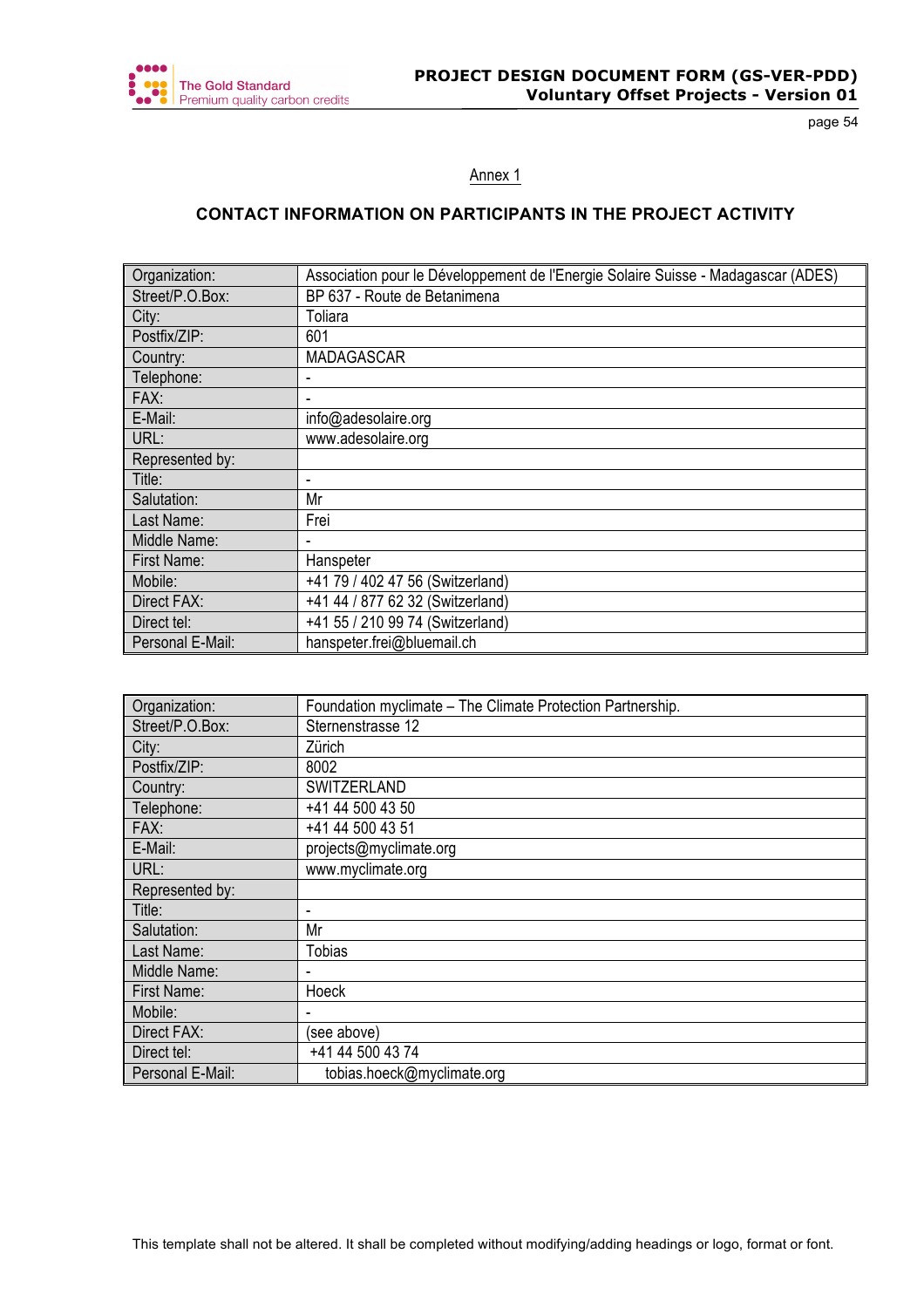![](_page_54_Picture_0.jpeg)

Annex 2

# **BASELINE INFORMATION**

# **Data used to determine the baseline and project emissions:**

A. Data that is not monitored:

| Data / Parameter:           | EF <sub>b.co2</sub>                                                                                   |
|-----------------------------|-------------------------------------------------------------------------------------------------------|
| Data unit:                  | tCO2/t fuel                                                                                           |
| Description:                | CO2 emission factor arising from use of fuel in baseline scenario                                     |
| Source of data used:        | 2006 IPCC Guidelines for National Greenhouse Gas Inventories, Tables 1.2/1.4                          |
| Value applied:              | 1.7472 tCO2/t wood (=112.0 tCO2/TJ * 0.0156 TJ/t)                                                     |
|                             | 6.344 tCO2/t charcoal (=112.0 tCO2/TJ * 0.0295 TJ/ t + 3.04 tCO2/t)                                   |
| Justification of the choice | Default IPCC values for wood / wood waste are applied.                                                |
| of data or description of   | Default IPCC values for charcoal are applied.                                                         |
| measurement methods         | Country-specific value for emission during production of the fuel: Girard, P., Rousset, P,            |
| and procedures actually     | Vergnet, A., Rasamindisa, A., 1998. Comparing forestry wood species for the charcoal                  |
| applied :                   | supply of Antananarivo city, Madagascar. In: Boiling Point, Issue 40, Household energy<br>and health. |
|                             | (http://www.hedon.info/View+Article&itemId=10457 -> Mean of mentioned emission                        |
|                             | factors)                                                                                              |
| Any comment:                | If EF is in units of tCO2/t fuel, remove NCV term from emission calculations.                         |
|                             | Term can include a combination of emission factors from fuel production, transport, and               |
|                             | use.                                                                                                  |
|                             | The EF for charcoal includes the emissions during production of the fuel.                             |

| EF <sub>p.co2</sub>                                                                        |
|--------------------------------------------------------------------------------------------|
| tCO <sub>2/t</sub> fuel                                                                    |
| CO2 emission factor arising from use of fuel in project scenario                           |
| 2006 IPCC Guidelines for National Greenhouse Gas Inventories, Tables 1.2/1.4               |
| 1.7472 tCO2/t wood (=112.0 tCO2/TJ * 0.0156 TJ/t)                                          |
| 6.344 tCO2/t charcoal(=112.0 tCO2/TJ * 0.0295 TJ/ t + 3.04 tCO2/t)                         |
| Default IPCC values for wood / wood waste are applied                                      |
| Default IPCC values for charcoal are applied                                               |
| Country-specific value for emission during production of the fuel: Girard, P., Rousset, P. |
| Vergnet, A., Rasamindisa, A., 1998. Comparing forestry wood species for the charcoal       |
| supply of Antananarivo city, Madagascar. In: Boiling Point, Issue 40, Household energy     |
| and health.                                                                                |
| (http://www.hedon.info/View+Article&itemId=10457 -> Mean of mentioned emission             |
| factors)                                                                                   |
| If EF is in units of tCO2/t fuel, remove NCV term from emission calculations.              |
| Term can include a combination of emission factors from fuel production, transport, and    |
| use.                                                                                       |
| The EF for charcoal includes the emissions during production of the fuel.                  |
|                                                                                            |

| Data / Parameter: | <u>— r</u><br>$E_{\text{b.non-co2}}$                                       |
|-------------------|----------------------------------------------------------------------------|
| Data unit:        | tCO <sub>2/t</sub> fuel                                                    |
| Description:      | Non-CO2 emission factor arising from use of wood-fuel in baseline scenario |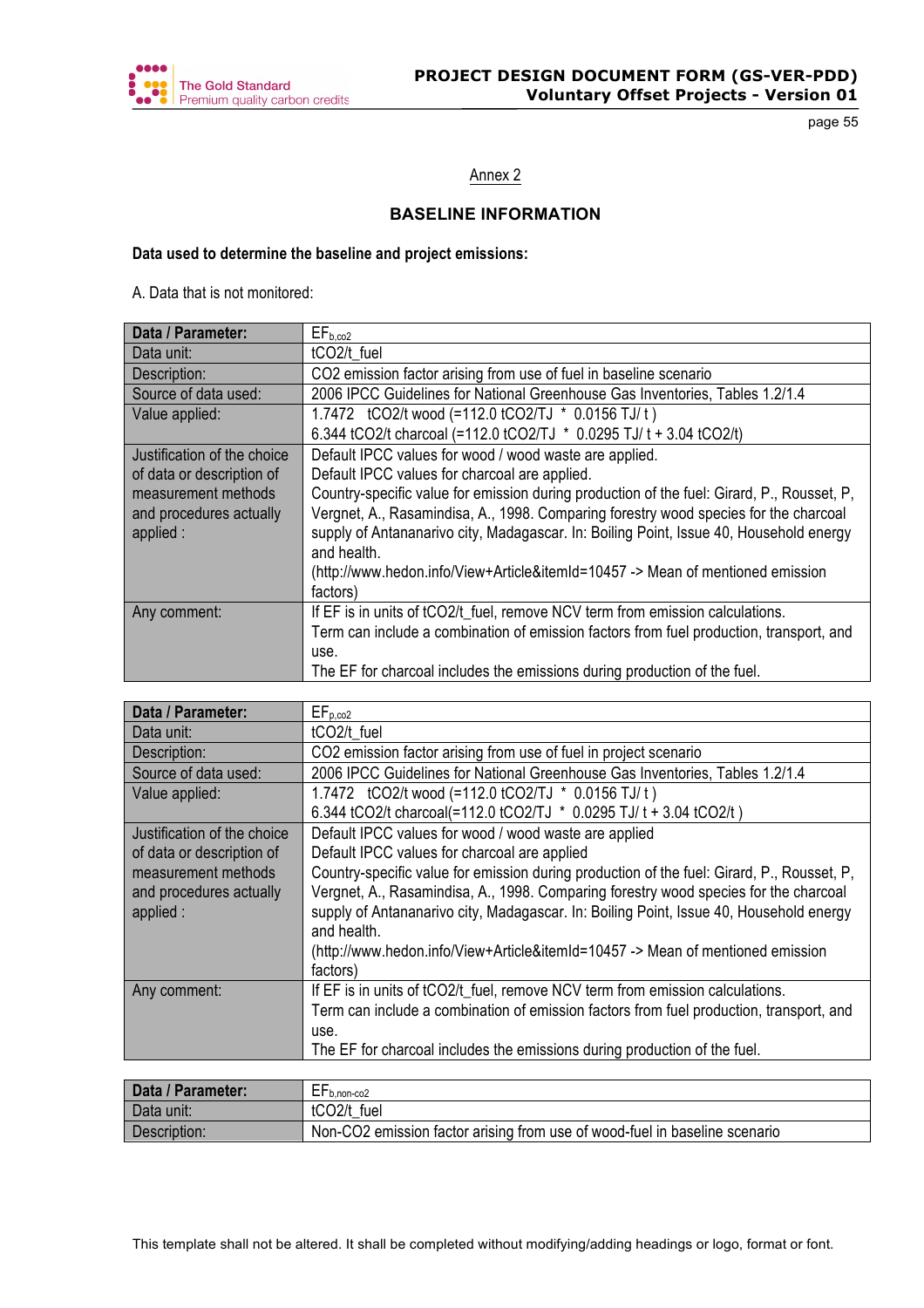![](_page_55_Picture_0.jpeg)

| Source of data used:        | 2006 IPCC Guidelines for National Greenhouse Gas Inventories, Table 2.5                       |
|-----------------------------|-----------------------------------------------------------------------------------------------|
| Value applied:              | 0.1356 tCO2eq/t wood                                                                          |
|                             | 0.1563 tCO2eg/t charcoal                                                                      |
| Justification of the choice | Default IPCC values for CH4 and N20 emissions for wood / wood waste are applied               |
| of data or description of   | Default IPCC values for CH4 and N20 emissions for charcoal are applied                        |
| measurement methods         | The following GWP100 are applied: 25 for CH4, 298 for N20                                     |
| and procedures actually     |                                                                                               |
| applied :                   |                                                                                               |
| Any comment                 | These values were updated for the 2 <sup>nd</sup> crediting period. GWP for second commitment |
|                             | period are applied.                                                                           |

| Data / Parameter:                                        | $EF_{p,non-co2}$                                                                                                                                          |
|----------------------------------------------------------|-----------------------------------------------------------------------------------------------------------------------------------------------------------|
| Data unit:                                               | Data unit: tCO2/t fuel                                                                                                                                    |
| Description:                                             | Description: Non-CO2 emission factor arising from use of wood-fuel in project scenario                                                                    |
| Source of data used:                                     | 2006 IPCC Guidelines for National Greenhouse Gas Inventories, Table 2.5                                                                                   |
| Value applied:                                           | 0.1356 tCO2eq/t wood                                                                                                                                      |
|                                                          | 0.1563 tCO2eg/t charcoal                                                                                                                                  |
| Justification of the choice<br>of data or description of | Default IPCC values for CH4 and N20 emissions for wood / wood waste are applied<br>Default IPCC values for CH4 and N20 emissions for charcoal are applied |
| measurement methods                                      | The following GWP100 are applied: 25 for CH4, 298 for N20                                                                                                 |
| and procedures actually                                  |                                                                                                                                                           |
| applied :                                                |                                                                                                                                                           |
| Any comment                                              | These values were updated for the $2^{nd}$ crediting period. GWP for second commitment<br>period are applied.                                             |

| Data / Parameter:           | $P_{b,y}$                                                                            |
|-----------------------------|--------------------------------------------------------------------------------------|
| Data unit:                  | t_biomass/unit-year and t_biomass/unit-day                                           |
| Description:                | Quantity of woody biomass consumed in the baseline scenario in year y and per day in |
|                             | year y.                                                                              |
| Source of data used:        |                                                                                      |
| Value applied:              | Wood scenario: 3.95 t wood/year and 0.0108 t wood/day                                |
|                             | Charcoal scenario: 1.09 charcoal/year and 0.0030 t charcoal/day                      |
|                             | Solar+efficient wood stove: 4.23 t wood/year and 0.0116 t wood/day                   |
|                             | Solar+efficient charcoal stove: 1.06 charcoal/year and 0.0029 t charcoal/day         |
|                             |                                                                                      |
| Justification of the choice | Results from KPT 2014. Data fulfills 90/30 rule, thus mean value is used.            |
| of data or description of   |                                                                                      |
| measurement methods         |                                                                                      |
| and procedures actually     |                                                                                      |
| applied:                    |                                                                                      |
| Any comment:                | These values were updated for the $2nd$ crediting period.                            |

| Data / Parameter:           | <b>TNRB,i,y</b>                                                                       |
|-----------------------------|---------------------------------------------------------------------------------------|
| Data unit:                  | Fractional non-renewability (%)                                                       |
| Description:                | Non-renewability status of woody biomass fuel in scenario i during year y             |
| Source of data used:        | http://cdm.unfccc.int/DNA/fNRB/index.html                                             |
| Value applied:              | 72%                                                                                   |
| Justification of the choice | Official CDM default value is applied.                                                |
| of data or description of   | This value was accepted by the DNA of Madagascar on 23 July 2012 and it is the latest |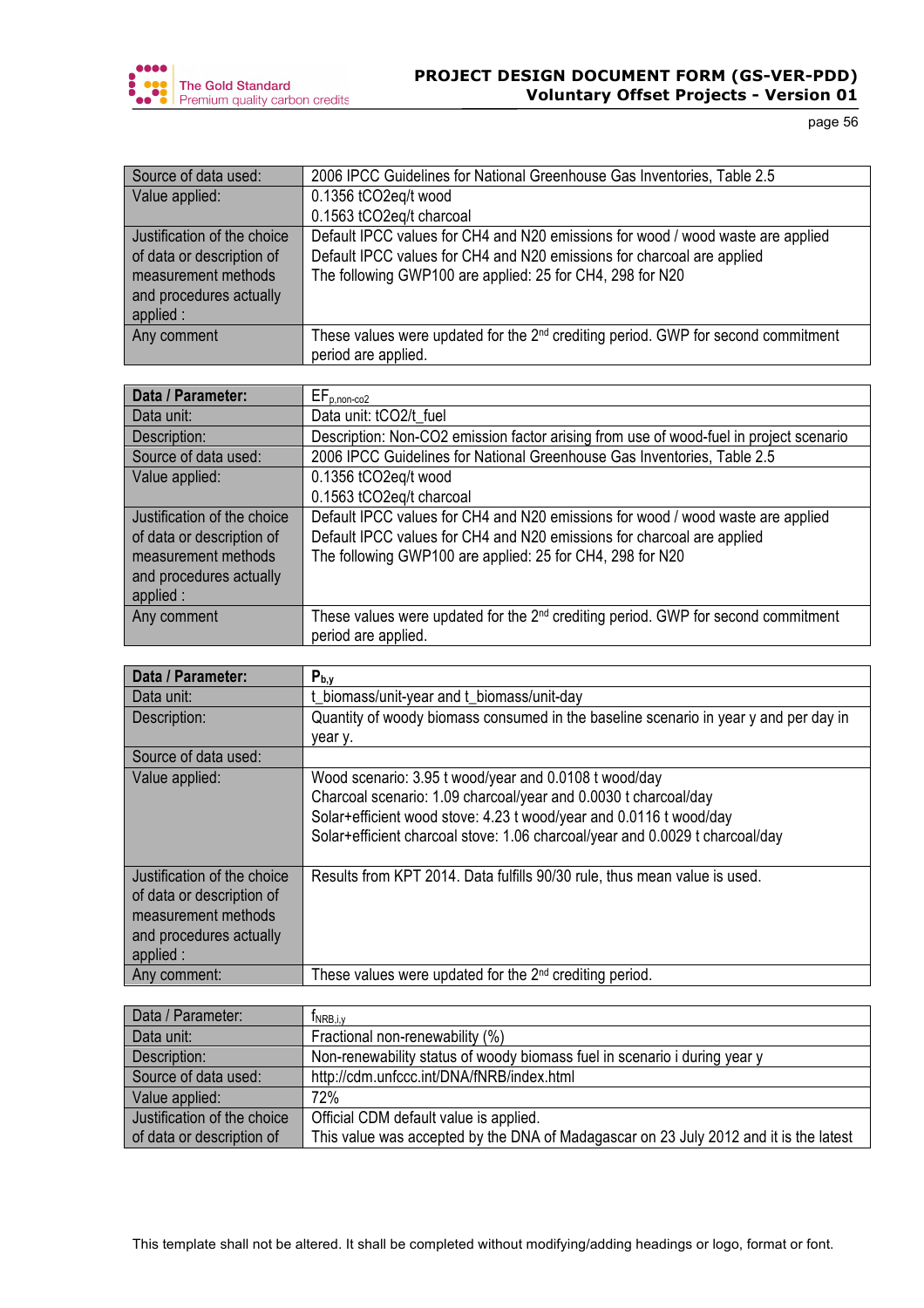![](_page_56_Picture_0.jpeg)

| measurement methods<br>and procedures actually<br>applied: | available official value for fNRB.                                                                                                           |
|------------------------------------------------------------|----------------------------------------------------------------------------------------------------------------------------------------------|
| Any comment:                                               | This value is fixed for the duration of the crediting period. However, the PP can at any<br>time chose to reassess and adjust the NRB value. |

## B. Data that is monitored:

| Data / Parameter:           | $P_{p,y}$                                                                           |
|-----------------------------|-------------------------------------------------------------------------------------|
| Data unit:                  | t biomass/unit-year and t biomass/unit-day                                          |
| Description:                | Quantity of woody biomass consumed in the project scenario in year y and per day in |
|                             | year y.                                                                             |
| Source of data used:        |                                                                                     |
| Value applied:              | Wood scenario: 1.91 t wood/year and 0.0052 t wood/day                               |
|                             | Charcoal scenario: 0.52 charcoal/year and 0.0014 t charcoal/day                     |
|                             | Solar+efficient wood stove: 1.79 t wood/year and 0.0049 t wood/day                  |
|                             | Solar+efficient charcoal stove: 0.46 charcoal/year and 0.0013 t charcoal/day        |
|                             |                                                                                     |
| Justification of the choice | Results from KPT 2014. Data fulfills 90/30 rule, thus mean value is used.           |
| of data or description of   |                                                                                     |
| measurement methods         |                                                                                     |
| and procedures actually     |                                                                                     |
| applied :                   |                                                                                     |
| Any comment:                |                                                                                     |

| Data / Parameter:                                                                                                       | $U_{p,y}$                                                                                                                                           |
|-------------------------------------------------------------------------------------------------------------------------|-----------------------------------------------------------------------------------------------------------------------------------------------------|
| Data unit:                                                                                                              | Percentage                                                                                                                                          |
| Description:                                                                                                            | Usage rate in project scenario p during year y                                                                                                      |
| Source of data used:                                                                                                    | Annual usage survey                                                                                                                                 |
| Value applied:                                                                                                          | Usage parameters are applied per stove type:<br>Solar stoves (box and parabolic)<br>Oli-b<br>Oli-45b<br>Oli-c<br>Oli-45c<br>$\bullet$               |
| Justification of the choice<br>of data or description of<br>measurement methods<br>and procedures actually<br>applied : | Conducting surveys as required by the methodology "Technologies and Practices to<br>Displace Decentralized Thermal Energy Consumption - 11/04/2011" |
| Any comment:                                                                                                            | A single usage parameter is weighted to be representative of the quantity of project                                                                |
|                                                                                                                         | technologies of each age being credited in a given project scenario                                                                                 |

C. Adjustment factors applied at scenario level:

| Data / Parameter:<br>$  -$ | . .<br>л.<br>H <sub>var</sub> |
|----------------------------|-------------------------------|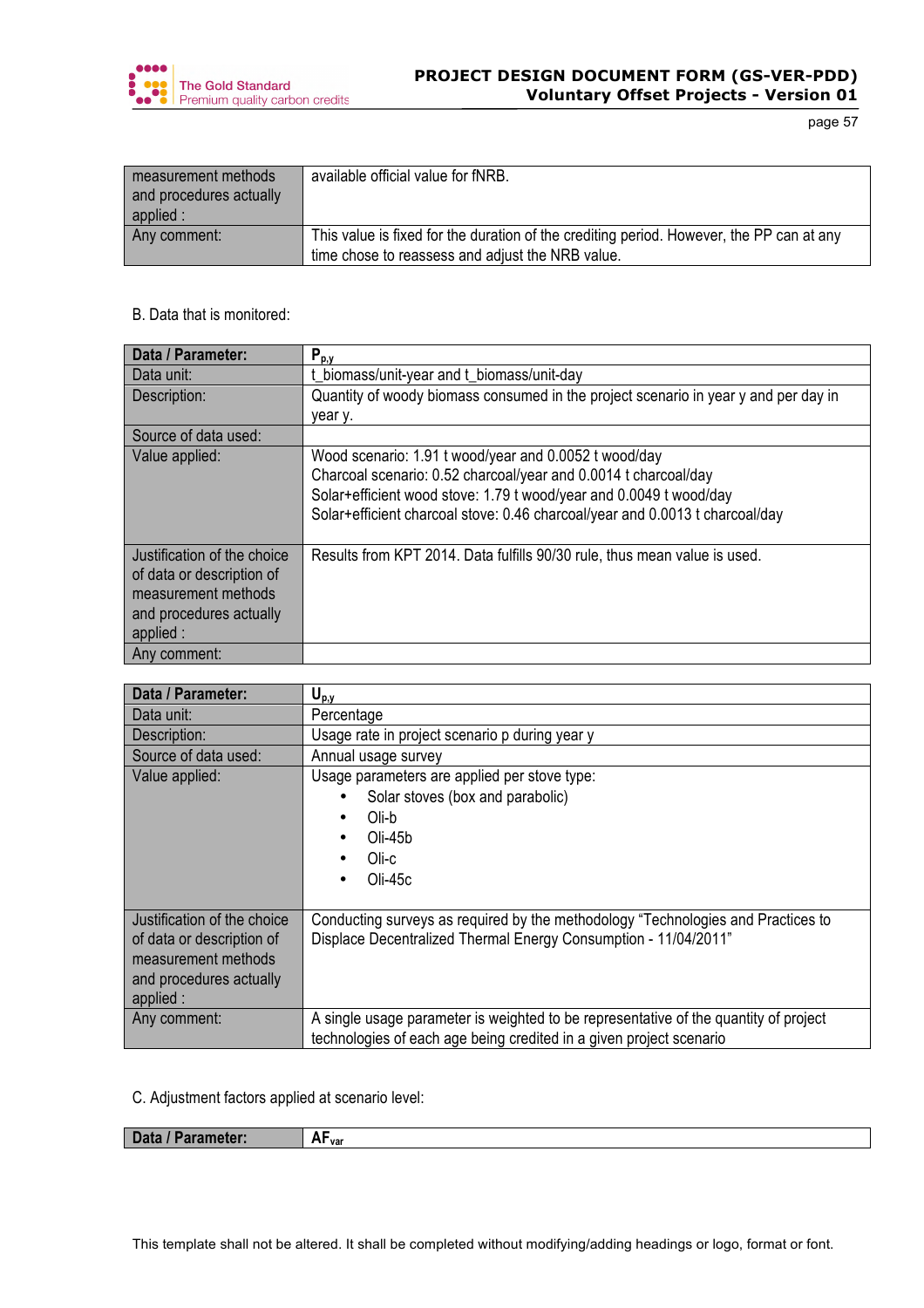![](_page_57_Picture_0.jpeg)

| Data unit:                  | ratio                                                                                      |
|-----------------------------|--------------------------------------------------------------------------------------------|
| Description:                | $AFvar$ is used to account for seasonal and weekly variation of biomass fuel consumption   |
| Source of data used:        | BS/PS 2014 and thereafter latest Monitoring/Usage surveys                                  |
| Value applied:              | Wood scenario: 0.999                                                                       |
|                             | Charcoal scenario: 1.0                                                                     |
|                             | Solar+efficient wood stove: 1.0                                                            |
|                             | Solar+efficient charcoal stove: 1.0                                                        |
|                             |                                                                                            |
| Justification of the choice | Adjustment factors fine tune the baseline and project scenarios to account for variability |
| of data or description of   | in fuel savings due to differences in project technology type, size, usage pattern, and    |
| measurement methods         | other pertinent variables, without requiring project proponents to independently monitor   |
| and procedures actually     | new baseline and project scenarios.                                                        |
| applied :                   |                                                                                            |
| Any comment:                | Annual monitoring/usage surveys conducted with stove users reveal the latest figures for   |
|                             | seasonal and weekly variation in fuel consumption.                                         |

# D. Adjustment factors applied at stove type level:

| Data / Parameter:                                                                                                       | $AF_{solar}$                                                                                                                                                                                                                                                                                                             |
|-------------------------------------------------------------------------------------------------------------------------|--------------------------------------------------------------------------------------------------------------------------------------------------------------------------------------------------------------------------------------------------------------------------------------------------------------------------|
| Data unit:                                                                                                              | ratio                                                                                                                                                                                                                                                                                                                    |
| Description:                                                                                                            | AF <sub>solar</sub> is used to account for different stove application of solar stoves in the highlands.                                                                                                                                                                                                                 |
| Source of data used:                                                                                                    | Kitchen Survey 2013                                                                                                                                                                                                                                                                                                      |
| Value applied:                                                                                                          | 0.593                                                                                                                                                                                                                                                                                                                    |
| Justification of the choice<br>of data or description of<br>measurement methods<br>and procedures actually<br>applied : | Adjustment factors fine tune the baseline and project scenarios to account for variability<br>in fuel savings due to differences in project technology type, size, usage pattern, and<br>other pertinent variables, without requiring project proponents to independently monitor<br>new baseline and project scenarios. |
| Any comment:                                                                                                            | Kitchen surveys (see KS Solar Tana Report 2013) conducted with solar stove users in<br>the highlands revealed that due to different climatic conditions solar stove application is<br>less frequent than in the existing project scenarios.                                                                              |

| Data / Parameter:                                                                                                      | AF <sub>oli45b</sub>                                                                                                                                                                                                                                                                                                                                                                                                                                                                                                   |
|------------------------------------------------------------------------------------------------------------------------|------------------------------------------------------------------------------------------------------------------------------------------------------------------------------------------------------------------------------------------------------------------------------------------------------------------------------------------------------------------------------------------------------------------------------------------------------------------------------------------------------------------------|
| Data unit:                                                                                                             | ratio                                                                                                                                                                                                                                                                                                                                                                                                                                                                                                                  |
| Description:                                                                                                           | $AFoli45b$ is used to account for different fuel savings of larger efficient stove model.                                                                                                                                                                                                                                                                                                                                                                                                                              |
| Source of data used:                                                                                                   | KT 2012                                                                                                                                                                                                                                                                                                                                                                                                                                                                                                                |
| Value applied:                                                                                                         | 1.0                                                                                                                                                                                                                                                                                                                                                                                                                                                                                                                    |
| Justification of the choice<br>of data or description of<br>measurement methods<br>and procedures actually<br>applied: | Adjustment factors fine tune the baseline and project scenarios to account for variability<br>in fuel savings due to differences in project technology type, size, usage pattern, and<br>other pertinent variables, without requiring project proponents to independently monitor<br>new baseline and project scenarios.                                                                                                                                                                                               |
| Any comment:                                                                                                           | Larger households prefer to cook with the larger model of the efficient wood stove (Oli-<br>45b), which is designed for larger cooking pots. Stove performance test and kitchen<br>surveys conducted in 2012 revealed that larger households have higher baseline fuel<br>consumption, which leads to higher fuel savings when applying an efficient cook stove.<br>The stove type Oli-45b is included in the existing project scenario: wood currently<br>applying an adjustment factor of 1.0. This is conservative. |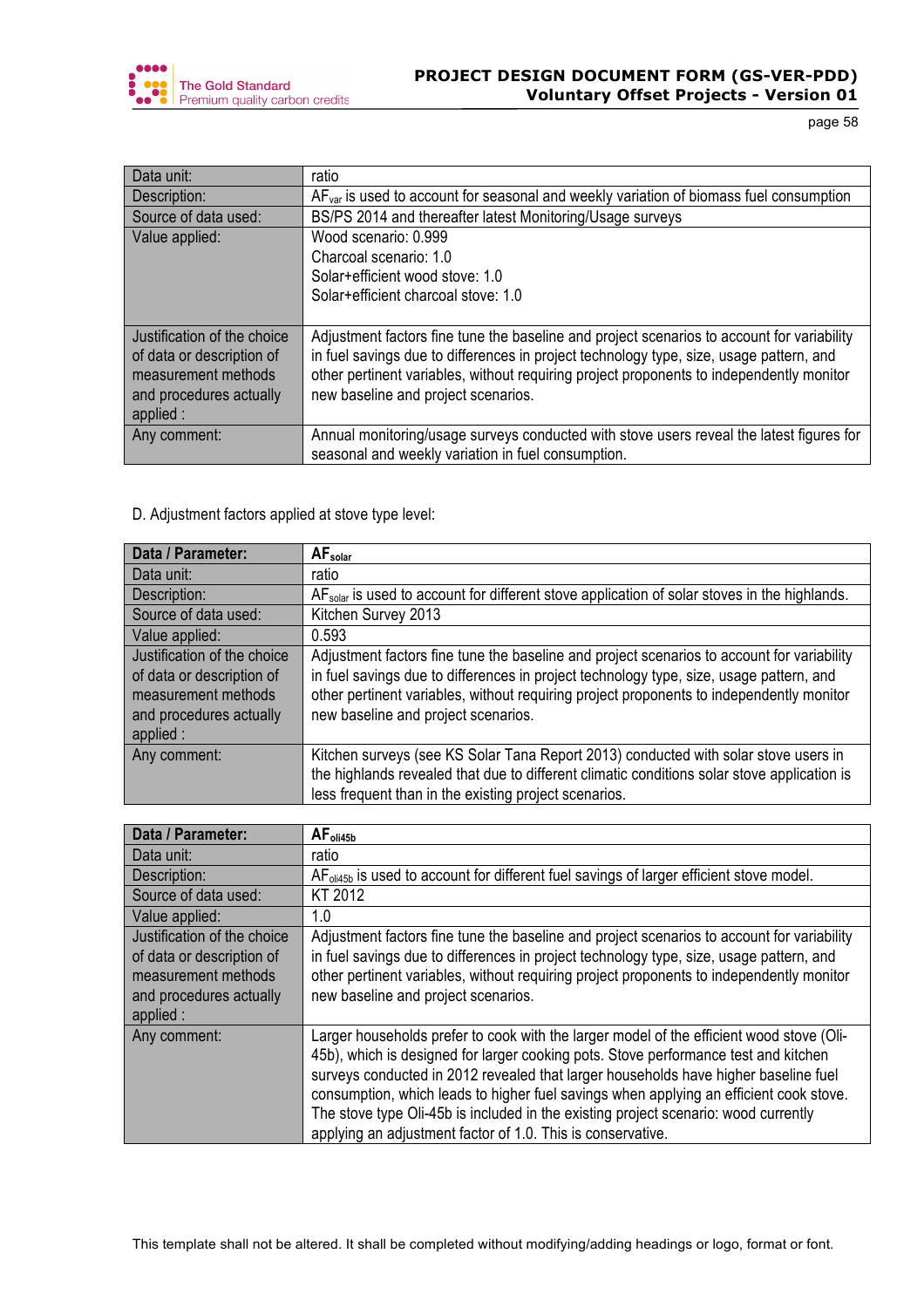![](_page_58_Picture_0.jpeg)

| Data / Parameter:           | AF <sub>oli45c</sub>                                                                                |
|-----------------------------|-----------------------------------------------------------------------------------------------------|
| Data unit:                  | ratio                                                                                               |
| Description:                | AF <sub>oli45c</sub> is used to account for different fuel savings of larger efficient stove model. |
| Source of data used:        | KT 2012                                                                                             |
| Value applied:              | 1.0                                                                                                 |
| Justification of the choice | Adjustment factors fine tune the baseline and project scenarios to account for variability          |
| of data or description of   | in fuel savings due to differences in project technology type, size, usage pattern, and             |
| measurement methods         | other pertinent variables, without requiring project proponents to independently monitor            |
| and procedures actually     | new baseline and project scenarios.                                                                 |
| applied :                   |                                                                                                     |
| Any comment:                | Larger households prefer to cook with the larger model of the efficient charcoal stove              |
|                             | (Oli-45c), which is designed for larger cooking pots. Kitchen performance test conducted            |
|                             | in 2012 revealed that larger households have higher baseline fuel consumption, which                |
|                             | leads to higher fuel savings when applying an efficient cook stove. The stove type Oli-             |
|                             | 45c is included in the existing project scenario: charcoal currently applying an                    |
|                             | adjustment factor of 1.0. This is conservative.                                                     |

# **Overview of adjustment factors applied at scenario and stove level**

![](_page_58_Figure_5.jpeg)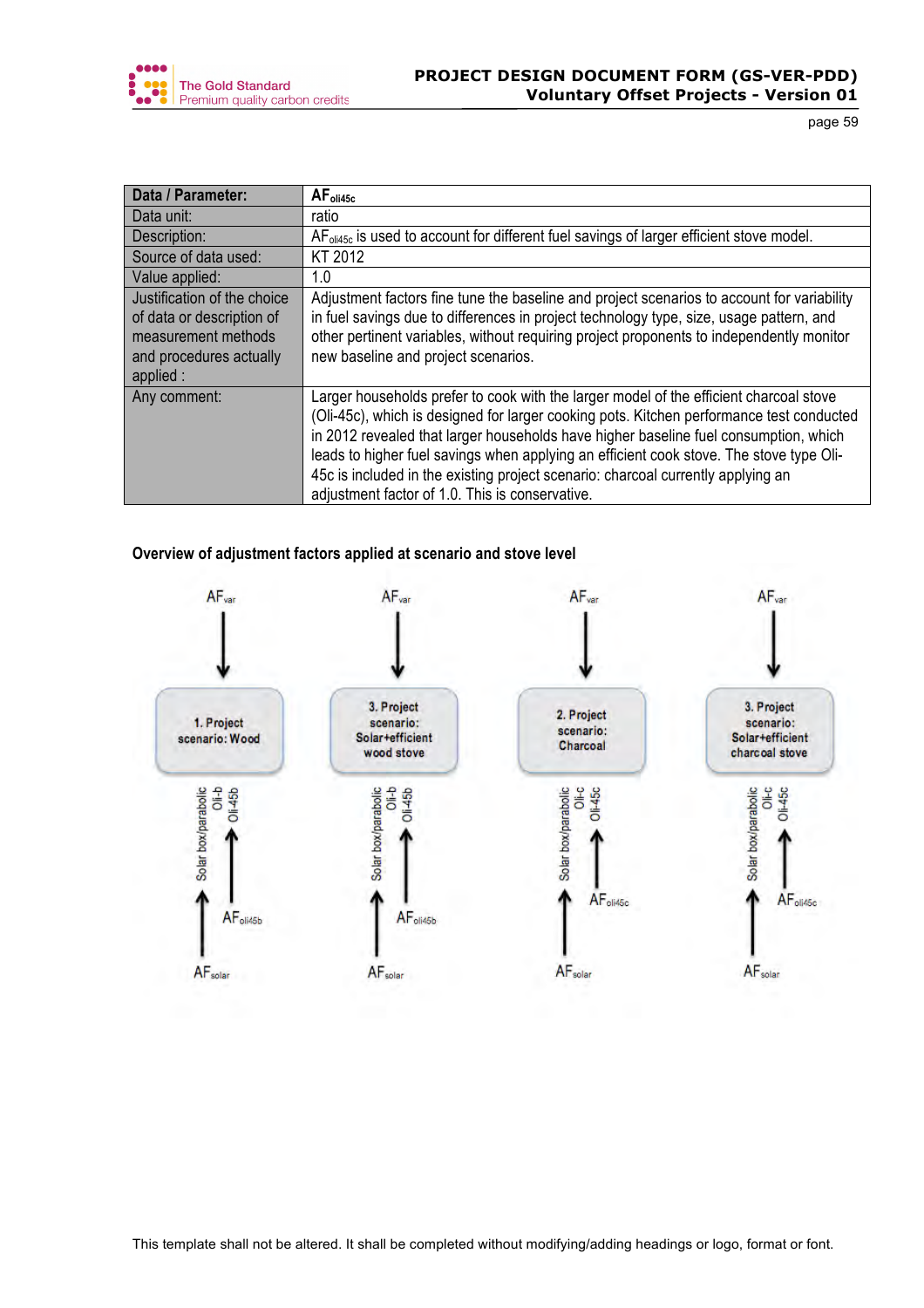![](_page_59_Picture_0.jpeg)

Other baseline information:

## **Climate Chart for Tuléar**

![](_page_59_Figure_5.jpeg)

Source: http://www.climate-charts.com/Locations/m/MG67161.php, accessed on 28.04.2014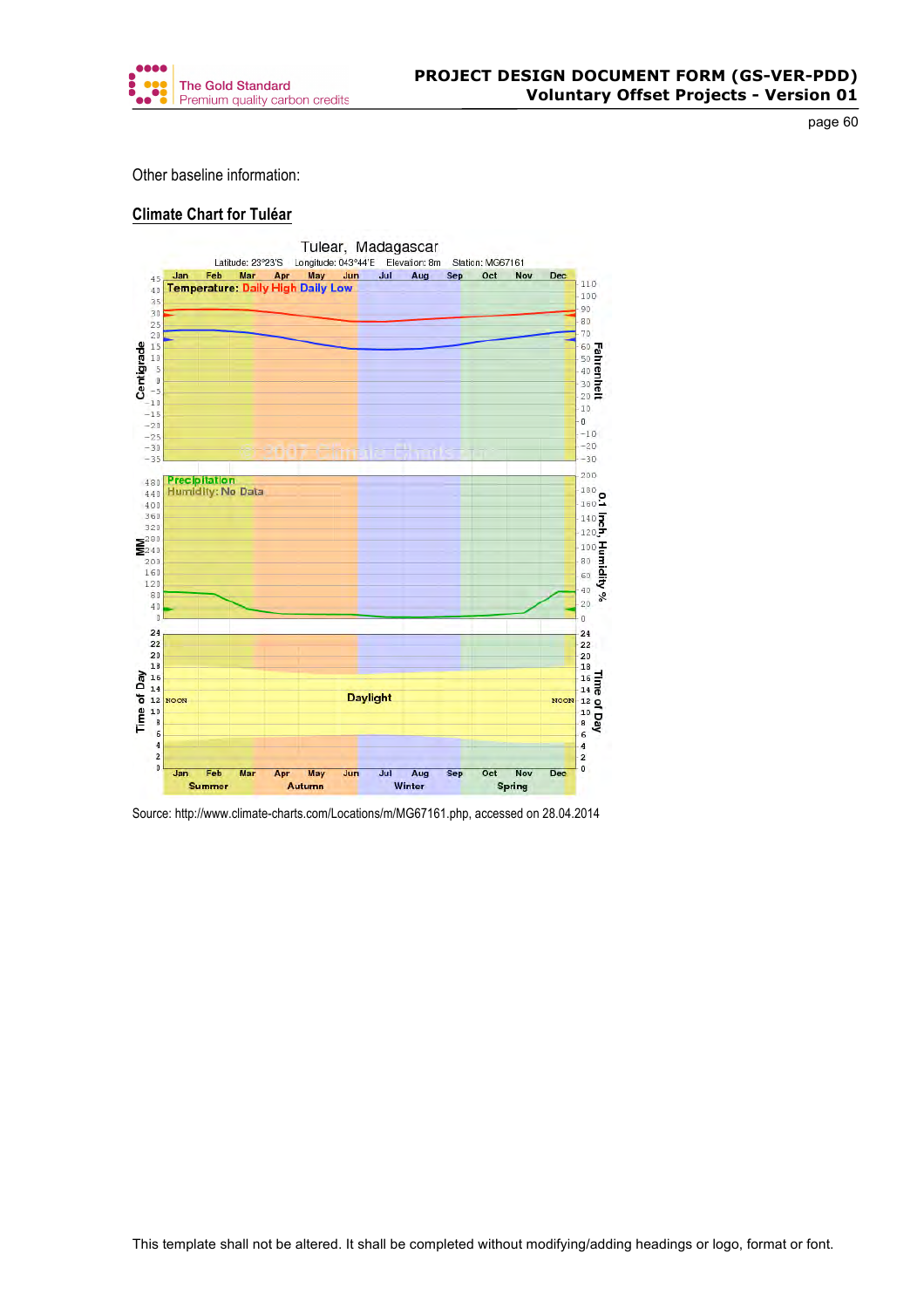![](_page_60_Picture_0.jpeg)

# Annex 3

# **MONITORING PLAN**

The monitoring plan is described in section D of this PDD. The latest monitoring manual is available as a separate document.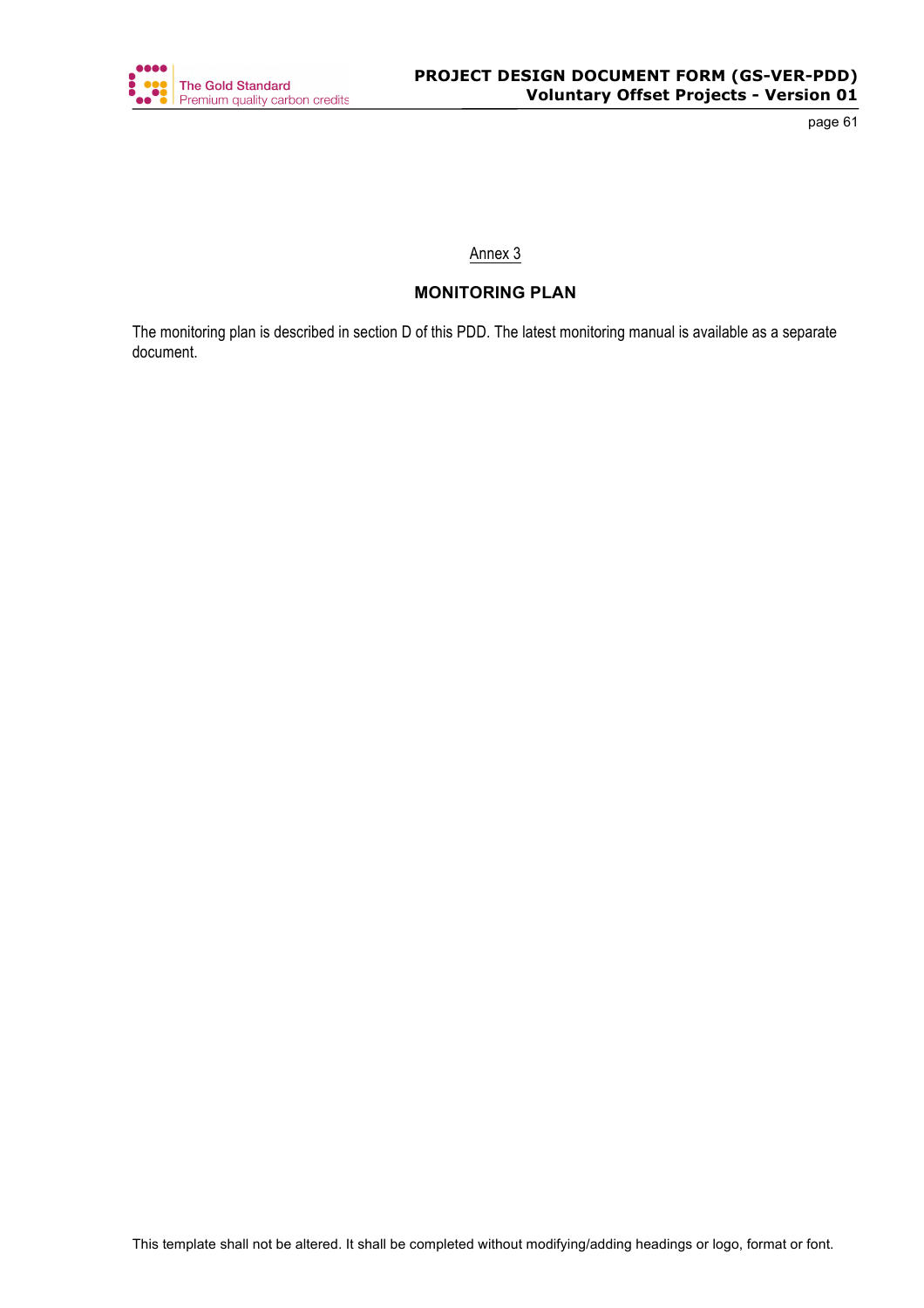![](_page_61_Picture_0.jpeg)

## Annex 4

# **ENVIRONMENTAL ASESSMENT**

#### **EIA Pre-screen**

1. Will there be a large change in environmental conditions?

No, the project is to small to have a large impact. However, the deforestation and the air pollution can be reduced

2. Will new features be out-of-scale with the existing environment?

No, the stoves can hardly be seen. The production facility is done in a existing building.

3. Will the effect be unusual in the area or particularly complex?

n/a

4. Will the effect extend over a large area?

n/a

5. Will there be any potential for transfrontier impact?

No, Madagascar is an island.

6. Will many people be affected?

Several thousands households benefit from affordable, ecologically sound cooking technology

7. Will many receptors of other types (fauna and flora, businesses, facilities) be affected?

No

8. Will valuable or scarce features or resources be affected?

No

9. Is there a risk that environmental standards will be breached?

No

10. Is there a risk that protected sites, areas, features will be affected?

No

11. Is there a high probability of the effect occurring?

n/a

12. Will the effect continue for a long time?

n/a